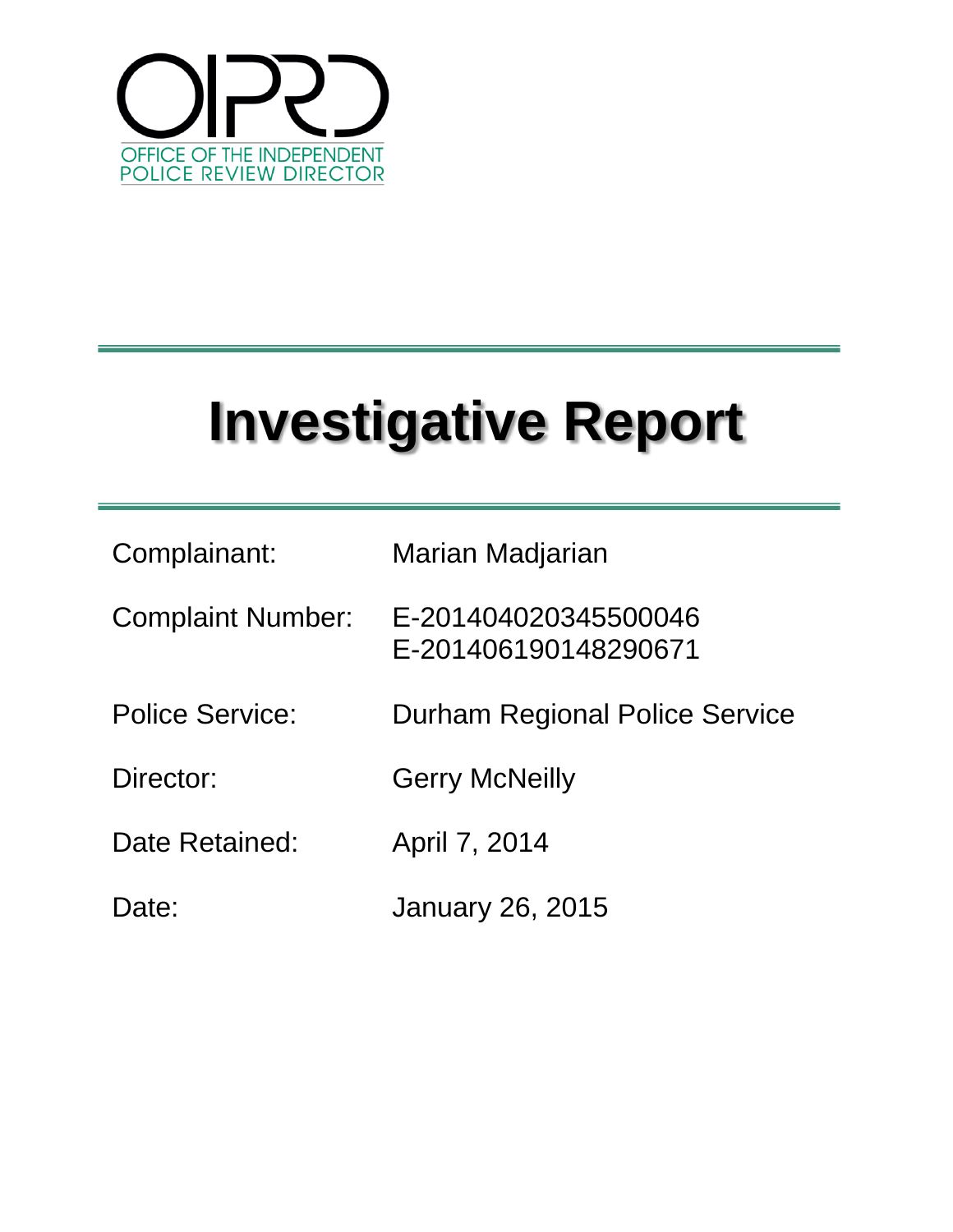

# **Summary of the Complaint**

On Monday December  $2^{nd}$ , 2013, the Complainant's husband was shot and killed by an officer from the Durham Regional Police Service (DRPS) on the street near his home in Ajax. The Complainant's husband had been ill for a few days and had a high fever. This caused delirium and he ran from his home into the neighbourhood, naked. The police were called and they located the Complainant's husband. A confrontation ensued and he was shot. The Complainant was advised by police that her husband had been taken to hospital. She was not advised he had been shot until sometime later.

The Complainant's husband was taken to Rouge Valley Hospital and then airlifted to St. Michael's Hospital (St. Mike's) in Toronto. The Complainant was driven to Rouge Valley Hospital by DPRS officers then driven to St. Mike's. While there, the Complainant was interviewed by two officers from DPRS Homicide Unit. The interview was interrupted by investigators from the SIU and then allowed to continue.

While at the hospital, the Complainant learned that DPRS officers had attended her residence and conducted a search without a warrant. The Complainant has her father living with her and her father's caregiver informed her of the search.

The next day, the Complainant observed DPRS officers conducting a canvass of her neighbourhood. She also learned that police had called her niece, who lived two doors down, asking to come by and pick up a security video. The Complainant called her sister-in-law, who contacted the SIU. This resulted in the canvassing being stopped.

The Complainant later learned that the ambulance dispatched to assist her husband delivered basic service and an advanced service ambulance should have been sent. She alleges this was because of the information provided to the ambulance dispatch by police.

In her initial complaint to the OIPRD, the Complainant did not ask that the force used on her husband be investigated. In her formal interview she advised that she wanted this area investigated.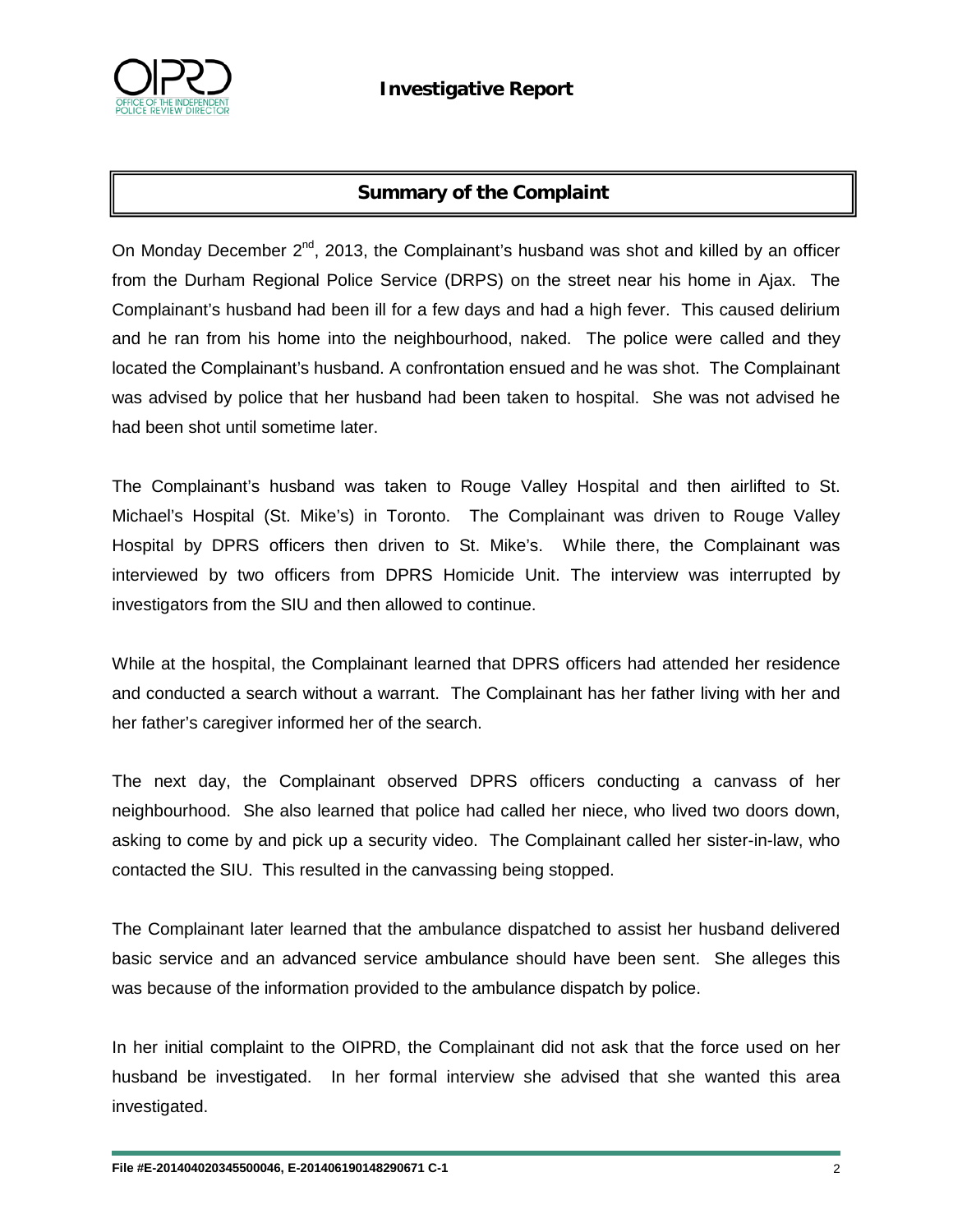

## **Code of Conduct Allegations**

#### **Allegation #1**

**Unlawful or Unnecessary Exercise of Authority, section 2(1) (g) (ii) of the Code of Conduct, Police Services Act –** uses any unnecessary force against a prisoner or other person contacted in the execution of duty.

The Complainant has alleged that Constable Taylor used excessive force on the Affected Person.

#### **Allegation #2**

#### **Neglect of Duty, section 2 (1) (c) of the Code of Conduct, Police Services**

**Act –** Did without lawful excuse, neglect or omit promptly or diligently to perform a duty.

The Complainant has alleged that Constables Taylor, Williams and Brown did not provide adequate medical attention to the Affected Person after he was shot.

#### **Allegation #3**

#### **Neglect of Duty, section 2 (1) (c) of the Code of Conduct, Police Services**

**Act –** Did without lawful excuse, neglect or omit promptly or diligently to perform a duty.

The Complainant has alleged that Constable Craik did not provide the proper medical information to the Rouge Valley Hospital when the Affected Person was admitted. A list of his medications was not provided.

#### **Allegation #4**

#### **Neglect of Duty, section 2 (1) (c) of the Code of Conduct, Police Services**

**Act –** Did without lawful excuse, neglect or omit promptly or diligently to perform a duty.

The Complainant has alleged that Inspector Dmytruk, Detectives Leipsig, Moore and Melnick, and Detective Constable Samuels did not comply with Durham Regional Police Service policy and interfered with the SIU investigation.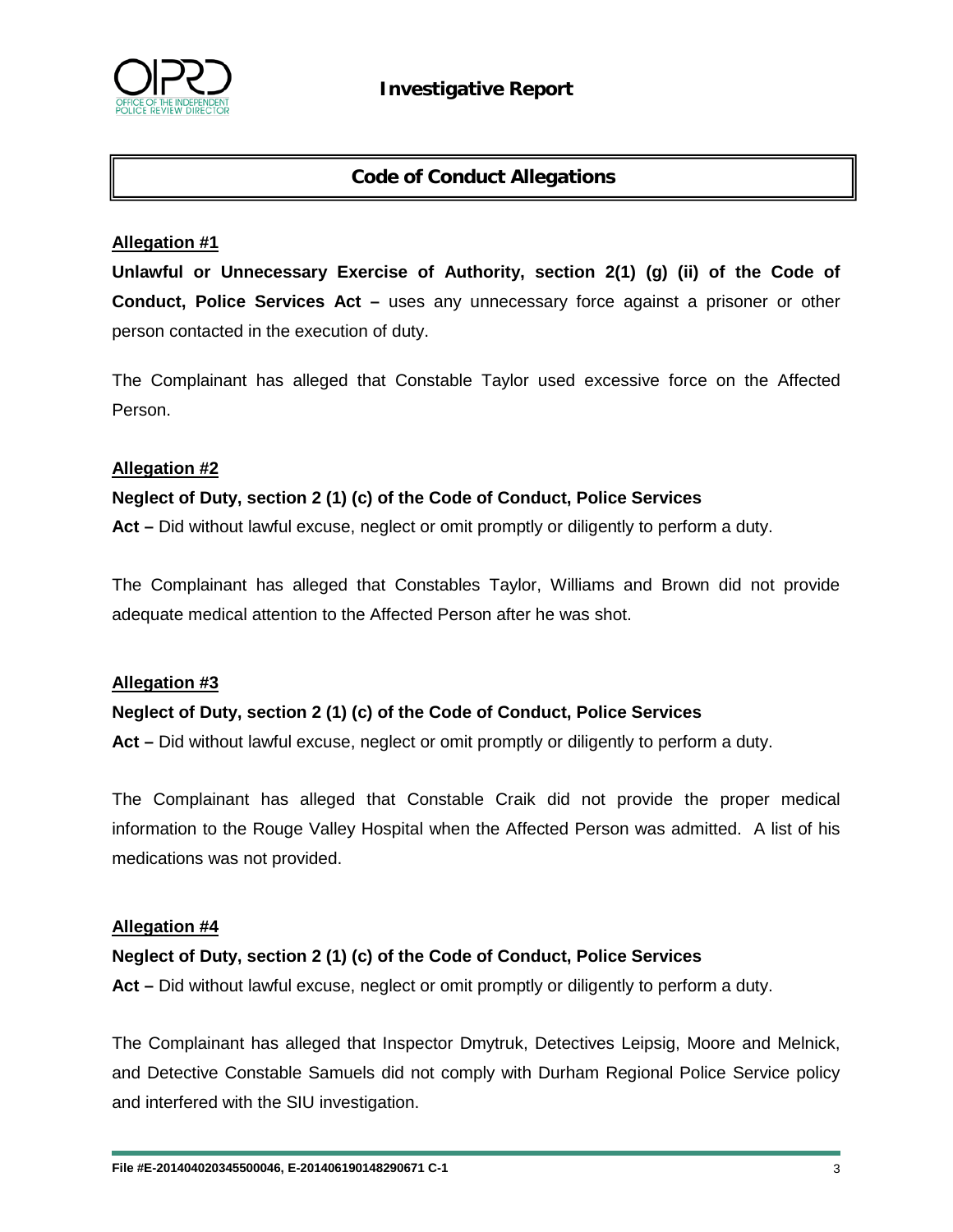

#### **Allegation #5**

**Discreditable Conduct, section 2 (1) (xi) of the Code of Conduct, Police Services Act –** acts in a disorderly manner or in a manner prejudicial to discipline or likely to bring discredit upon the reputation of the police force of which the officer is a member.

The Complainant has alleged that Detective Constables Lenaerts and MacLean entered her house, took photographs and conducted a search of the premise without her permission.

## **Summary of Statements – Witnesses (Civilian & Police)**

#### **Complainant**

*The Complainant was interviewed by OIPRD investigators on two occasions. The following is a summary of her statements.* 

The Complainant was married to the Affected Person for five years. Her husband was a 47 year old healthy male who enjoyed exercising and being outdoors. Her husband had a brain injury as a young boy and in his mid to late twenties began experiencing seizures that were diagnosed as epilepsy and were related to the injury he suffered as a young boy. He was on medication for these seizures and under the care of a Neurologist. If he became ill or had a fever, this would bring on the seizures and it also made the medications less effective at controlling the seizures.

The Complainant stated that other than the issues with the seizures, her husband had no other medical problems. He did not suffer from any mental illness. The Complainant stated that she had a good relationship with her husband and that he had never assaulted her or threatened her. They lived in their residence with her elderly father who suffered from dementia. They had called 911 a few times from their residence for an ambulance for her father, but the police had never attended the residence for any issues between her and her husband.

During the weekend before the incident with DRPS, the Complainant's husband was not feeling well and had a fever. On Sunday morning the Complainant noticed that her husband had a high fever and she felt that he had suffered a seizure. Later in the day, she witnessed him having a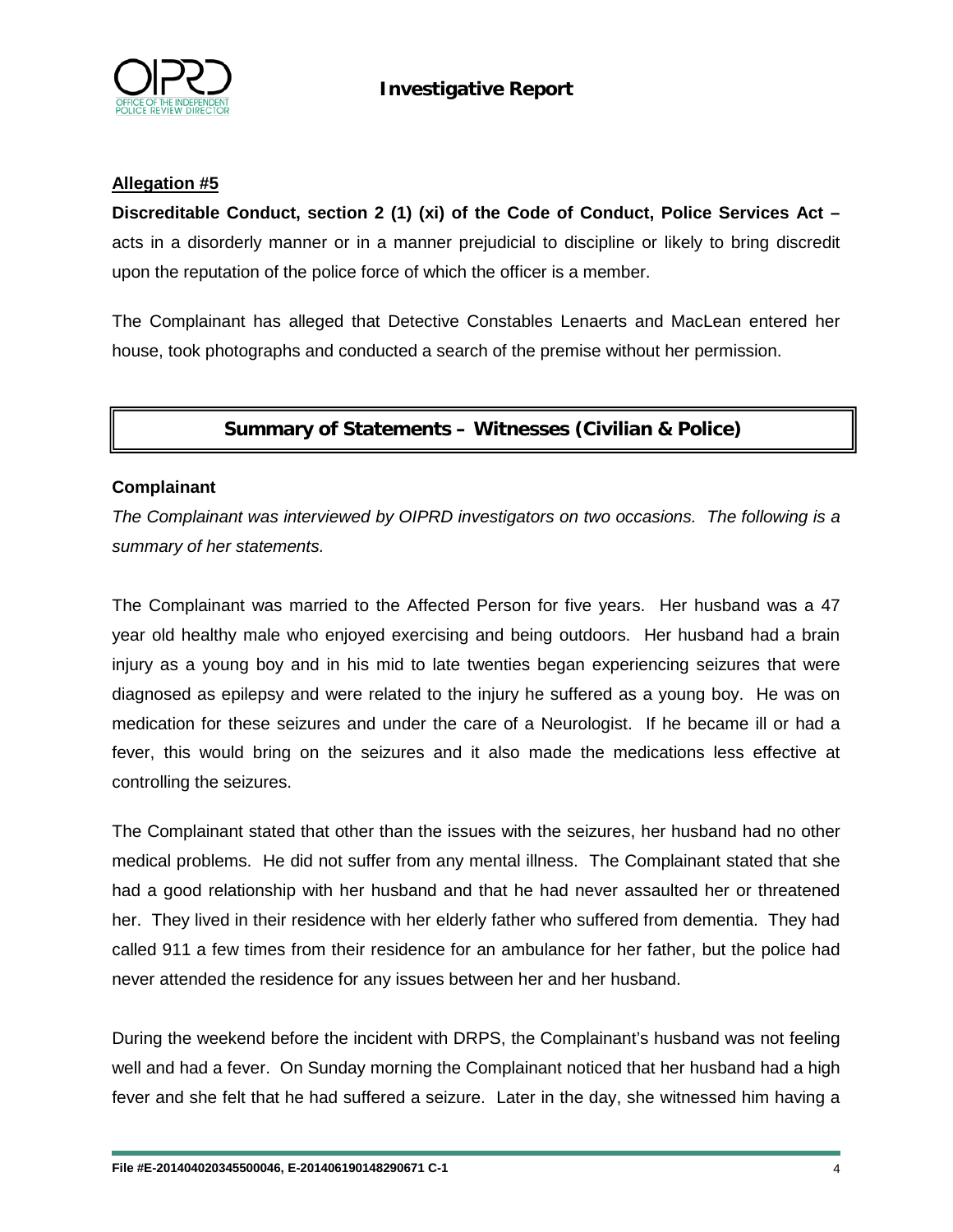

seizure. She monitored him throughout the day and administered his medication and Tylenol to bring the fever down. The seizures were to his left side. He did not have much of an appetite and it was agreed that he was not going to work the next day.

On Monday December 2, 2013, her husband woke up very early and it was too early for him to phone his boss to advise him he was not coming to work. He got up again at around 6:30 AM and phoned a co-worker to advise he wouldn't be going to work. The Complainant works from home and has an office on the same floor as their bedroom. She went into the office to begin work at 7:50 AM. She worked for about an hour when the door to her office opened and her husband came in. He was completely naked and was confused and not making sense. This was completely out of character for him. He never walked around the house naked and always wore shorts or sleeping pants in bed. The Complainant was on the phone with a client but she felt that her husband was going to leave the residence. She put the client on hold and tried to prevent her husband from leaving. They were on the landing outside their bedroom wrestling when her sister (Civilian Witness 1) came into the house to drop off her dog. Her sister lives five minutes away.

Civilian Witness 1 came up the stairs and the Complainant's husband shoved her and ran down the stairs and out of the residence. The Complainant ran after him, but when she got outside her husband was already some distance away. He was naked and running down the street. He was very fit and a faster runner than she. She returned to her residence and her sister was on her cell phone calling 911. The Complainant stated that her sister originally made the 911 call from her car. Her cell phone was in her car and she ran out to get it and make the call. She did not hear what her sister was saying because she had run down the street trying to catch her husband. At one point, the 911 operator asked to speak to the Complainant on the phone. The operator had her on the phone for three or four minutes and asked her if she had any injuries. She stated she had none. Her sister did not suffer any injuries either. Her husband had just shoved her sister so he could get by and leave the residence.

The Complainant called one of her sisters-in-law, who happened to be in Minnesota visiting family.

The police arrived shortly thereafter, around 10:30 AM, and started to ask questions of the Complainant and her sister. The first officer that came was a black male officer. The second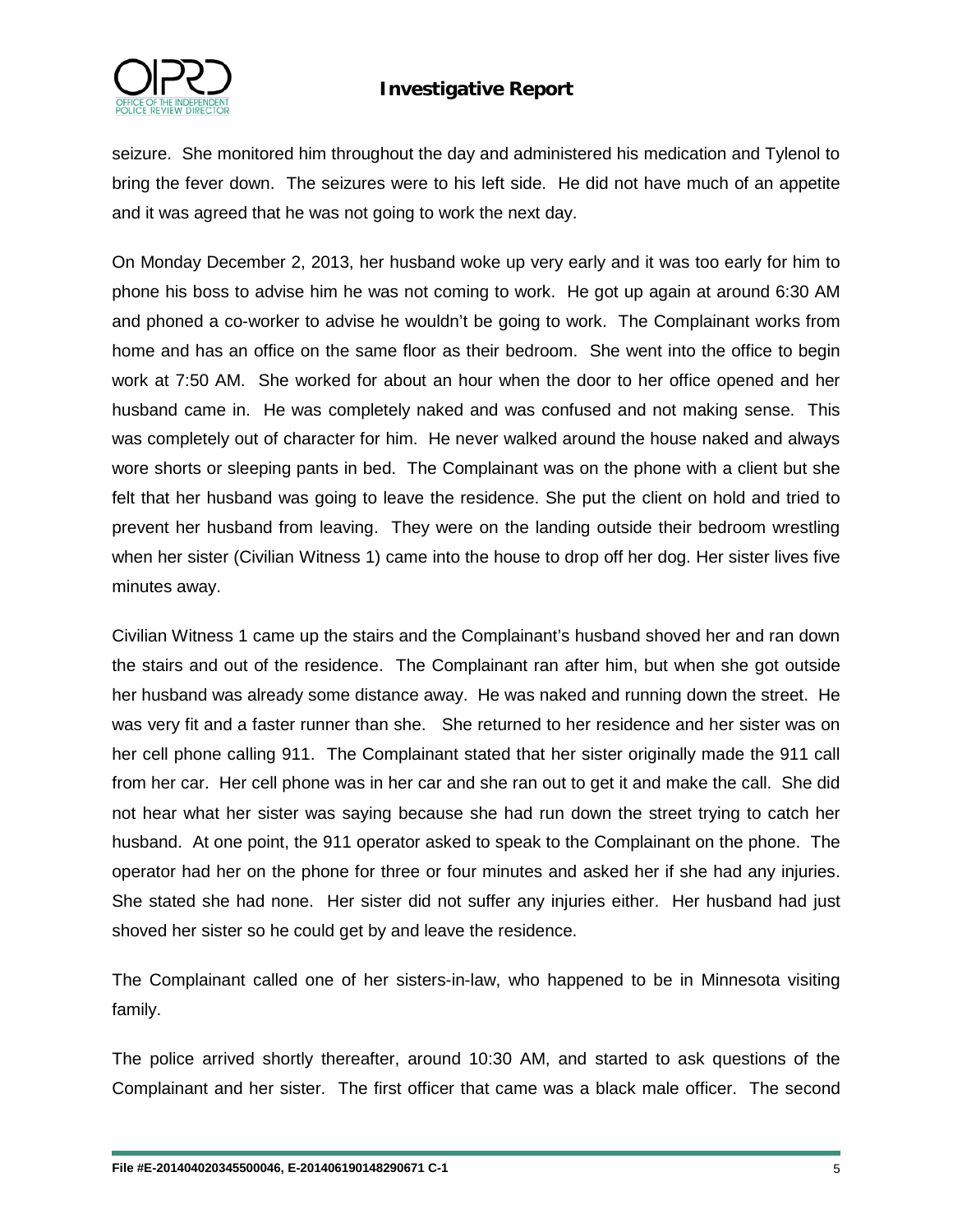

officer that came was a shorter male officer whose first name was Joe. He was the one who stated that my husband obviously had mental issues. The Complainant asked the officers if they had found her husband. She was told that they had located him and that he was hurt and was being taken to hospital. She was not advised at this point that he had been shot or how serious his injuries were. She was advised that he was at the hospital and that the officers would let her know. She kept asking about his condition and went outside to look a couple of times but was told by the officers to come inside due to the cold weather.

An ambulance was also sent to the Complainant's residence around 10:30 AM to check for injuries. The Complainant stated that this ambulance was an "*advanced care*" ambulance and she doesn't understand why it was sent to her house. She later learned through her sister-inlaw (Civilian Witness 17) that her husband was sent a "*basic care*" ambulance and she feels this was because DRPS officers on the scene did not advise the ambulance her husband had been shot or the severity of his injuries.

The Complainant could see police tape at Unsworth Crescent and Dring Street from her house. She knew this would be serious and thought that maybe her husband had been Tasered. She was going to walk towards it but the black officer advised her that it was cold out and she should return to the house.

At one point, the officers took the Complainant and her sister out to separate cruisers and were going to take them to the station. There was some radio communication at this point and they were returned to the residence and advised that another officer was coming to the house to speak to them. The Complainant stated they sat in the cruiser for some time.

Sometime around noon, another officer (Officer *"Joe"*) arrived at the house. He was senior in rank and he informed the Complainant that her husband had been shot. He was a tall gentleman with grayish hair in his 50's. He advised her that her husband had been shot in the shoulder and the abdomen. The Complainant's sister was questioning why the police shot the Affected Person because he left the house naked with no weapon. Officer *"Joe"* stated that anything could be considered a weapon, even a rock.

The Complainant had a caregiver in the house to look after her father and there was a second caregiver from Street Elizabeth's Nursing also in the home while the police were there. The Complainant and her sister were transported to Rouge Valley hospital by police. Her niece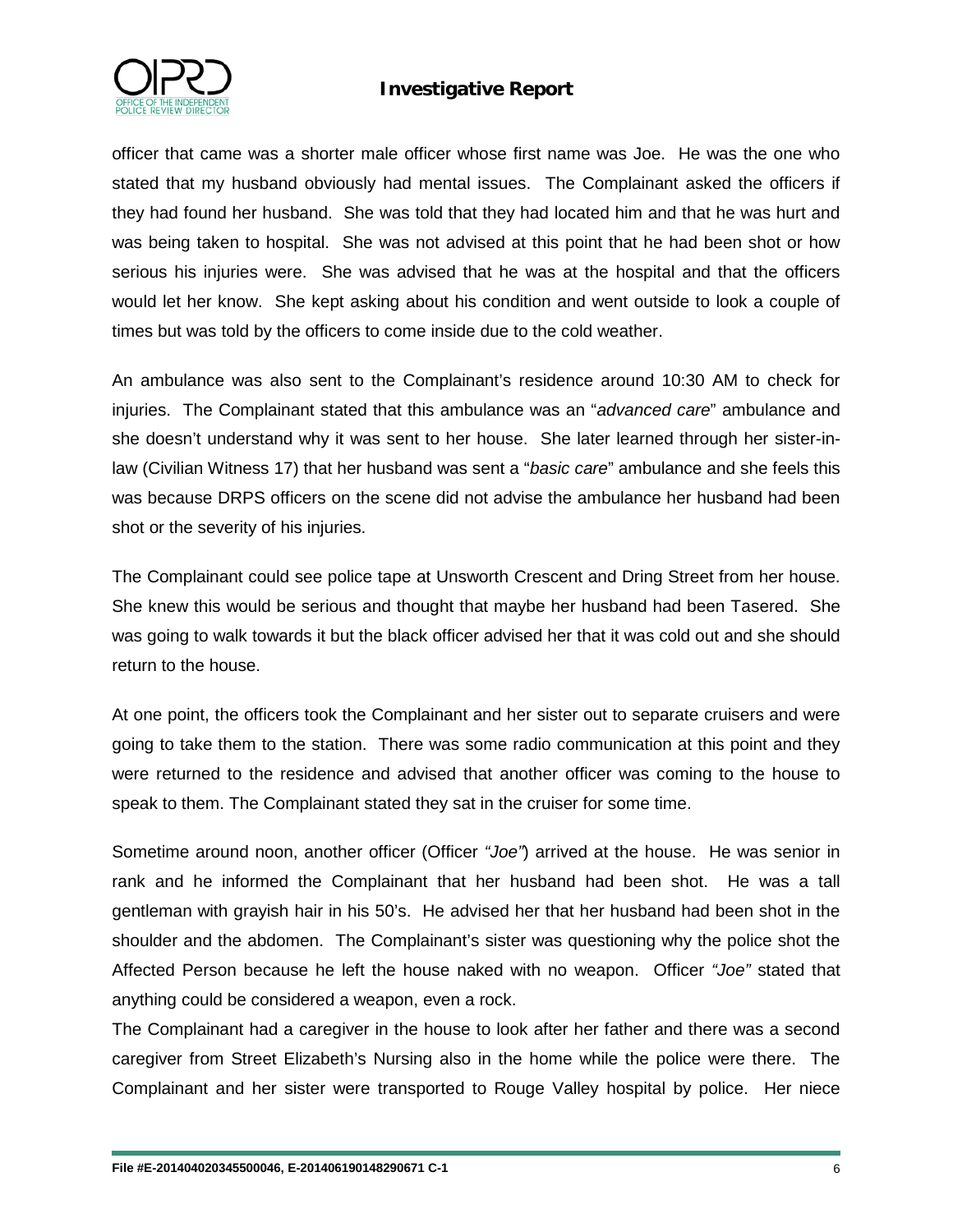

came over to her house around 10:30 AM, was there a short while then left and came back. At some point her niece called her older sister.

When the Complainant arrived at Rouge Valley Hospital, she was allowed to see the Affected Person for a short time. She was advised by a surgeon that her husband was in critical condition and would be air lifted to St. Mike's hospital in Toronto. The Complainant was transported in a cruiser by Officer *"Joe"* and a female officer. She arrived at St. Mike's at approximately 1:15 PM.

At St. Mike's, the Complainant was placed in a quiet room with her sister. Civilian Witness 17 was already at the hospital along with another of the Affected Person's sisters. A short time after the Complainant arrived at the hospital; two detectives from the DRPS Homicide Unit interviewed her. They asked her sister to leave the room, but Civilian Witness 17 was present in the room while she was interviewed. The officers questioned her about the domestic dispute, but did not ask her about the shooting. A few minutes into the interview, the door opened and an SIU investigator stuck his head in. He seemed surprised to see the DRPS officers and asked what they were doing. One of the DRPS officers advised that they were investigating the domestic assault. The SIU investigator made a call and then allowed the interview to continue. The DRPS officers asked some background questions and then covered what had transpired in the home that morning.

After the interview, the Complainant received a call from her father's caregiver advising that three DRPS uniform officers had attended her house and searched and took photographs inside the house. The Complainant was upset by this because she had not given permission and they did not have a warrant.

The Complainant stated she also heard that DRPS officers were canvassing her neighbours on the afternoon of the shooting. She thought this was an SIU investigation and wondered why the DRPS was doing the canvas. Her niece was canvassed that afternoon and advised officers that she had a security system with video. The next morning her niece called the Complainant and advised that the DRPS had just called her and stated that they would be coming by her house to pick up the security video. The Complainant called Civilian Witness 17 to advise her of the DRPS actions. She stated that Civilian Witness 17 contacted the SIU and stopped them from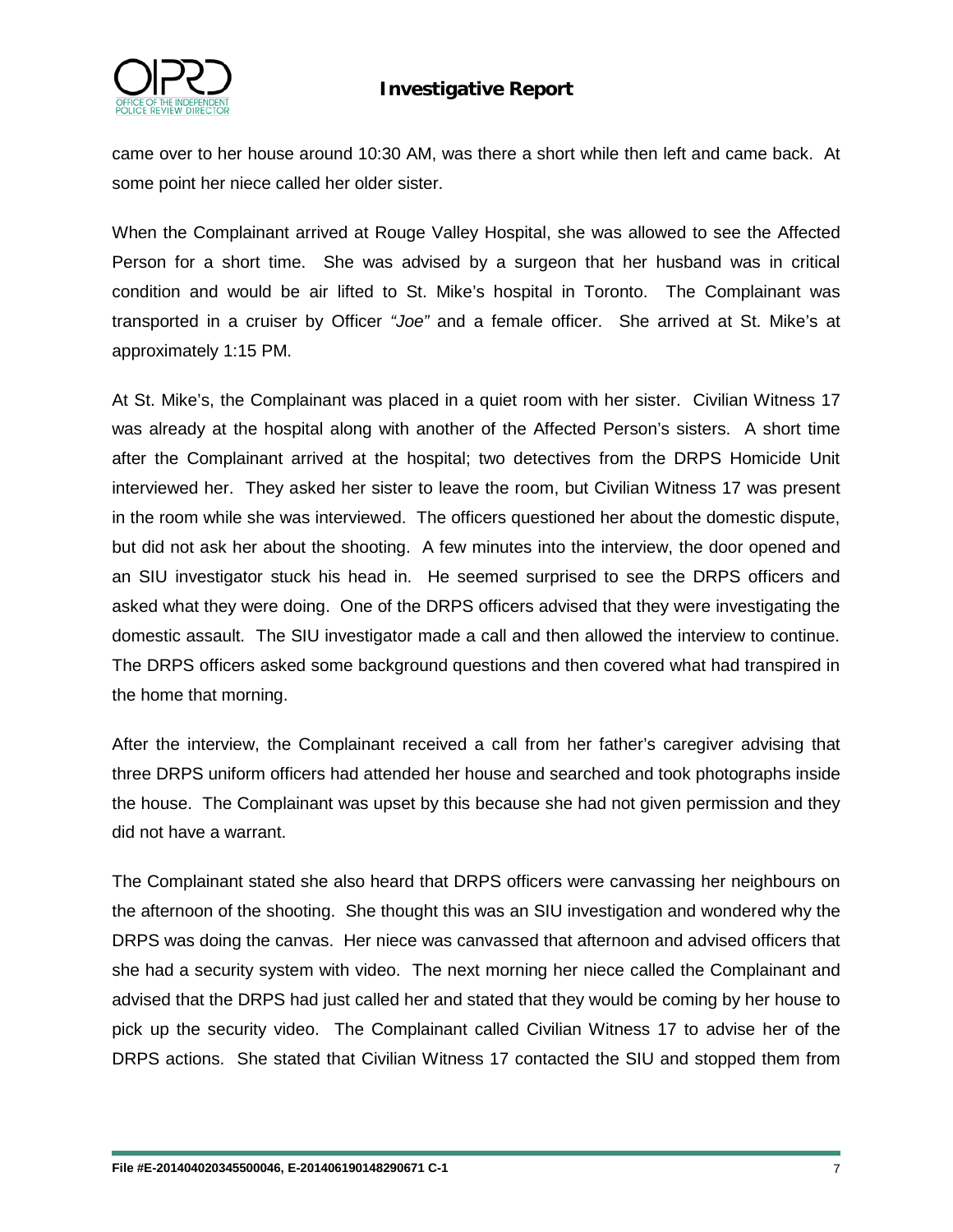

going to her niece's house. The Complainant felt that the DRPS was interfering with the SIU investigation.

In her original complaint, the Complainant did not indicate that she had an issue with the amount of force used on her husband. However, in her interview with OIPRD investigators, the Complainant stated she felt the DRPS officers should have de-escalated the confrontation with her husband. She stated that her husband did not have a lethal weapon and he left the house naked. She felt that the time her husband was confronted by the police was very short and no attempt was made to speak with him or calm him down. The officers were out in the open and not trapped. She felt there had to be a better way to handle these types of incidents.

The Complainant felt that the DRPS should not have interviewed her at the hospital, should not have been canvassing in her neighbourhood the day of the shooting or the next day, should not have contacted her niece about the security tape and should not have intimidated her caregiver into allowing a search of her residence without a warrant. She felt that all of these actions were interfering with the SIU investigation and the DRPS should have not been involved.

The Complainant was upset with the information that was relayed to the ambulance dispatch by the DRPS officers. She feels the officers never advised the ambulance that her husband had been shot or the severity of his injuries. Had the ambulance known the severity of the injuries, they would have dispatched an "*advance care*" ambulance. The Complainant admitted that she was now aware that due to the severity of her husband's injuries, this would not have saved him, but she was upset that her husband did not receive the best care available. The Complainant was also upset that the three officers were standing around while her husband was lying on the cold roadway. She felt they could have offered more assistance.

#### **Civilian Witness 1**

*Civilian Witness 1 is the sister of the Complainant and brother-in-law of the male victim. She was at her sister's residence the day of this incident. She was interviewed by investigators from the SIU on December 2, 2013. This is a summary of that interview.*

The day of this incident, Civilian Witness 1 spoke to the Complainant on the phone at 9:00 AM. The Complainant told her that she had been up all night with their father and she was having trouble with her husband. The Complainant told her that her husband had suffered seizures but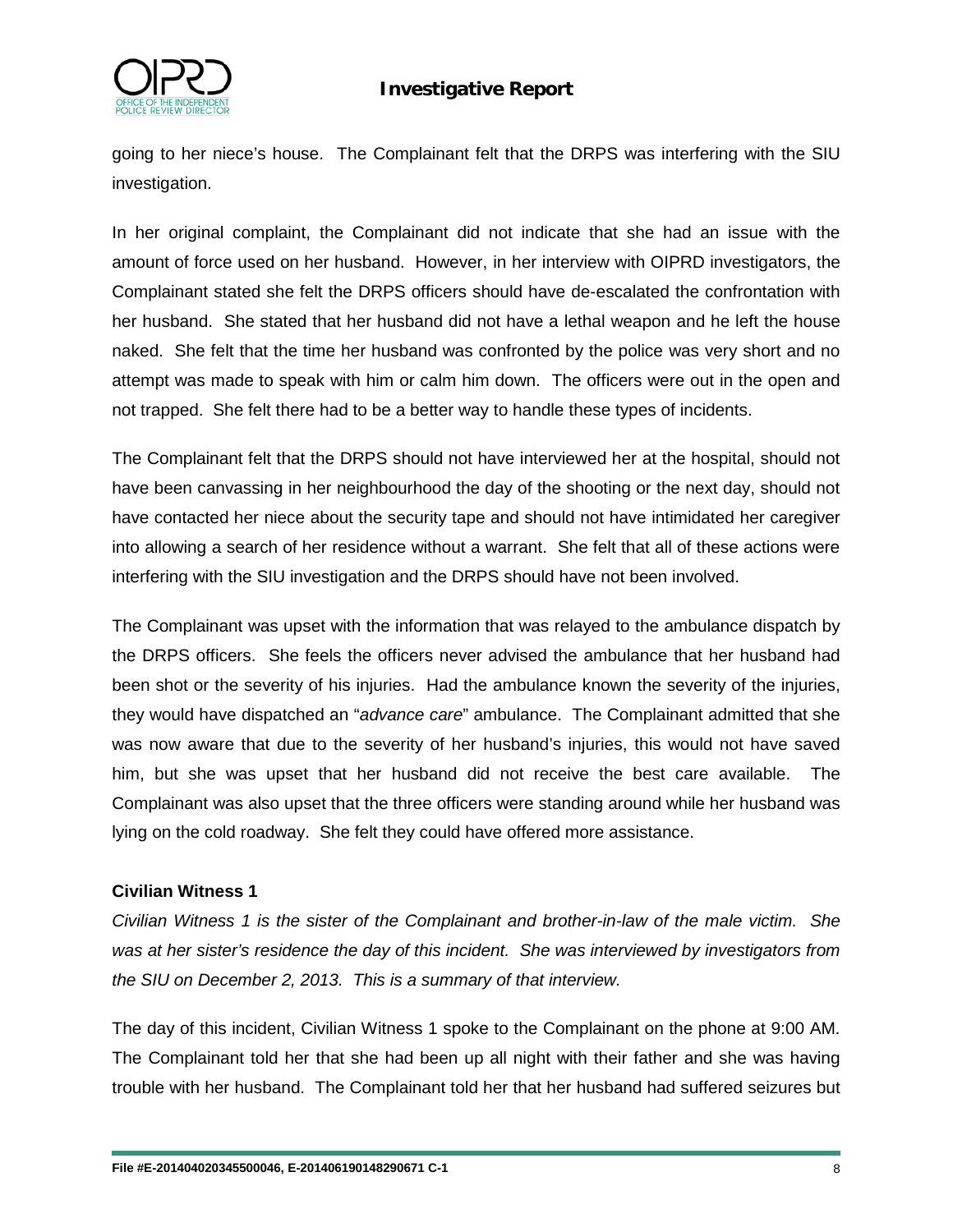

he wanted to get up and go to work. She hid his car keys to prevent him from leaving. She was going to drop her dog at her sister's and the Complainant asked her if she could bring her a coffee.

Civilian Witness 1 was aware that her brother-in-law suffered from seizures and could be quite obstinate after because it changes his personality. He suffered from seizures due to scar tissue on his brain that he acquired as a child. She had never witnessed him have a seizure. She has heard thuds, which her sister explained was her husband having a seizure, with his arms and legs flailing.

She was at her sister's residence the night before this incident and learned that her brother-inlaw had got up for the bathroom and lost his balance. She did not see or speak to him. He had never been malicious or violent. When he experienced a seizure, he usually spent a day in bed to recuperate. If it was a more serious seizure, he spent a few days in bed.

Civilian Witness 1 arrived at her sister's residence around 10:00 AM. She walked into the residence and heard screaming. It was somewhat muffled. She thought it was her father because sometimes he yells out with his condition.

She realized it was her sister and brother-in-law yelling and it sounded like it was escalating. Her brother-in-law was screaming in a very uncharacteristic way. She went up the stairs, concerned about her sister, and went to their bedroom door to the right of the landing. The door to the bedroom opened and her brother-in-law looked at her and stated *"I'll kill you too"* and lunged at her. He grabbed her throat and head, and began punching her on the top of her head with his fist. He struck her approximately ten times. The strikes brought her to her knees.

Her sister was either beside or behind her husband, trying to stop him. He was naked and Civilian Witness 1 tried to grab his groin to stop him, but he did not stop. She yelled at her sister to let him go. They did and he bolted down the stairs and out of the house. She did not think he had anything in his hands.

Civilian Witness 1 was very weak, but managed to walk down the stairs and out to her vehicle, which was parked at her niece's house next door. She retrieved her cell phone, came back into the house and called 911. She did not see her brother-in-law while she was outside.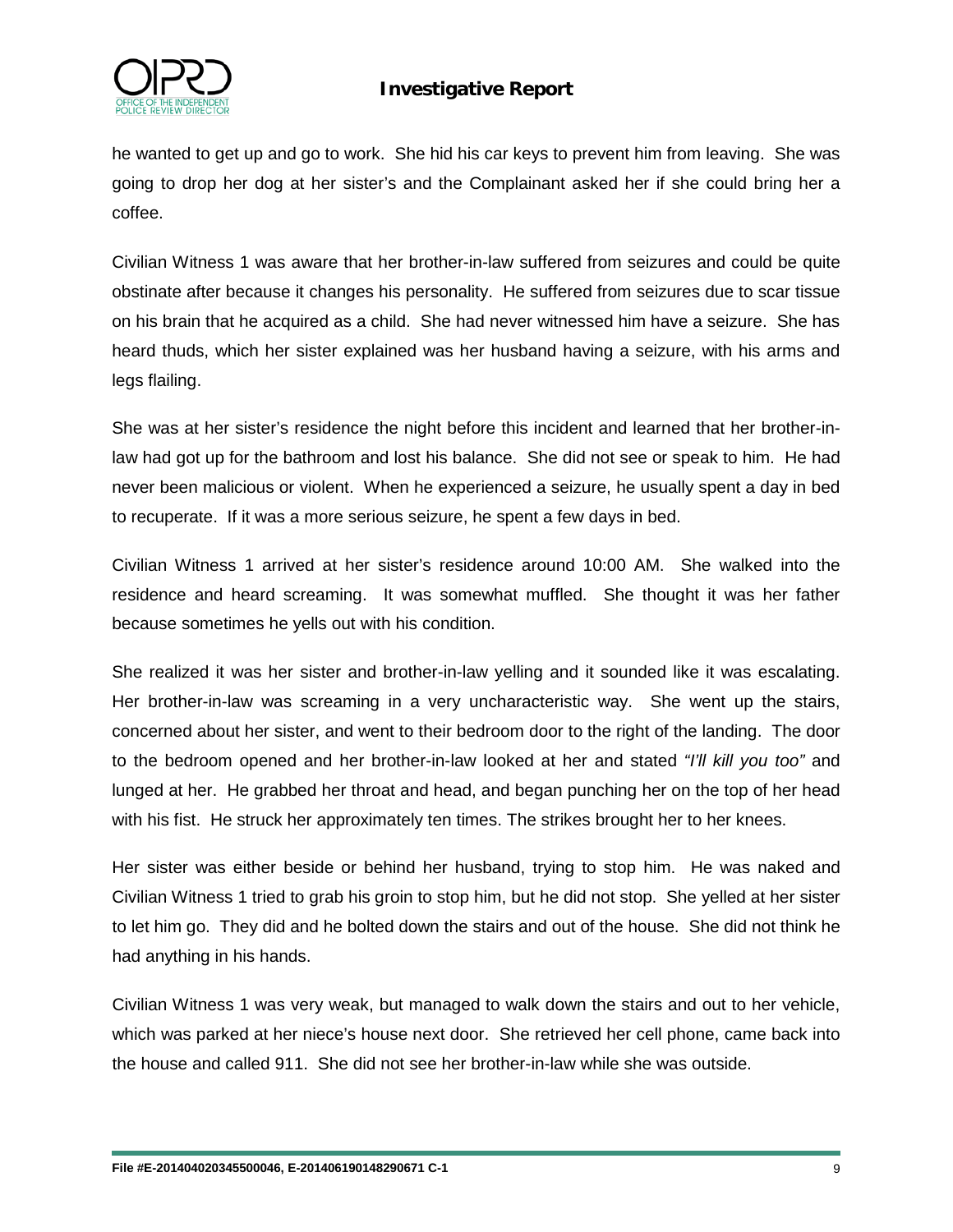

She stood in the hallway and spoke to the police for quite a while. It took the police an unusually long time to arrive. She could see out the front door and across the street, but did not see her brother-in-law. She told the dispatcher that she did not need an ambulance. The dispatcher advised her that they may have sent officers to the wrong address and that they were receiving other phone calls.

Her sister was visibly upset and shaken. She let her sister speak to the dispatcher. She did not see anything that occurred outside and did not hear any gun shots. She was listening for sirens but didn't hear any. An officer attended the residence and then other officers arrived. He advised them that the matter was much more serious than they had thought.

A detective attended the residence and advised Civilian Witness 1 and her sister that the Affected Person had been shot. He explained the injuries. Initially police wanted to take them to the station for questioning, but that changed when it was determined it was going to be an SIU investigation. Later, when Civilian Witness 1 looked out of the residence, she saw a taped off area about 400 to 500 metres away.

She and the Complainant were taken to an Ajax hospital where a physician explained the seriousness of the injuries. They were then transported to St. Michael's Hospital by an unidentified male and female officer.

Civilian Witness 1 commented that she lived with her sister and brother-in-law up until January 2013. At times he would act "*goofy*", but she had never seen him act the way he did the day of the incident.

#### **Civilian Witness 2**

*Civilian Witness 2 is a licenced private investigator. He was driving his black pick-up truck in the area en-route to pay some bills. He was interviewed by investigators from the SIU on December 2, 2013. The following is a summary of that statement.*

Civilian Witness 2 was driving southbound on Westney Road, south of Williamson Drive in his black pick-up. He observed a naked male (the Affected Person) walking southbound on the west side of Westney Road. He pulled over near Telford Road and used his cell phone to call 911. As he was completing the call, the Affected Person walked past him.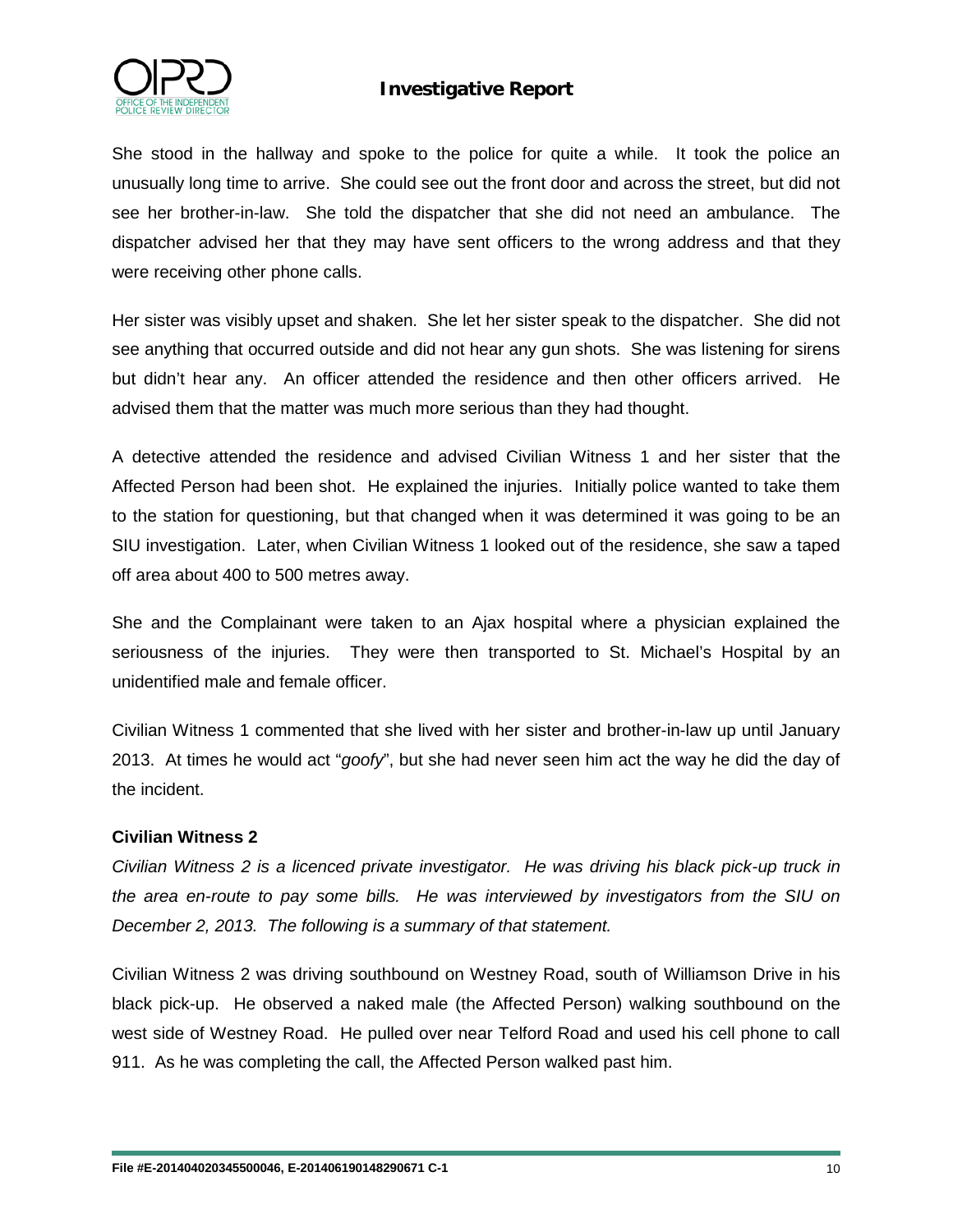

Civilian Witness 2 rolled down his passenger window, called the Affected Person over and asked if he was all right. He replied he was alright and walked towards the window. Civilian Witness 2 asked where he was going and the Affected Person replied that he was going to Mississauga. He asked if the Affected Person was cold and if he had forgotten his clothes. He thought the male was disoriented but not agitated. He told him to go home and get his clothes before he went to Mississauga. The Affected Person turned and walked northbound, breaking into a sprint. Civilian Witness 2 made a U-turn and followed.

The Affected Person ran through a plaza on the southeast corner of Westney Road and Williamson Road, and then continued westbound on Williamson Road and north on Dring Street. The witness followed and passed a daycare that had two young women outside screaming or laughing as the Affected Person ran by. Civilian Witness 2 called 911 a second time to update the police. The Affected Person turned around and saw the witness on the phone. He walked to the driver's side door of the witness' vehicle and started banging on the window with an open hand. He wanted to know who Civilian Witness 2 was speaking to. Civilian Witness 2 told him to get away from the truck

The Affected Person became hostile and agitated, and struck the window repeatedly with a closed fist Civilian Witness 2 was afraid to move his truck in case he struck the Affected Person. He eventually was able to accelerate away northbound on Dring Street where he pulled into a driveway and turned around facing his truck southbound. He could not see the Affected Person.

He then observed the Affected Person running up to the front door of a residence on Dring Street. The Affected Person had picked up a patio table and was striking the glass house door with it. Civilian Witness 2 believed the table broke and the Affected Person was left with a metal pipe in his hands. He was yelling something but Civilian Witness 2 could not hear what he was saying. He thought the Affected Person was trying to break into the house.

The police arrived in four to six police cruisers. Civilian Witness 2 pointed out the Affected Person to them on the porch of a residence. A police SUV pulled up just north of the residence and stopped almost parallel to Civilian Witness 2's pick-up truck.

As soon as the officers pulled up, the Affected Person left the porch running in a southwesterly direction towards the officers with the pipe in his hands. The witness stated that his view was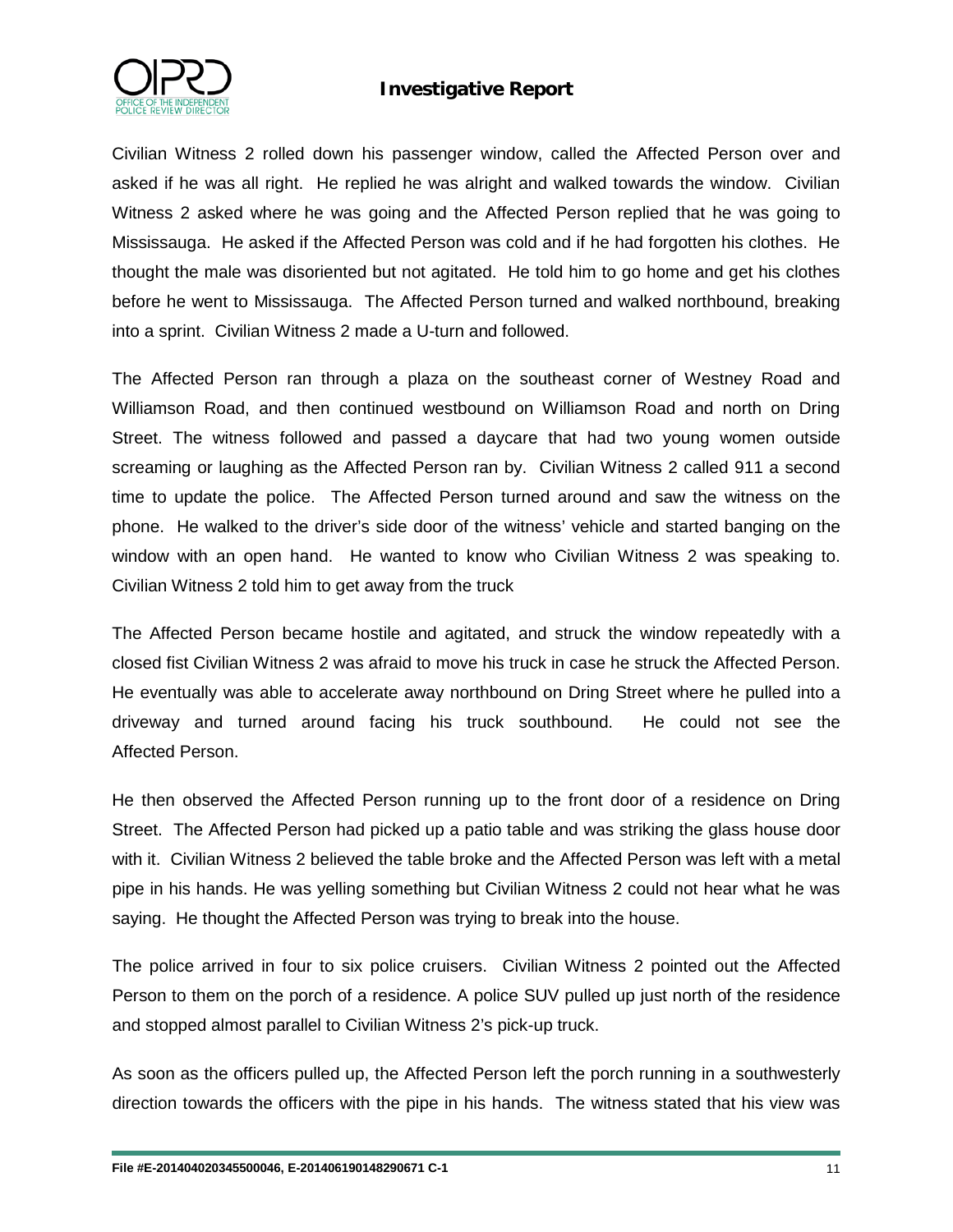

partially blocked by the officer's SUV. The Affected Person ran towards the officer that had exited the SUV (Constable Taylor). The officer had rounded the back of the cruiser and was standing past the left rear corner of the vehicle.

The officer was in the witness' sight the entire time. The officer told the Affected Person to drop the pole or put it down. Civilian Witness 2 heard two quick shots. The officer took a couple of quick steps backwards as the Affected Person stumbled and slumped on the roadway. Two other officers, who had been on the west side of the street, approached the Affected Person. One officer had his gun drawn and pointed towards the Affected Person while the other officer kicked the pipe away. The officers handcuffed the Affected Person and then tried to render first aid. He resisted. One of the officers stepped back and Civilian Witness 2 heard him say, *"Stop resisting; I'm trying to help you."* He could not see the Affected Person when the shots were fired because a police vehicle (Constable Taylor's SUV) was blocking his view of the driveway.

Civilian Witness 2 stated that another vehicle was stopped on the street and the driver watched the incident.

An ambulance arrived and attended to the Affected Person.

Civilian Witness 2 noted that the Affected Person did not smell of alcohol when he spoke to him. The Affected Person did not have anything in his hands until he left the porch of the residence on Dring Street.

#### **Civilian Witness 3**

*Civilian Witness 3 works for the Durham School Board and on December 2, 2013 she was in the area of this incident visiting a local school. The witness was interviewed by SIU investigators on December 4, 2013. The following is a summary of that interview.*

Civilian Witness 3 was driving her Hyundai Accent south on Westney Road and turned right onto Williamson Drive. She observed a man in a dark pick-up truck driving slowly westbound (Civilian Witness 2). He seemed to be speaking to someone from his driver's side window on the south side of the street. She could not see at first who he was speaking to because of a bus stopped near the intersection. She soon saw a naked man (the Affected Person) running across Williamson Drive, from south to north and onto Dring Street.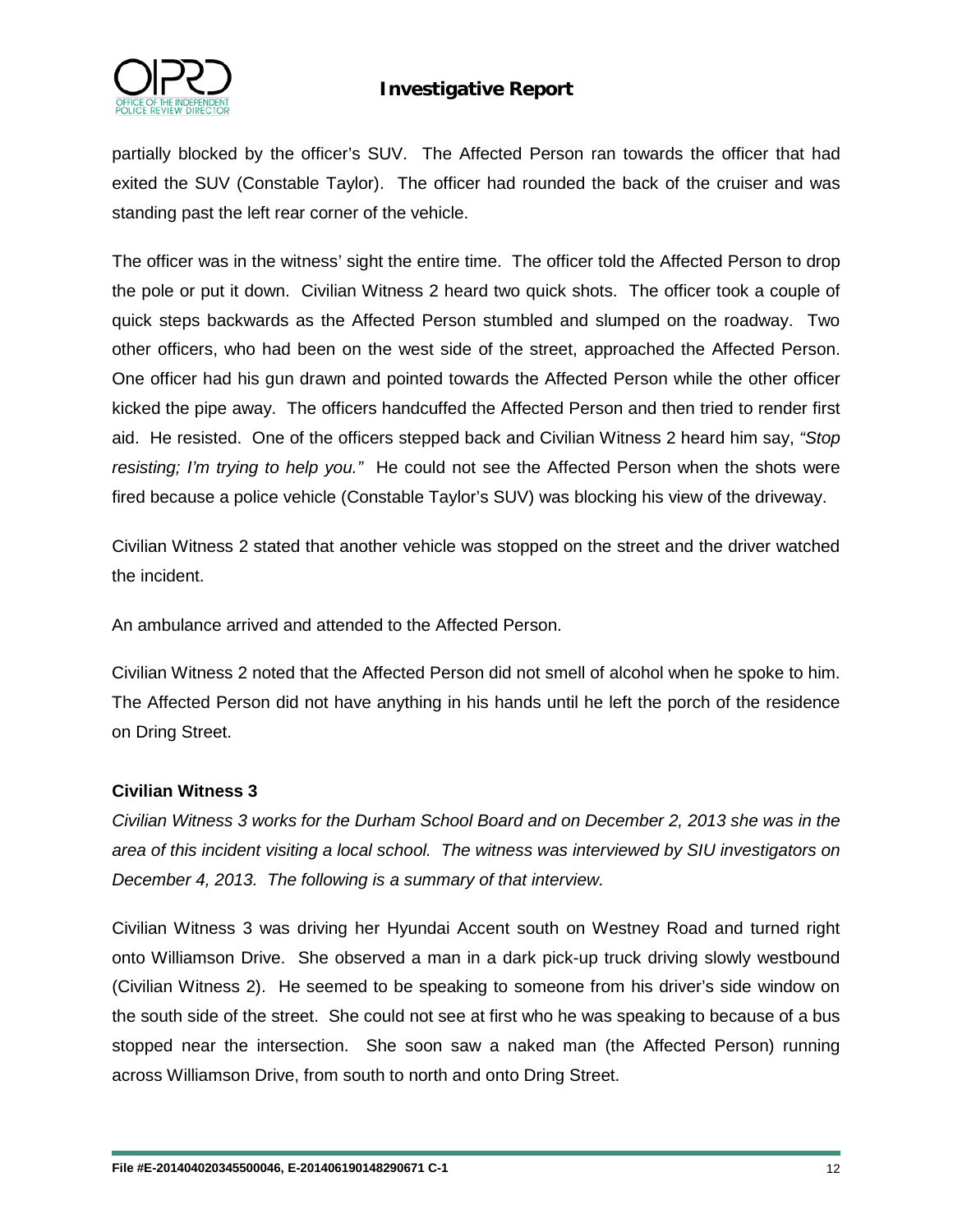



The pick-up truck followed and she did as well. She had a blanket in her car and she thought it might be useful. The pick-up truck stopped just north of Unsworth Crescent. The Affected Person approached the driver's side of the pick-up and began to bang on the windows very hard with his fists. The truck drove away northbound a short distance.

The Affected Person approached the witness' vehicle and pounded on the hood and the driver's side window and yelled, *"Turn it off, turn it off."* Civilian Witness 3 became frightened that the Affected Person would break her window so she tried to make a U-turn. The Affected Person ran from her vehicle towards a house just north of her. He was banging on a vehicle parked in the driveway. There was a woman in the driver's seat (Civilian Witness 4). The woman appeared to be looking down to avoid eye contact. The Affected Person turned away from the vehicle and picked up a large rock out of the garden. As he did that, the woman reversed her car out of the driveway. She drove north and stopped beside the pickup truck.

Civilian Witness 3 drove away and when she approached the intersection of Dring Street and Williamson Drive, she observed three police cars driving westbound on Williamson Drive. She honked her horn and waved her arms. The police cars stopped and backed up. The officer in the first car asked where the naked man was and she indicated that he was north of her location on Dring Street.

Civilian Witness 3 decided to watch what was happening from the entrance to Dring Street. She observed the Affected Person coming out of the driveway of the house he had been at and he was carrying a metal pipe. She thought the pipe was similar to those used for street signs. He was holding it like a baseball player would hold a bat, above his head and to the right side. He was facing the police and she felt that all three officers had their guns drawn and pointed at him.

Civilian Witness 3 heard three bangs and could see the recoil of one gun held by the officer who was first in line of the three. She thought the male was shot in the leg because he did not go down quickly but went down in a stumble. The officers dragged the male to the middle of the road. One officer kicked the metal pole away and it went west to the side of the roadway. The officers were dealing with the man and covered him with a yellow blanket. The witness left to go to work.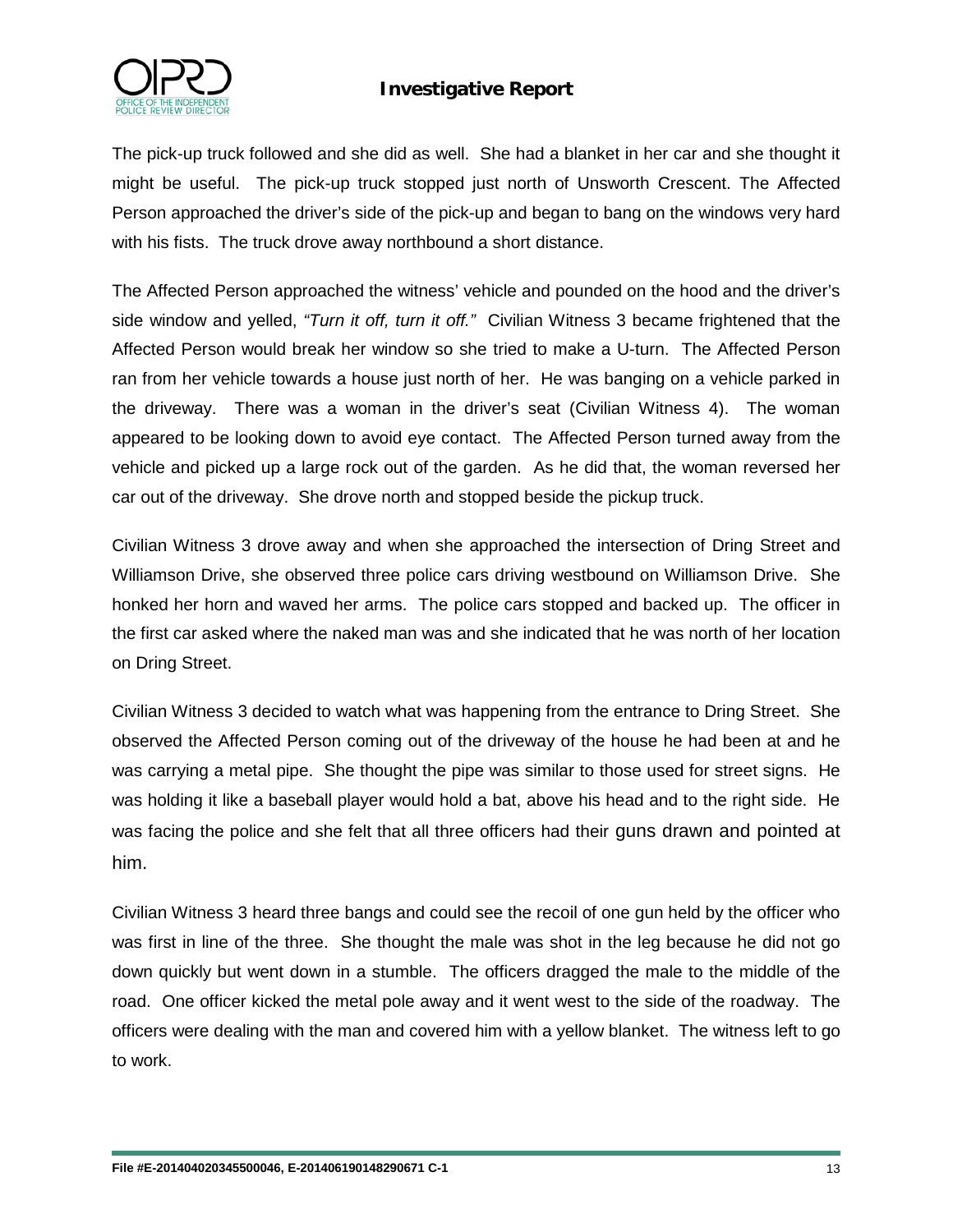

## **Civilian Witness 4**

*Civilian Witness 4 lives on Dring Street and was returning home from dropping her daughter off a daycare around 10:20 AM. She was interviewed by SIU investigators on December 2, 2013. The following is a summary of that interview.*

When Civilian Witness 4 drove onto Dring Street, she observed a nude male (the Affected Person) walking towards a black pick-up truck. The truck was partially blocking Civilian Witness 4's driveway. The Affected Person was banging on the driver's side window of the truck. He was saying something, but the witness could not hear the conversation between the Affected Person and the driver of the truck.

Civilian Witness 4 drove into her driveway as the pick-up truck drove off. She phoned 911 from her car. While she was on the phone, the Affected Person walked towards her vehicle. He banged on the driver's side window with both hands. He appeared distraught and she advised him she was on the phone to the police. He stated, *"I don't care. Open the fucking window now."* The police operator advised the witness not to speak to the Affected Person.

The Affected Person went to the witness' rock garden and picked up a football-sized rock. He started to walk back towards her vehicle and she backed out of the driveway and drove down Dring Street three or four houses towards Atherton Street.

From the back window of her vehicle, she observed the Affected Person go to her neighbour's front veranda. He picked up a patio chair from the veranda and banged it against the front door of the residence. She did not hear any glass break.

The Affected Person had a piece of broken patio furniture in his hands. It was a two to three foot long metal rod. Civilian Witness 4 believed it was the leg of a patio chair or table and it was the width of a broom handle.

Within minutes, two or three police cruisers arrived on scene and Civilian Witness 4 disconnected her phone call with the 911 call taker.

Civilian Witness 4 was not sure if the Affected Person walked off the veranda just before or just after the officers arrived. The Affected Person walked quickly towards the officers' cruisers with the metal rod brandished over the right side of his head. He was holding it with two hands. The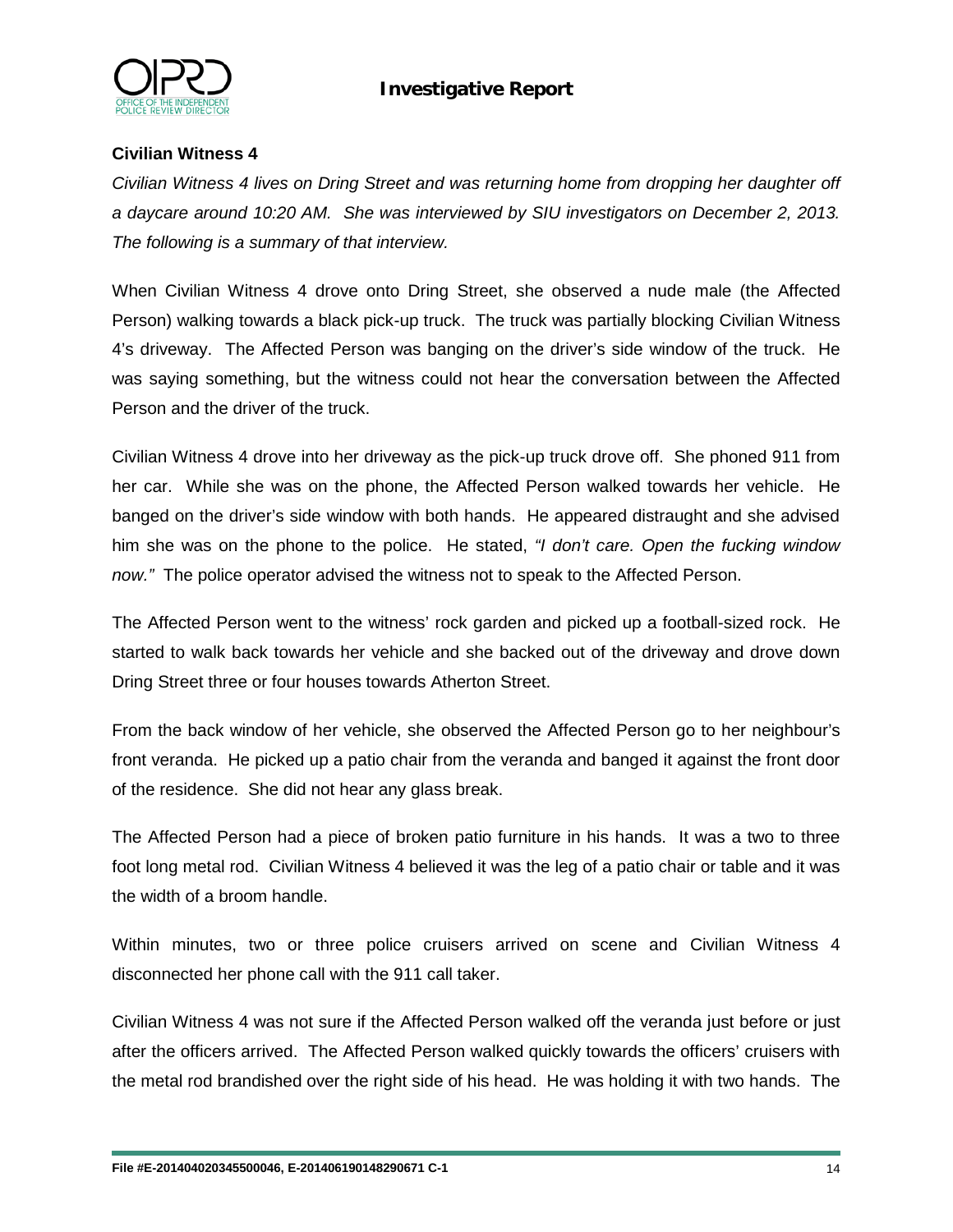

three officers exited their cruisers and were grouped on one side of one of their cars. The cruiser door was open. The Affected Person continued to walk towards the officers.

The witness' car windows were up and she could not hear any conversation between the officers and the Affected Person. When the Affected Person was less than five feet from the officers, Civilian Witness 4 heard two or three consecutive shots. The Affected Person fell backwards. He may have stumbled before the second shot was fired. At some point, the Affected Person got back to his feet. She thought he might have been assisted to his feet. She observed blood on his legs. He went back down to the ground and was handcuffed with his hands behind his back. The officers covered the Affected Person with a yellow blanket.

#### **Civilian Witness 5**

*Civilian Witness 5 lives on Dring Street and was home with his wife when this incident occurred. The witness was interviewed by SIU investigators on December 10, 2013. The following is a summary of that statement.*

Civilian Witness 5 was in his kitchen standing at the sink and his wife was by the front door. His wife began shouting, asking him what the banging was and what was going on outside. He did not hear anything because he had the tap running in the sink. His wife later informed him the banging had come from the house next door.

Civilian Witness 5 turned off the water and started walking towards his front door when he heard the sound of one gunshot. He looked out the front door window and saw the Affected Person slumping over and stumbling in the middle of the roadway. He had not heard any police commands being shouted.

A Durham Regional Police cruiser was parked on the street blocking the witness' driveway. He observed a second cruiser backing away in a northerly direction from the Affected Person on the ground. He felt that one of the officers had something in his hand but he could not tell if it was a pistol.

Two officers moved towards the Affected Person and were rendering first aid. One of the officers placed a sheet over the male. The witness and his wife stepped out onto their front porch, but were told by an officer to go inside. The Affected Person was lying on the roadway, moaning.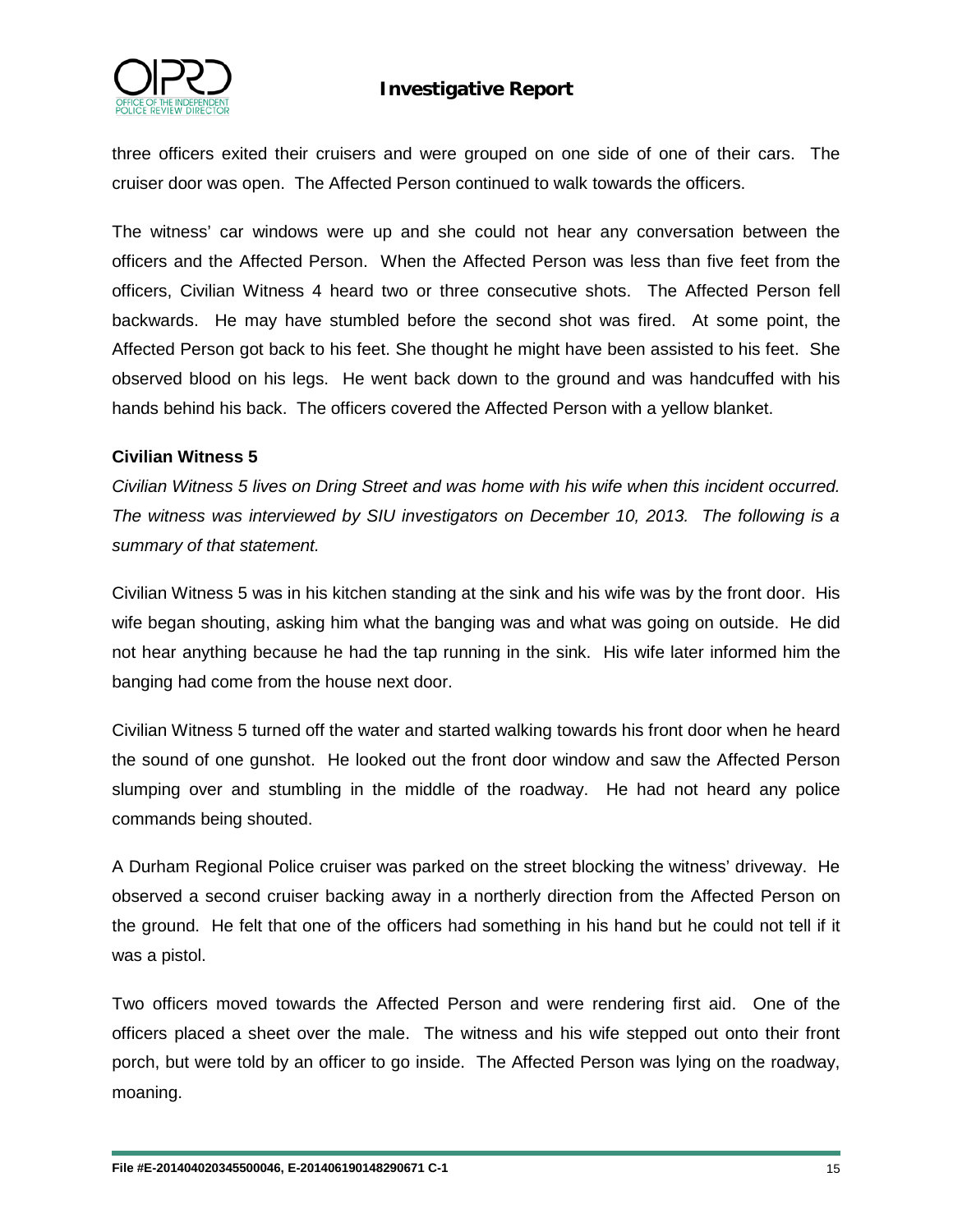

Civilian Witness 5 observed an officer speaking on his radio and about five minutes later an ambulance arrived on scene. Civilian Witness 5 and his wife watched from a second floor window and saw the Affected Person being transported away by the ambulance.

## **Civilian Witness 6**

*Civilian Witness 6 is the wife of Civilian Witness 5 and lives on Dring Street. She was interviewed by SIU investigators on December 10, 2013. The following is a summary of that interview. Her daughter was present during the interview to assist with any language issues.*

Civilian Witness 6 was in the washroom on the ground floor at the southwest corner of the residence. She was washing her hands and heard banging outside the window. The blinds were closed and she could not see out. It sounded like someone was trying to break into her neighbour's house. She did not hear any voices or shouting.

Civilian Witness 6 came out of the washroom and heard what she thought was a gunshot. She advised her husband, who was in the kitchen, and then looked out the front door. A naked male (the Affected Person) was standing in the middle of the street. Two uniformed officers were close to the curb on the other side of the street and a police cruiser was just north of her driveway. The officers were about eight feet from the Affected Person. She did not see which officer fired a shot, but three seconds after she heard the first shot a second was fired. The second shot caused her to bend down below the window because she was afraid of being hit.

The Affected Person was standing facing the officers and both his hands were holding the left side of his stomach, covering his wound. She heard a police officer state, *"Go down! Go down!"* The Affected Person slowly went to the ground. She did not see anything around the Affected Person or in his hands.

One of the police officers went over to the Affected Person and put a hand on his stomach and said, *"You are okay. Don't worry, you will be fine."* The officer was comforting him. The Affected Person was bent over moaning in pain.

Civilian Witness 6 had an unobstructed view of the roadway in front of her house. There is a small tree but it did not block her view. There were two police vehicles, a cruiser and an SUV. The slimmer officer was on the left side of the Affected Person and the heavier officer was on the right side.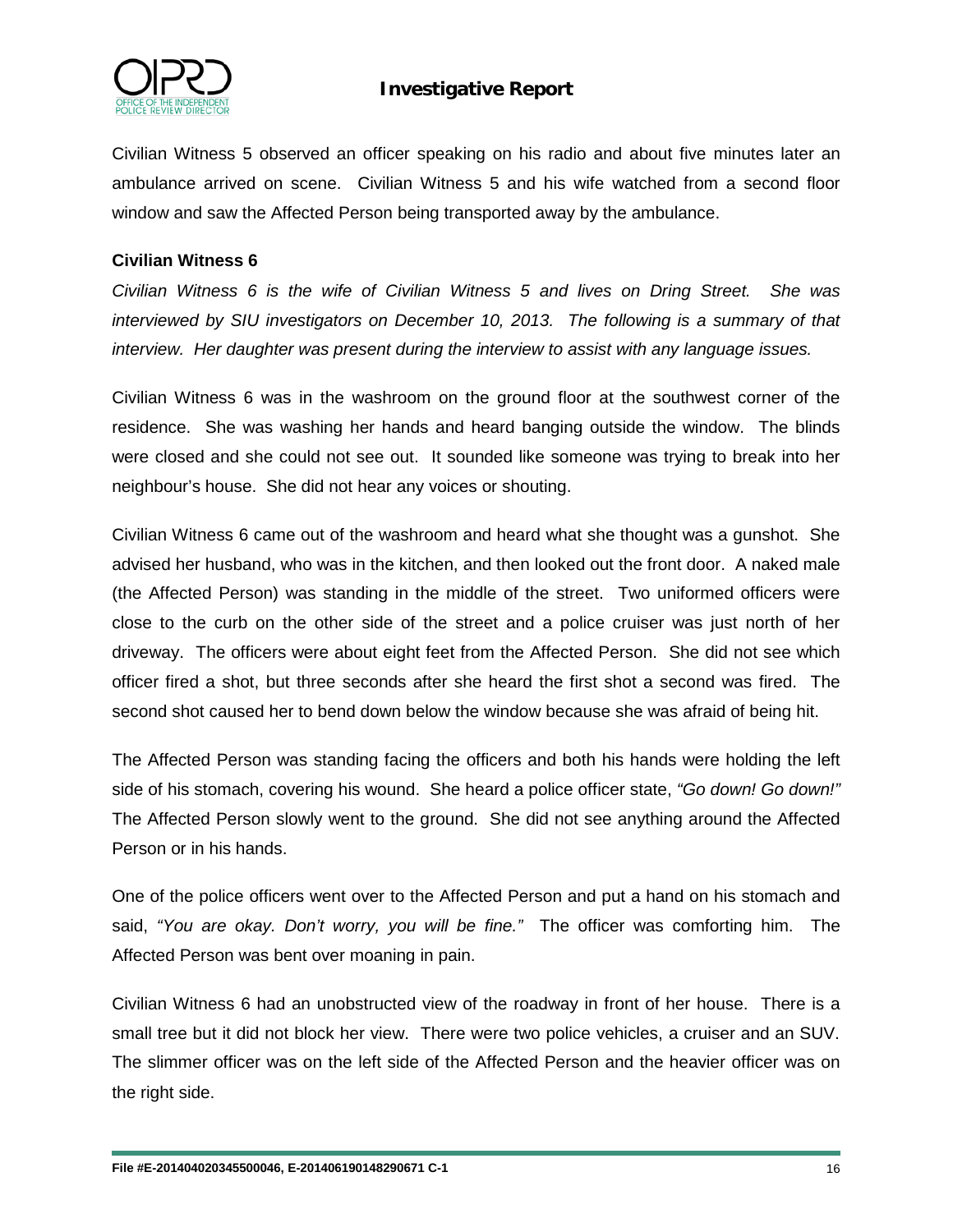

The witness saw a black pick-up truck before and after the shooting, but she did not see the person inside. The pick-up was parked just north of her residence. She believed the person in the pick-up truck saw everything. She felt he may have been an undercover police officer.

A few moments after the male was on the ground an ambulance came and took him away.

Civilian Witness 6 went outside her home for a better look, but her husband and a police officer told her to go back inside.

## **Civilian Witness 7**

*Civilian Witness 7 lives on Unsworth Crescent. The morning of this incident she was a passenger in her mother's car. She was interviewed December 2, 2013, by SIU investigators. The following is a summary of her interview.*

That morning, she and her mother had pulled out of their driveway and approached the intersection at Dring Street and Unsworth Crescent and stopped, facing westbound. They were about to turn northbound on Dring Street when her mother abruptly stopped the vehicle. Civilian Witness 7 observed several police vehicles stopped on Dring Street about 10 metres north of Unsworth Crescent. One police vehicle, an SUV, was parked on the east side of Dring Street and other cruisers parked north of the first set of cruisers.

There were four to seven uniformed officers standing between the two sets of cruisers about 30 metres north of the witness' location. The officers appeared to be surrounding something light coloured that was crouched on the roadway. Civilian Witness 7 estimated that between one or two seconds after seeing the officers, she heard two consecutive gunshots. She could not tell if police had shot at a person or an animal. At least two of the officers had their guns drawn and her view was obstructed by some of the officers crouched around what was on the roadway.

The witness was not wearing her prescribed glasses at the time of the incident and admitted to being confused. She did not recall anyone running prior to the shots being fired.

Her mother advised her that the shots had been fired at a naked person. Her mother reversed the car back a little and they sat in the car and cried. After approximately 10 minutes, her mother reversed the car back into their driveway.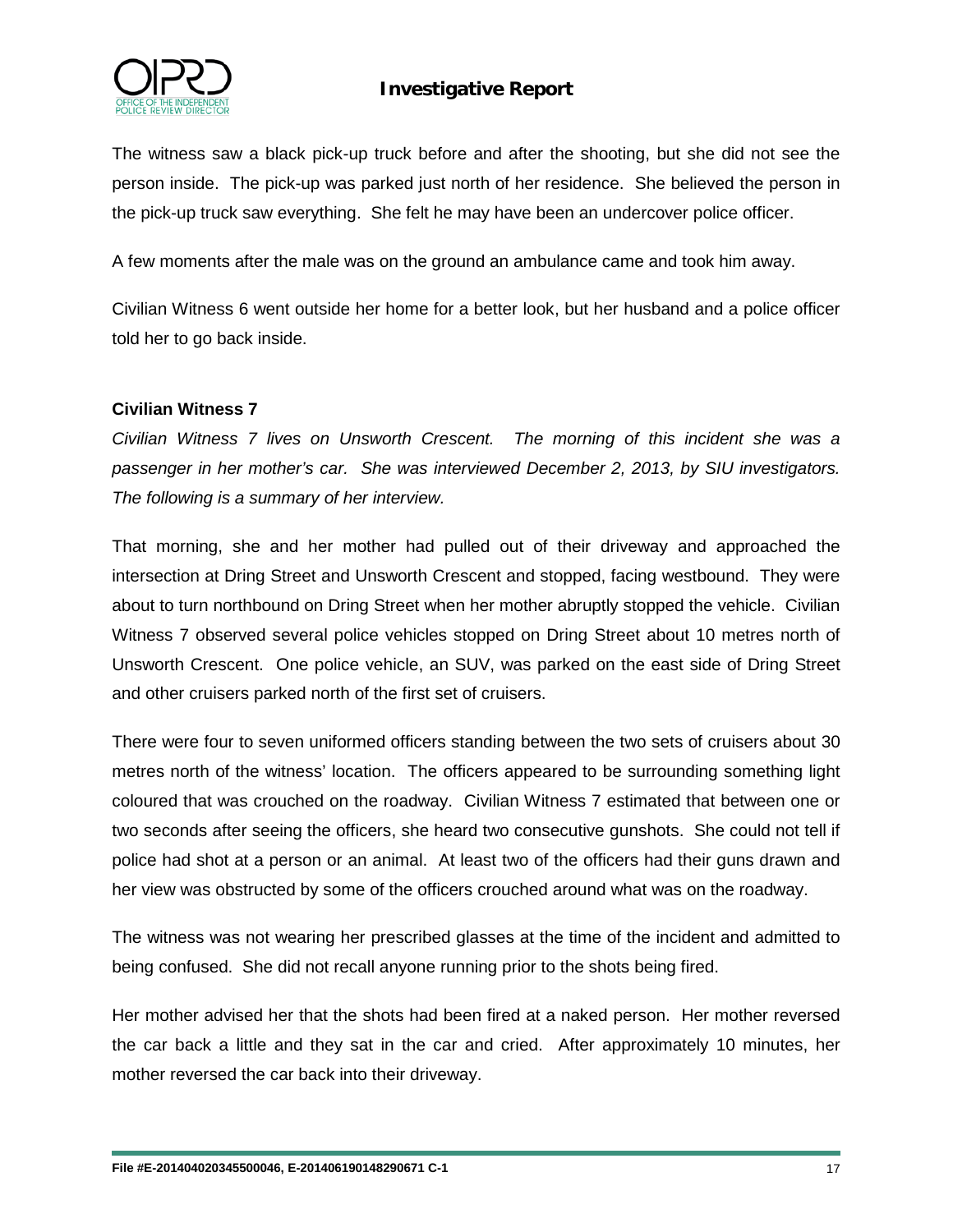

Several more cruisers and an ambulance arrived on scene. A female officer and a male officer approached a cruiser parked on the southeast corner of Dring Street and Unsworth Crescent. They placed items in the trunk and then the male officer stated that he would sit in the rear seat because he had blood on his clothing. The male officer was 27 to 45 years of age, had a fair complexion with dark facial hair.

Civilian Witness 7 and her mother approached an officer and advised that they had witnessed the incident. The officer asked that they not discuss the incident and wrote down their contact information.

## **Civilian Witness 8**

*Civilian Witness 8 is the mother of Civilian Witness 7 and lives on Unsworth Crescent. She was backing out of her driveway with her daughter in the passenger seat on the day of the incident. The witness was interviewed by SIU investigators on December 2, 2013. The following is a summary of her statement.*

As Civilian Witness 8 was backing out of her driveway, she observed two Durham Regional Police (DRP) vehicles drive northbound on Dring Street from Williamson Parkway. She drove westbound on Unsworth and stopped at Dring Street. She started into her right turn and stopped because she saw three or four DRP vehicles parked on Dring Street and a naked man running into the street. The Affected Person was running from the east side of the street towards the west side. He was running towards three officers on the street. He ran behind a parked cruiser and she lost sight of him.

The witness observed two officers standing side by side about six feet apart, on the west side of Dring Street with their guns drawn. She heard *"Bang! Bang!"* and realized the Affected Person had been shot. At the sound of the shots, she could not see the two officers on the west side of the street and she believed they had gone to the Affected Person's aid. She believed only seconds passed from when she saw the Affected Person running to the two shots. She did not know which officer fired the shots.

Civilian Witness 8 was about twenty-five feet from the shooting and she did not see anything in the Affected Person's hands. Her vehicle windows were closed and she did not hear any police commands. Her daughter asked what happened and she advised her that the police had just shot the man.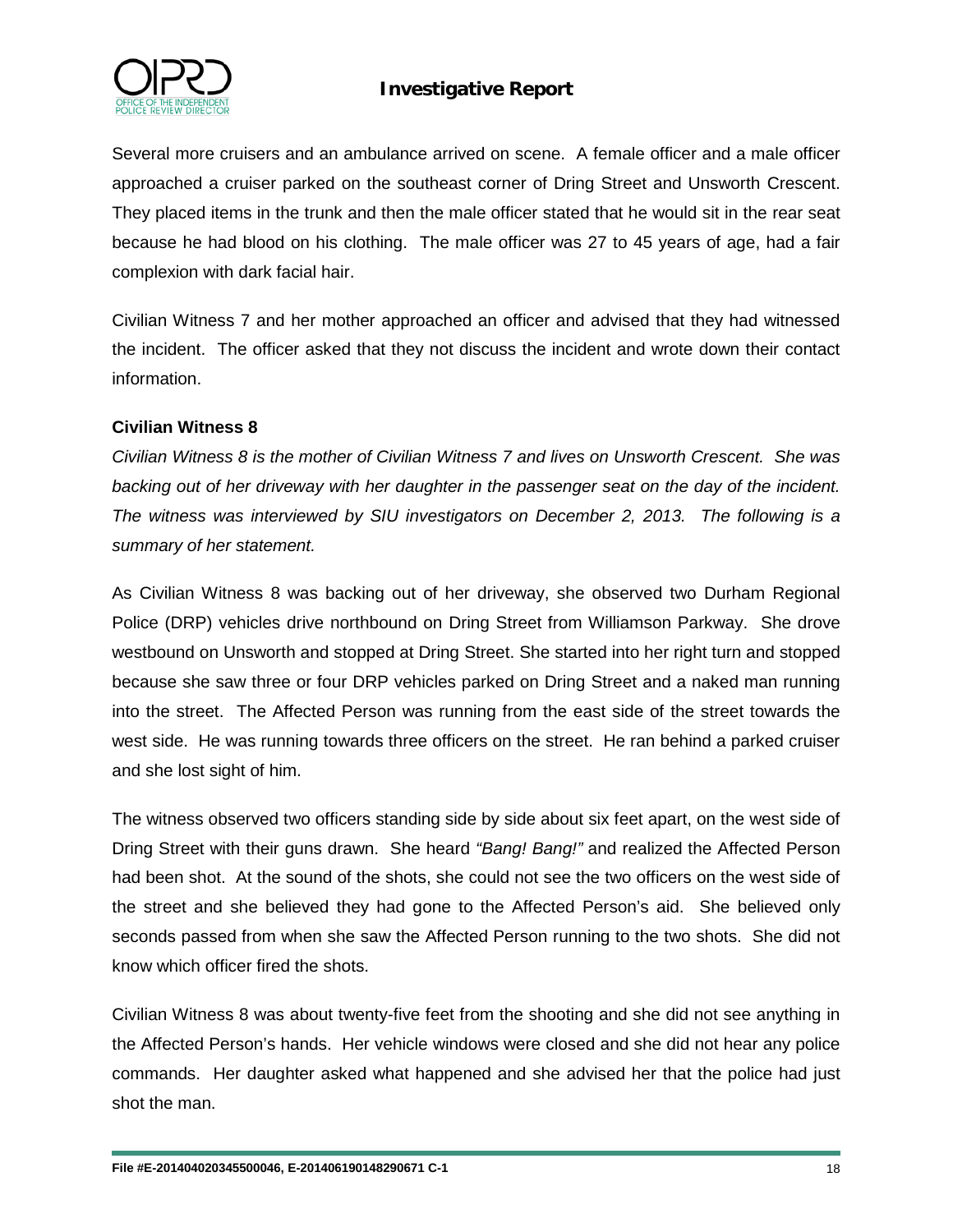

The witness sat in her vehicle with her daughter for about five to ten minutes and they cried. Neither she, nor her daughter looked back to the area of the shooting because they were too upset. As they sat in their car, more officers arrived and set up crime scene tape.

Eventually, Civilian Witness 8 reversed her car back to her driveway. An officer approached her and she gave him her name. He instructed her to go into her residence and the police would contact her for an interview.

## **Civilian Witness 9**

*Civilian Witness 9 lives on Dring Street and was home during this incident. She was*  interviewed on December 2, 2013, by investigators from the SIU. The following is a summary of *her statement.*

Civilian Witness 9 was about to leave her house with her two young daughters when she heard an angry male screaming close to her front door. It sounded like the male was yelling, *"Hey! Hey! Hey!"* She heard what she believed to be pounding on doors and the garage door. She went upstairs and looked out. She saw a naked male (the Affected Person) screaming frantically. She did not see anything in his hands.

The Affected Person was coming from between her house and her neighbour's house. She did not see any police officers. Civilian Witness 9 ran downstairs and called 911. She spoke briefly to an operator and then the police arrived.

After hanging up, Civilian Witness 9 started to go upstairs. She heard screaming and then *"Bang! Bang! Bang!"* She looked out the window and the Affected Person was on the ground on his side in the middle of the road, directly in front of her neighbour's house. Three police officers were around him. The officers put a yellow blanket over him.

An ambulance arrived about a minute after she saw the Affected Person on the ground. The ambulance took the Affected Person away and police put yellow tape around the area.

#### **Civilian Witness 10**

*Civilian Witness 10 is employed at a Chiropractic Clinic and was working the front desk on the day of this incident. She was interviewed by SIU investigators on December 2, 2013. The following is a summary of that interview.*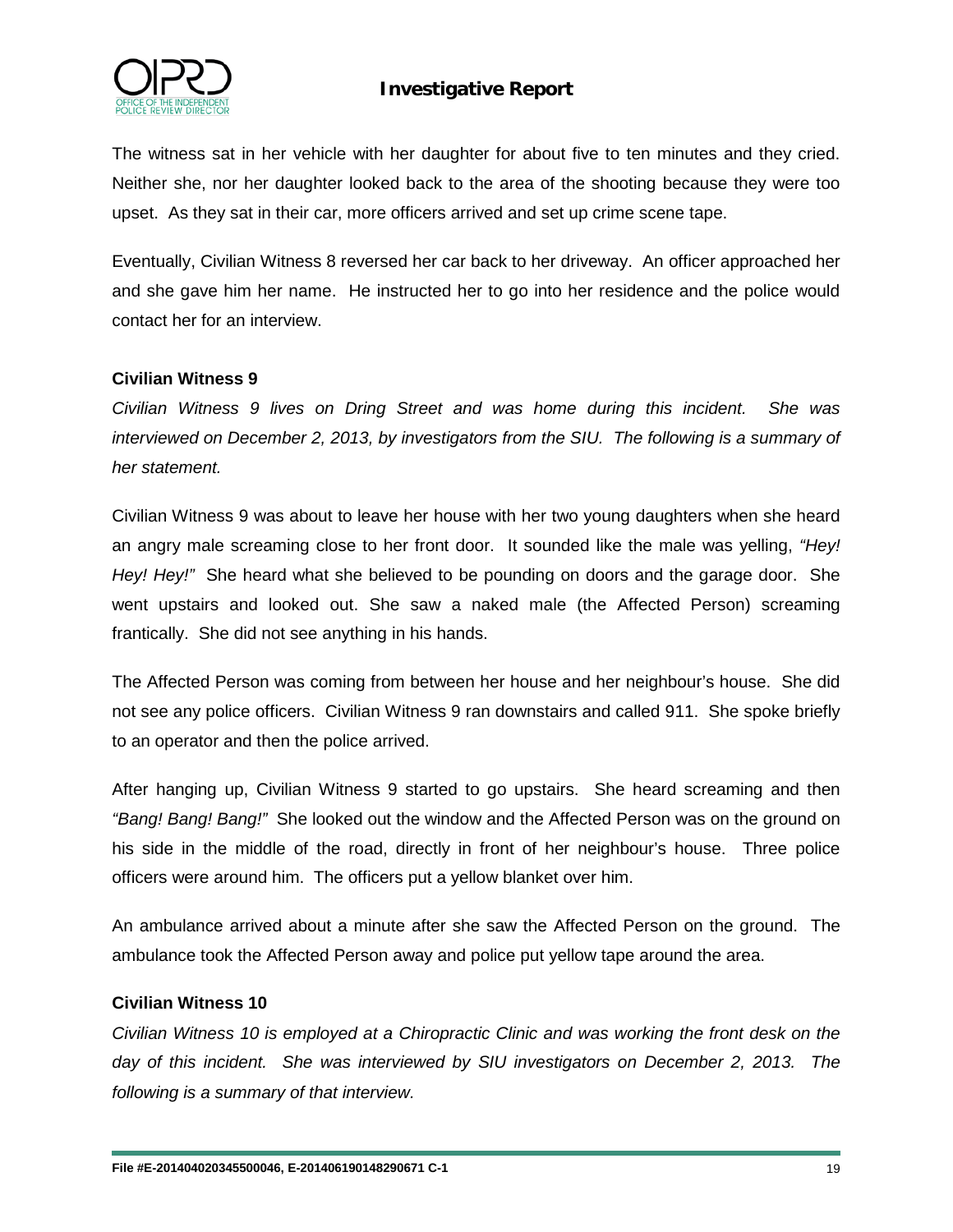

While at her desk, Civilian Witness 10 heard people screaming outside of her office. The screaming appeared to be coming from the daycare centre, which was next door. A patient stated that there was a naked male outside.

The witness went to the front window and looked outside. She observed Affected Person, who appeared to be walking with a purpose. He was walking eastbound on the south side of Williamson Drive. The witness phoned 911.

A few minutes later, the Affected Person ran westbound on the north side of Williamson Drive. As he ran, he covered his genitals with his hand. He ran up Dring Street and did not have any objects in his hands. A male driving a black pick-up was following him. Two to three minutes after the Affected Person ran up the street, two to four police cruisers drove by the clinic towards Dring Street.

The witness did not hear any shots fired. She went up the street with Civilian Witness 11 and reported to the police what she had observed.

#### **Civilian Witness 11**

*Civilian Witness 11 owns the Chiropractic Clinic and is a doctor. She was working the day of this incident and was interviewed by SIU investigators on December 2, 3013. The following is a summary of that interview.* 

Civilian Witness 11 was standing in the reception area, when a patient came into the clinic and advised there was a naked male outside. She looked outside and saw Affected Person walking eastbound on Williamson Drive and she asked Civilian Witness 10 to call the police.

Civilian Witness 11 went outside and observed the Affected Person continue eastbound and then go southbound on Westney Road and out of her sight. She went back inside and resumed seeing patients.

A short time later, she heard screaming coming from the front of the clinic. She went outside and found teachers and child care workers from the learning centre next door yelling that there had been a naked man. She observed the Affected Person now walking in a northwest direction across Williamson Drive from Westney Road, then turn down Dring Street. A black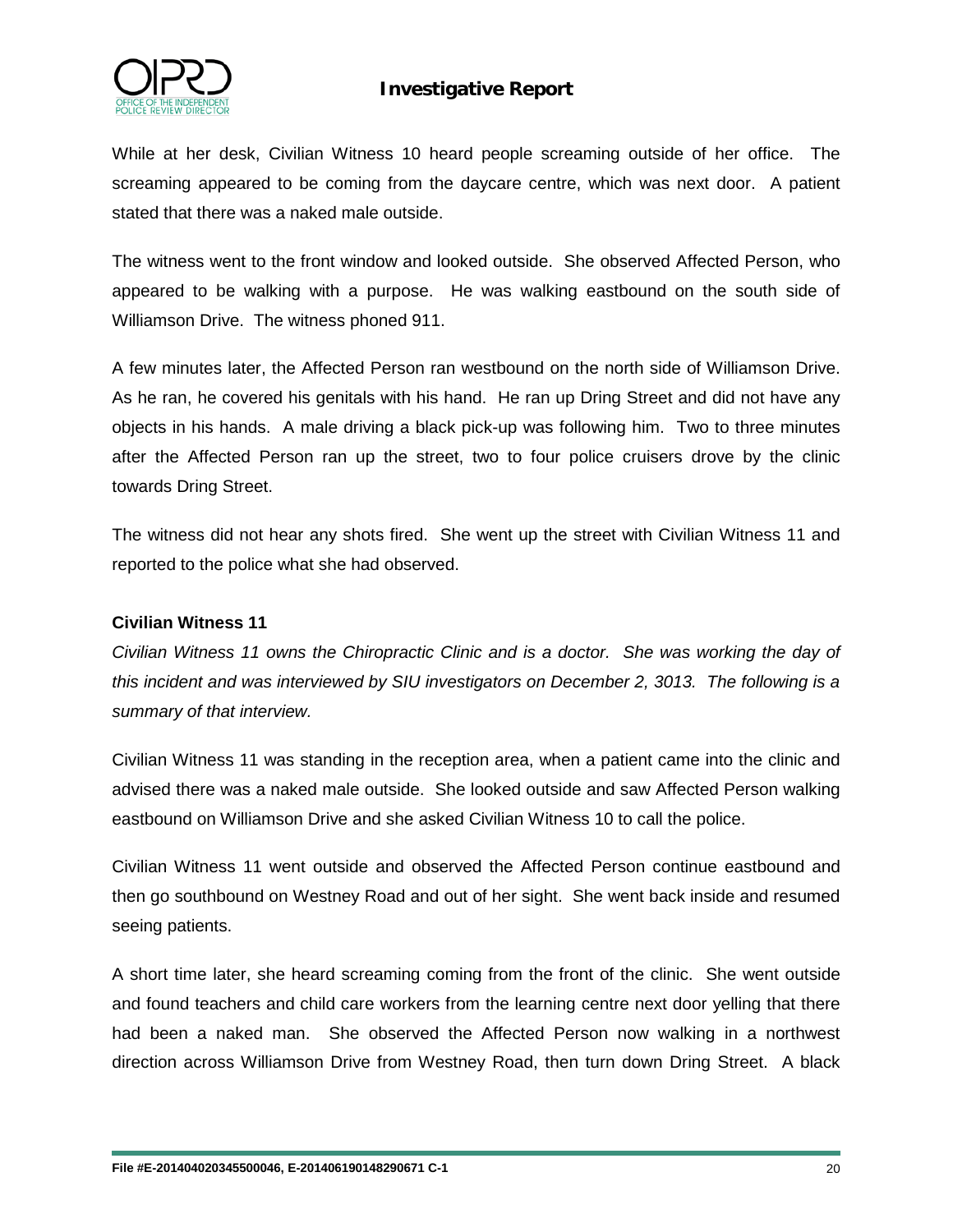

pick-up truck appeared to be following the male. One or two minutes later the witness saw two police cruisers drive northbound on Dring Street.

A patient informed her a short time later that the police had shot the man. Civilian Witness 11 never saw anything in the Affected Person's hands and he did not say anything.

## **Civilian Witness 12**

*Civilian witness 12 lives in the neighbourhood and was returning home by bus when this incident occurred. She was interviewed by SIU investigators on February 27, 2014. The following is a summary of that interview.*

On the day of the incident the witness was on a Durham Transit bus, returning home. She got off the bus at the corner of Westney Road and Williamson Drive. As she walked south on the west side of Westney she saw a man running north on Westney on the west side of the street. He was about a block away. She thought he was wearing a tight runner's outfit but as he got closer, about 36 feet away, she realized he was naked. He was not familiar to her.

The man was jogging on the spot, looking around, moving forward, and then jogging on the spot again. There was nothing in his hands. There were three bystanders in their vehicles, two cars and a huge truck. She assumed someone had called the police so she did not. The vehicles were on the east side of Westney Road, travelling northbound and parallel to the naked man. No one spoke to the man.

The man in the truck was filming the man. She did not see any police cruisers or police officers or pedestrians.

The witness continued south on Westney Road, crossed Williamson Drive and walked over the grass to Tozer Crescent. She stopped at this point and watched as the naked man passed her on the other side of the street. She took two picture of the man but deleted one because he was too far away.

The man had a blank look on his face, he looked lost and confused. It was like he didn't realize it was cold outside. She thought he was "*crazy*" She went home and told her sister what she saw. A few moments later she heard sirens.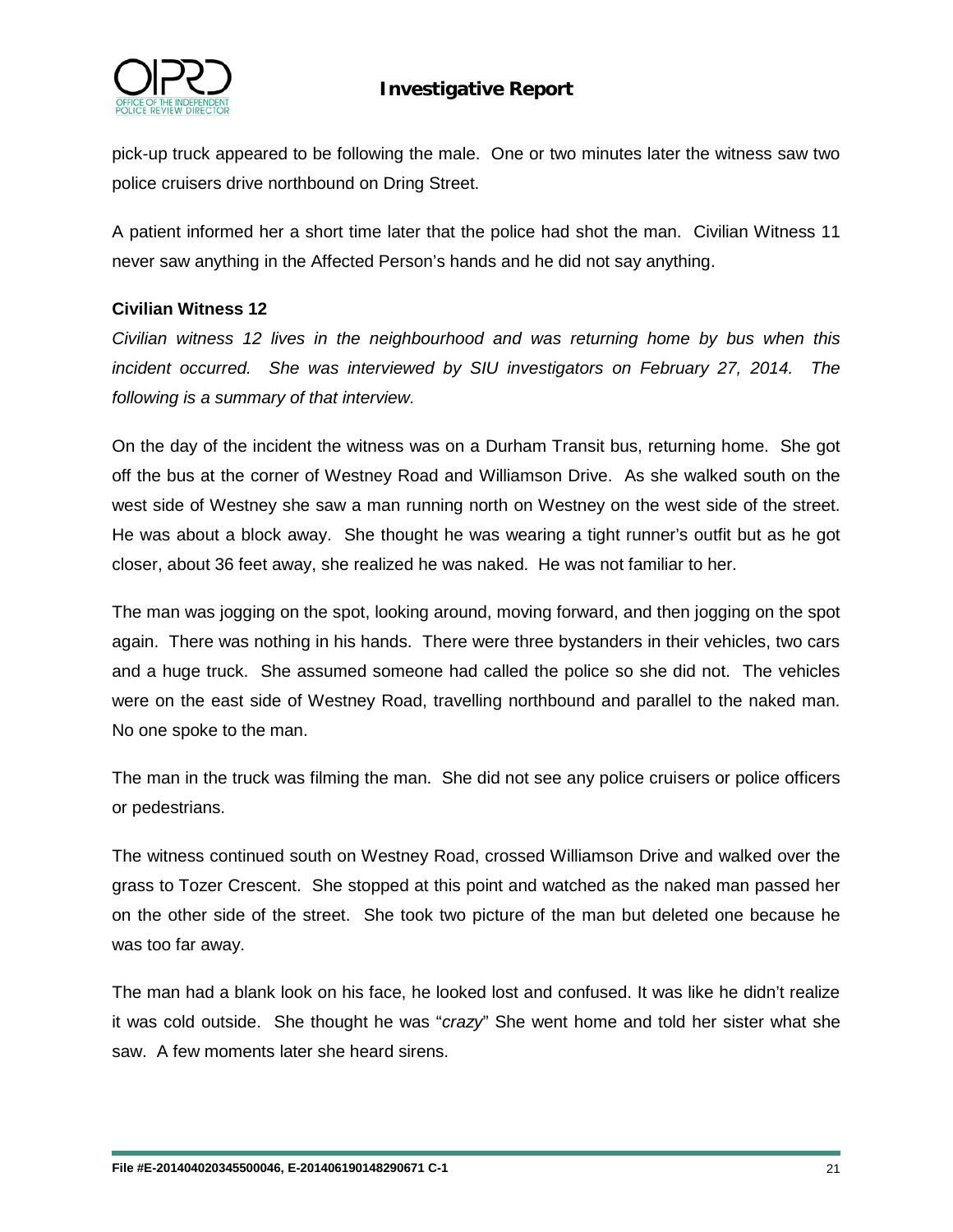



The witness learned that the man had been shot by police. She was contacted by the Toronto Star and she gave them an interview. She also forwarded them a copy of the picture she took.

She posted the picture online and her sister forwarded the picture to her twitter account. The family of the man contacted her sister and told her they were offended by her remarks. She apologised. Her sister provided the witnesses' contact information to the family. The family contacted her three or four times.

## **Civilian Witness 13**

*Civilian Witness 13 lives on Dring Street and was home at the time of this incident. She was interviewed by SIU investigators on December 2, 2013. The following is a summary of that interview.*

The witness was in the washroom in her home getting ready for school when she heard a male screaming, *"Open the window! Open the window! Open the fucking door!"* The screaming was coming from just outside her house.

She went to her grandparent's bedroom, which was situated at the front of the house facing onto Dring Street. The witness looked out the front window and saw a naked male banging with his hands on the driver's door of a black pickup. She thought the Affected Person was screaming for the driver to open the window along with some curse words.

The witness left the bedroom and returned to the bathroom. She came back to the bedroom window about five minutes later and saw the Affected Person was still at the side of the pick-up truck. The truck drove off northbound and the Affected Person approached a silver hatchback that was travelling north down Dring Street. He walked out in front of that vehicle and placed both hands up in the air signalling it to stop. She heard him yell, *"Stop! Stop the car!"* The car was driven by a female driver, who stopped her vehicle. The Affected Person went to the driver's side window and pounded on the glass, yelling at the driver to open the window. The car maneuvered around him and continued north on Dring Street. She did not recognize the car or driver as being from the neighbourhood.

The Affected Person walked into the driveway of a neighbour's house across from the witness' house. She saw the neighbour's red car parked in the driveway and she knew someone was in the car because the brake lights were on. The Affected Person banged on the driver's side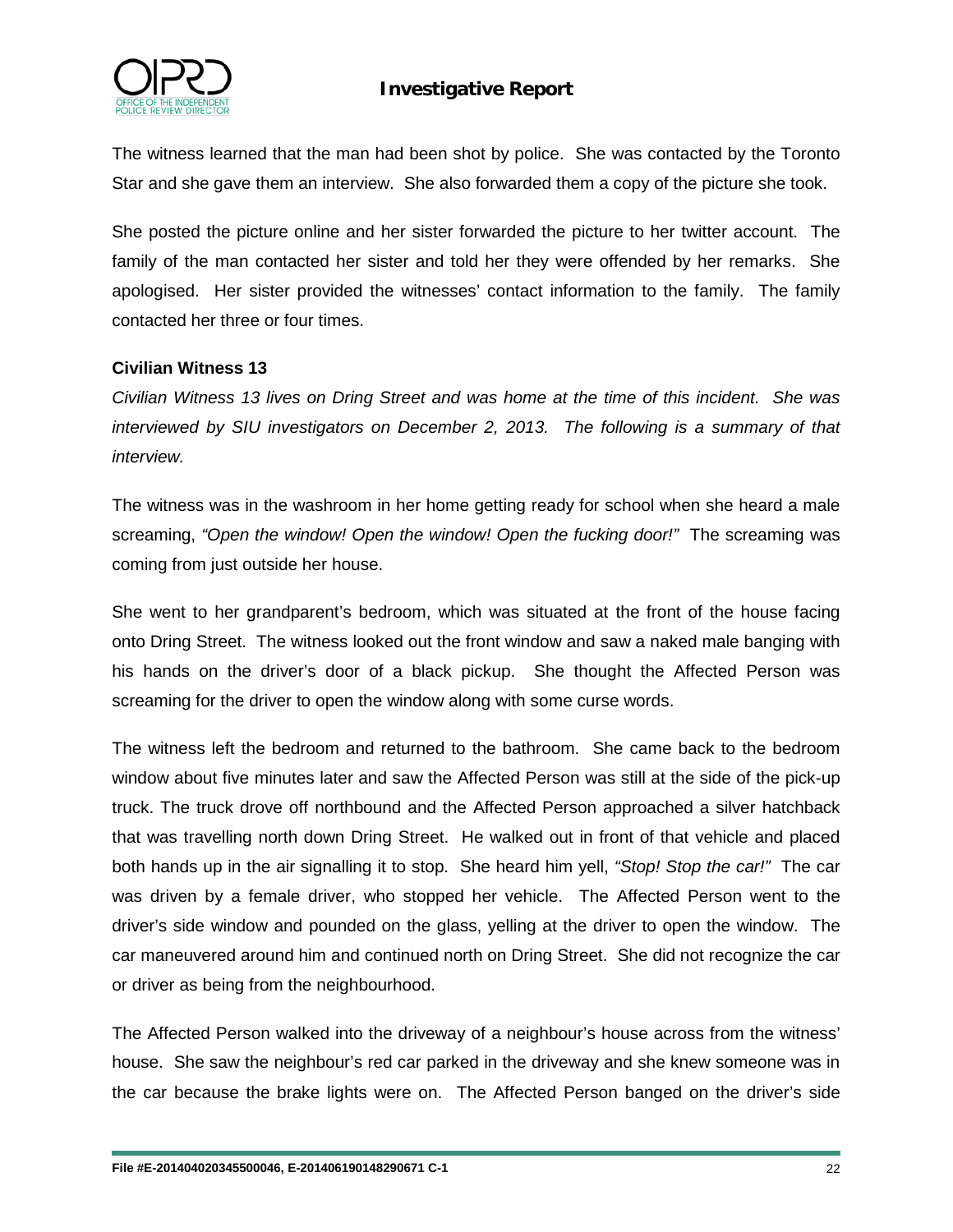

window, yelling at the driver to get out or open the window. The car reversed out of the driveway and drove a short distance south on Dring Street.

The Affected Person went to the front porch of the residence and picked up a brownish patio chair and began hitting the front door with the chair. He picked up the chair over his head and banged it against the door. He was screaming, but she couldn't make out what he was saying. The witness believed the chair broke.

The driver of the red car was a short distance away and sounded the horn on the car. The black pick-up from earlier had returned and the driver was sounding his horn as well. She felt the pick-up driver was sounding his horn to direct the police to where the Affected Person was situated.

The police pulled onto the street in three marked cruisers. One of the cruisers was and SUV. The officer got out of the SUV and the Affected Person came towards him carrying part of a broken metal chair. The officer was at the back of the SUV and he yelled at the Affected Person to drop the weapon. He did not have his firearm drawn when he yelled.

The Affected Person banged with his fists on his chest; he shouted something, picked up his pace and continued with a determined walk towards the officer in a threatening manner. He had the piece of metal in his left hand extended over his head. The witness thought that if the Affected Person continued walking, he would hit the police officer. She felt that the piece of metal could not be mistaken for a firearm.

The officer retreated behind the SUV and drew his firearm. He shouted at the male, *"Drop your weapon! Drop your weapon!"* A second officer got out of his cruiser and also drew his weapon. He took cover behind his vehicle and yelled at the male to drop his weapon. She did not see what the third officer did.

The Affected Person continued to walk towards the police officer and went to the side of the vehicle. He was about seven feet from the officer when she saw the officer take one step back and she heard a shot fired. The Affected Person stopped momentarily and then continued to walk towards the officer with the metal rod in his raised left hand. She heard the second shot and the Affected Person walked two feet to the centre of the road and fell to the ground on his right side with the metal piece still in his hand. Civilian Witness 13 estimated that the Affected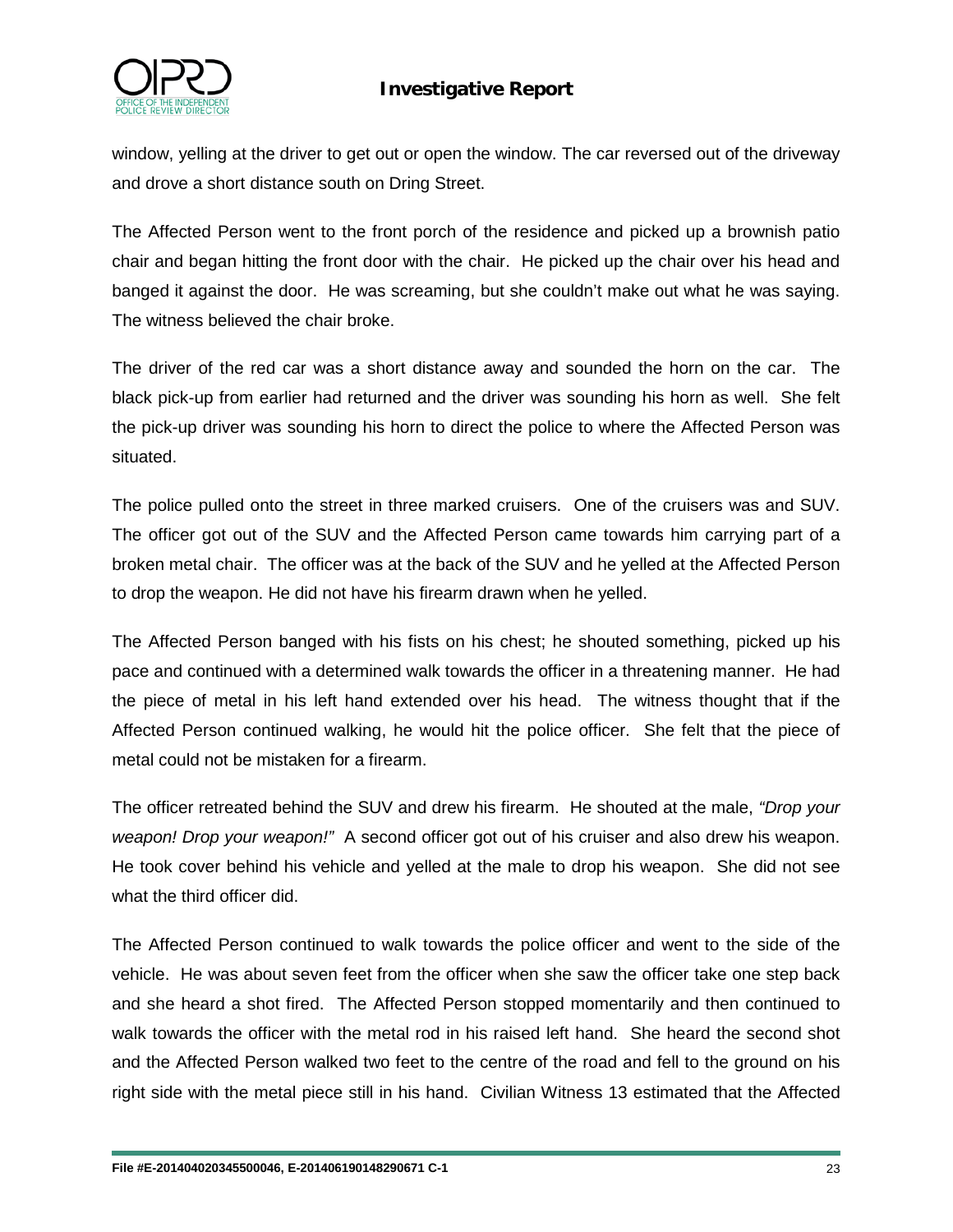

Person was six feet from the officer when the second shot was fired. The officer was still backing away.

Civilian Witness 13 believed it was the officer at the SUV who fired the shots. The other officer with his gun out did not fire any shots.

The other officers approached the Affected Person and Affected Person released the metal pole in his hand. The officers took the metal piece away. They covered him with a blanket and put pressure on his wounds. The ambulance arrived ten minutes later.

## **Civilian Witness 14**

*Civilian Witness 14 lives on Dring Street and was home at the time of this incident. She was interviewed by investigators from the SIU on December 2, 2013. The following is a summary of that interview.*

Civilian Witness 14 lives with her husband, son and granddaughter. The day of the incident, she was on the main floor at the back of the house watching television. At about 10:05 AM she went upstairs to use the computer in a front bedroom of the house. She was on the computer for about ten to fifteen minutes when she heard noises. The noises sounded like shouting.

A few minutes later she heard sirens. She looked north at an angle from her window and about five or six houses away she observed the left side of a naked male crouched down in the middle of the road. She saw two police officers approach the Affected Person from the west side of the road. She did not hear the officers say anything. One of the officers kicked a stick away from him. The stick was black or brown and three feet in length. She did not see the stick in the Affected Person's hands but it was close to him.

One of the officers went behind the Affected Person and the other officer went to the back of the police cruiser that was farthest north from her house. The officer got a yellow plastic or cloth from the cruiser and covered him with it. The other officer got a black case (the size of a laptop) from his cruiser and brought it to the Affected Person.

Civilian Witness 14 observed about five police cruisers and a black car. The black car stayed briefly and left.

The witness did not go outside to see what was happening.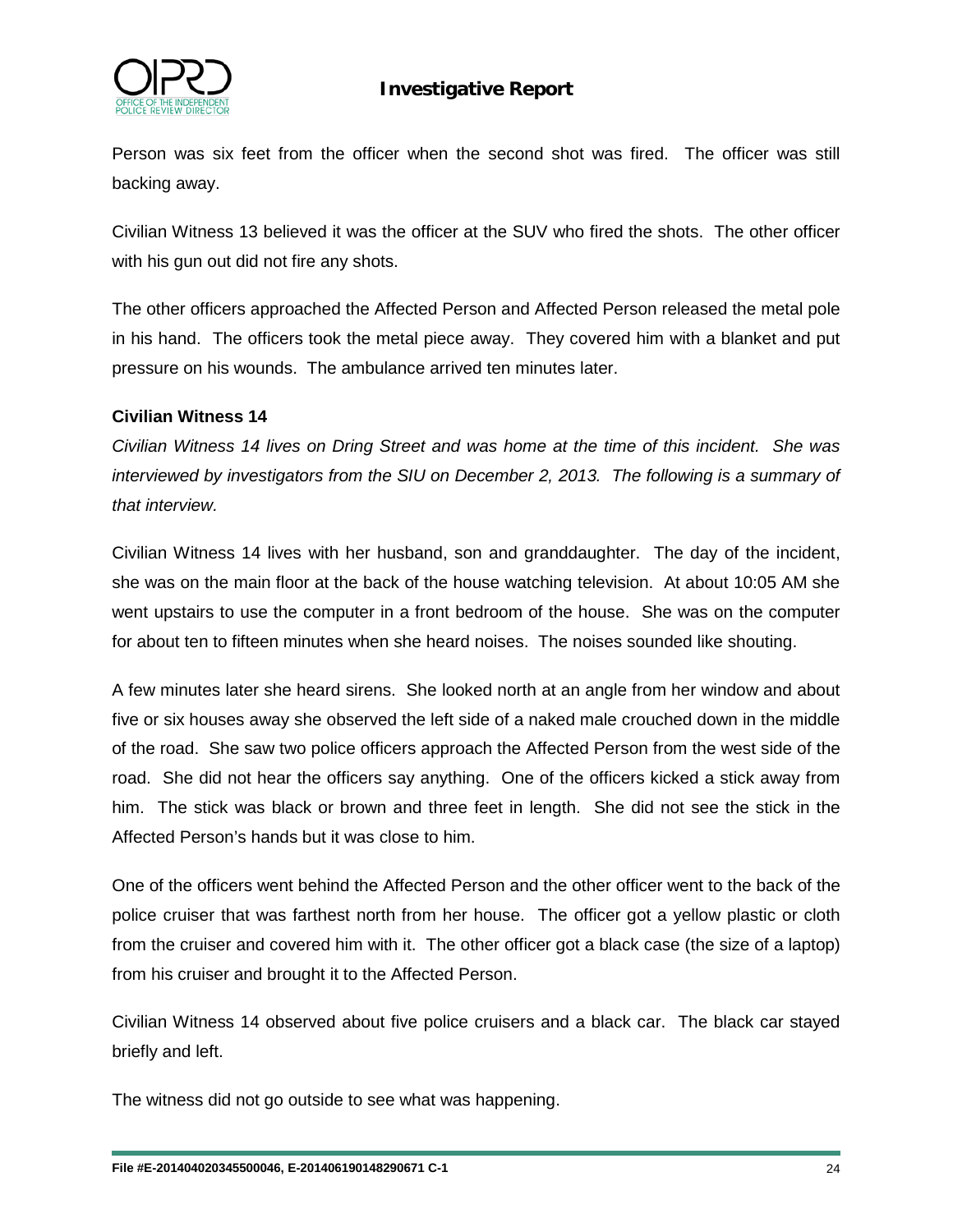

## **Civilian Witness 15**

*Civilian Witness 15 resides on Dring Street and was sitting in her living room when this incident occurred. She was interviewed on December 2, 2013, by investigators from the SIU. The following is a summary of her statement.*

The witness heard what sounded like two gunshots. She heard a shot, a pause then the second shot. She did not hear any shouting prior to the shots.

She looked out her front window and saw a male sitting in a black pick-up truck. He appeared to have a cell phone in his hands and appeared to be recording something.

The witness went to a second floor window to look out. She saw a naked man lying on the roadway. She could see blood on the man's legs.

There were three Durham Regional Police cruisers and an SUV parked on the street. There were four or five officers standing around the Affected Person. None had their firearms out. One of the officers appeared to have blood on his hands.

The witness stayed in her window for about two hours watching the scene.

#### **Civilian Witness 16**

*Civilian Witness 16 works at the Smart Learning Centre on Williamson Drive. She was at work during this incident and was interviewed by investigators from the SIU on December 9, 2013. The following is a summary of that interview.*

Civilian Witness 16 was in her office around 10:30 AM when she heard one of her employees shout that a man was walking southbound on Westney Road, naked.

She went out and saw a naked male run across Williamson Drive from Westney Road towards Dring Street and out of her sight. He was being followed by a male in a black pick-up truck.

A short time later, five or six police cruisers drove westbound on Williamson Drive and went north on Dring Street. Shortly after the cruisers turned onto Dring Street, the witness heard two gun shots in quick succession.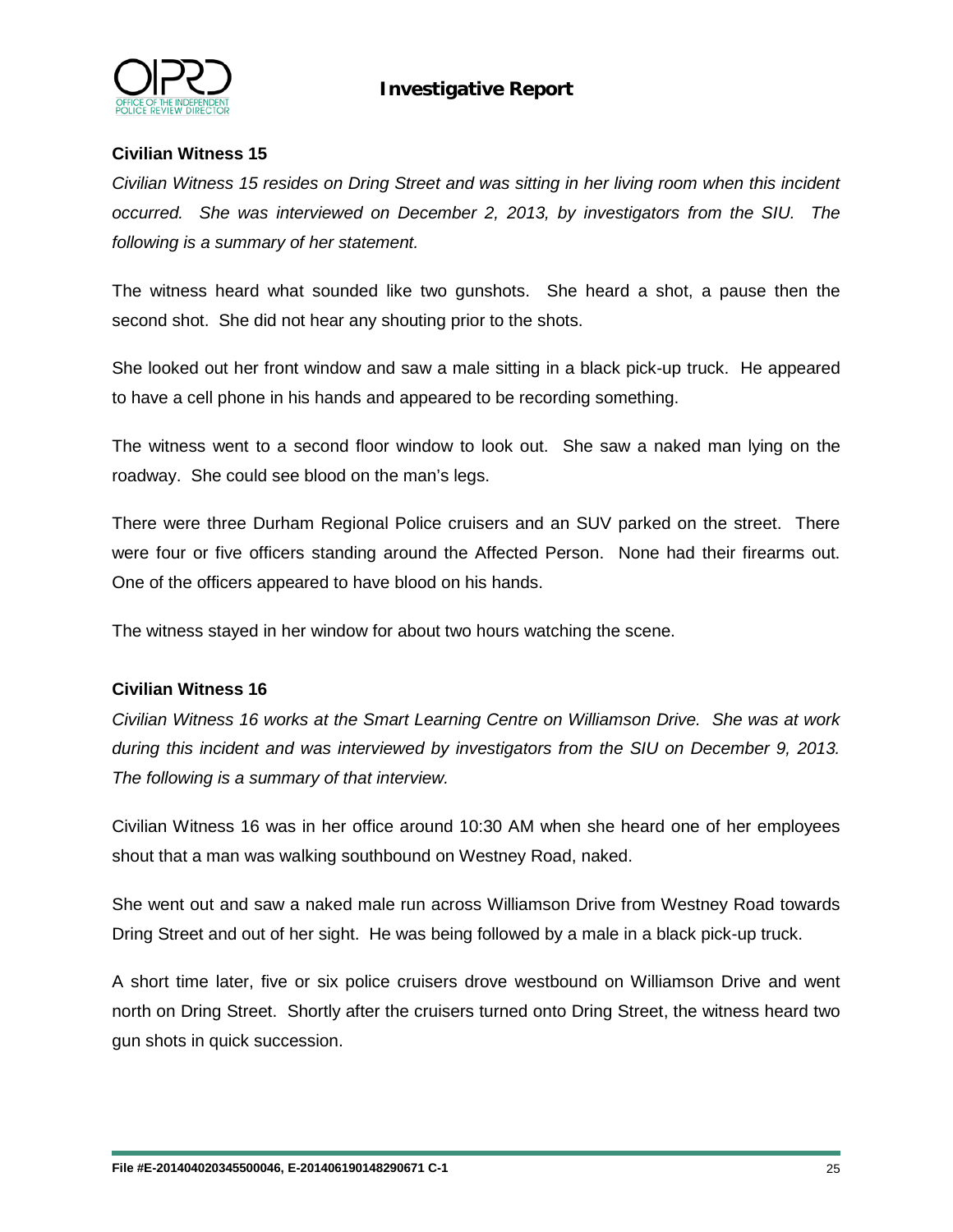

## **Civilian Witness 17**

*Civilian Witness 17 is the sister of the Affected Person and the sister-in-law of the Complainant. She was interviewed by investigators from the OIPRD on two occasions. The following is a summary of those interviews.*

At 10:27 AM, Civilian Witness 17 received a call from her sister in Minnesota advising that their brother had run naked from the house. She called DRPS to advise them she was the Affected Person's sister. Her other sister called other family members to try to organize a search for her brother. She was advised to wait and they would call back. She called back a couple of times and advised that she was going to drive from Mississauga to her brother's residence in Ajax. She was advised by a female on the phone not to come to Ajax and that she would call her back. At 12:07 PM, Civilian Witness 17 was called by the Complainant who advised that her brother had been shot by police and was in hospital in serious condition. On the way to Ajax, Civilian Witness 17 called DRPS back and spoke to the female officer she had spoken to just before noon. Civilian Witness 17 stated that she was upset and not very nice during that phone call. She learned via her cell phone, from the Complainant that her brother was going to be taken to St. Mike's Hospital in Toronto and she made her way to the hospital, arriving at 1:07 PM.

Soon after Civilian Witness 17 arrived at the hospital, the Complainant arrived. They were all placed in a quiet room by hospital staff. A short time later, investigators from the DRPS arrived and asked to interview the Complainant. The Complainant's sister (Civilian Witness 1) had accompanied the Complainant to the hospital and she was asked to leave the room, but Civilian Witness 17 was allowed to stay. Civilian Witness 17 recorded the interview on her cell phone.

At the time of the interview, Civilian Witness 17 was not aware of what the SIU was and that they would be investigating this matter. A short time into the interview, Civilian Witness 17 asked the officers if they needed a lawyer and she was advised that they did not. There was a knock at the door and two investigators from the SIU arrived. The SIU investigators called someone on the phone and then allowed the DRPS officers to stay. Civilian Witness 17 reported that she had a conversation later with an SIU supervisor and was advised that DRPS was allowed to stay because they were conducting a separate investigation into the domestic incident.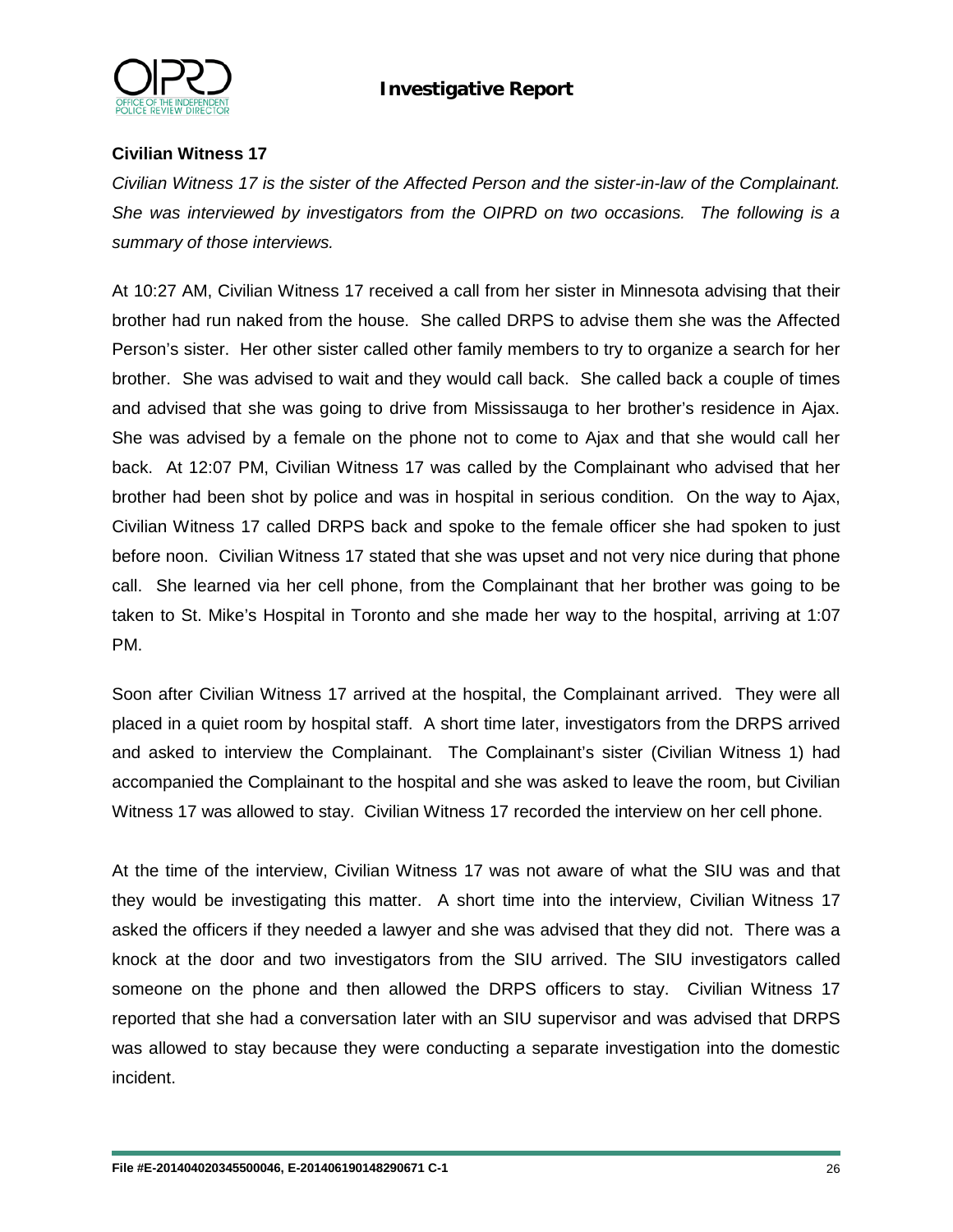

Just after 4:00 AM the following morning, the Affected Person died. Civilian Witness 17 went home and slept for a short time. When she got up, she placed a call to the SIU and was on the phone to them when the Complainant called upset that DRPS had called the Complainant's niece and was asking to come by and pick up some security footage. Civilian Witness 17 relayed this information to the SIU and they called the DRPS. The SIU stated that they would get the DRPS out of the area of the Complainant's residence.

Civilian Witness 17 contacted the Ambulance Service and spoke to the supervisor. She was concerned that the ambulance reports stated, *"Trauma unknown."* Civilian Witness 17 stated that the DRPS should have given the proper information to the ambulance. The first ambulance to attend to her brother provided *"basic care."* She felt that had the ambulance dispatch had all the information, they would have sent an *"advance care"* ambulance. She was also concerned that they sent an urgent ambulance to her brother's residence for *"head trauma,"* yet no one at the residence was injured. She also felt that the second ambulance was sent to the residence to make the Affected Person look *"violent and crazy*".

Civilian Witness 17 was also upset because she had spoken to witnesses who told her that her brother was lying naked on the roadway and the three police officers were standing talking and not attending to her brother.

Civilian Witness 17 had hospital reports from the Affected Person's visit to Rouge Valley Hospital. The report stated that he arrived at the hospital at 10:50 AM, his wife was present and had been notified and that her name was Mary Ellen (this was not her correct name). The form stated he had "*zero meds, zero allergies*" and that the Affected Person was often combative and confused. Civilian Witness 17 stated that the Complainant was not allowed to go to the hospital until after 12:00 PM. Her brother was on anti-seizure medications, but was given a medication at 11:15 AM at Rouge Valley that he shouldn't have been given because it would have a reaction to his ant-seizure meds. The hospital would have done this based on the erroneous medical information on their records. Civilian Witness 17 believed that the police provided the erroneous medical information.

Civilian Witness 17 obtained medical records from Rouge Valley Hospital but not from St. Mike's. Civilian Witness 17 provided OIPRD investigators with the audio recording of the DRPS interview at the hospital. She has also provided OIPRD investigators with two pictures taken by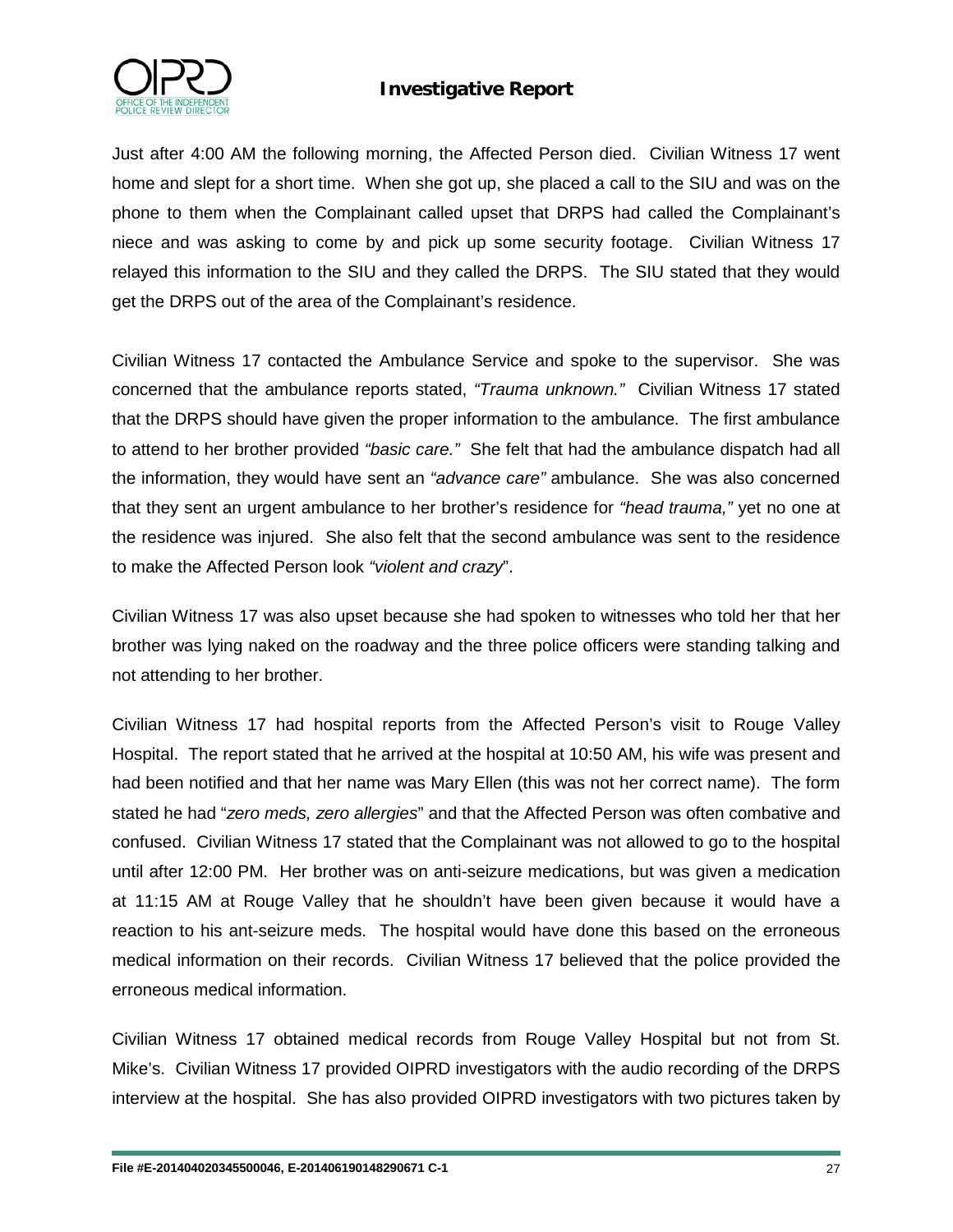



witnesses, as well as some names of witnesses. Civilian Witness 17 also provided the ambulance reports to investigators.

Civilian Witness 17 was interviewed again by OIPRD investigators and she provided several emails, as well. She has conducted her own investigation and stated that she felt the first shot fired by the officer was from a distance of 30 feet. She has based this on her interview of Civilian Witness 4 and the fact that Civilian Witness 2 had the officer who fired the shots in his view when the shots were fired. She has a sister who is an engineer and that sister completed a scale diagram of the shooting. A copy of that diagram was provided to investigators.

## **Civilian Witness 18**

*Civilian Witness 18 Lives on Unsworth Crescent. She was not interviewed by the SIU but was identified by the family of the Affected Person and her name was provided to OIPRD investigators. The following is a summary of the statement she provided to OIPRD investigators.*

Civilian Witness 18 was working from home on the day of the incident. Her home office is on the second floor at the rear of the residence. She heard some noise and looked out her rear window, which affords a view looking out through her neighbour's yard and between two houses on Dring Street. She has a very limited view of Dring Street. She saw nothing and returned to her work, but then heard sirens and went back to the window to look out. She saw a police officer pass between the houses on Dring Street walking towards Williamson Drive. He had his gun out. She heard inaudible voices then two shots in quick succession.

From her angle it was difficult to determine where on Dring Street the officer was walking, but she thought he was on the road. He was described as young looking with dark hair.

Civilian Witness 18 got in her car and drove around the corner onto Dring Street. She observed a male lying on the ground covered by a yellow blanket. He appeared to be moving his leg so she knew he was alive. There was a group of officers standing beside the Affected Person, talking. Only one officer appeared to be attending to him.

The witness felt that it was a very short time from when she heard the sirens to when the shots were fired; it was only seconds. There were two shots in quick succession. She felt that someone should have been negotiating with the Affected Person and in that short amount of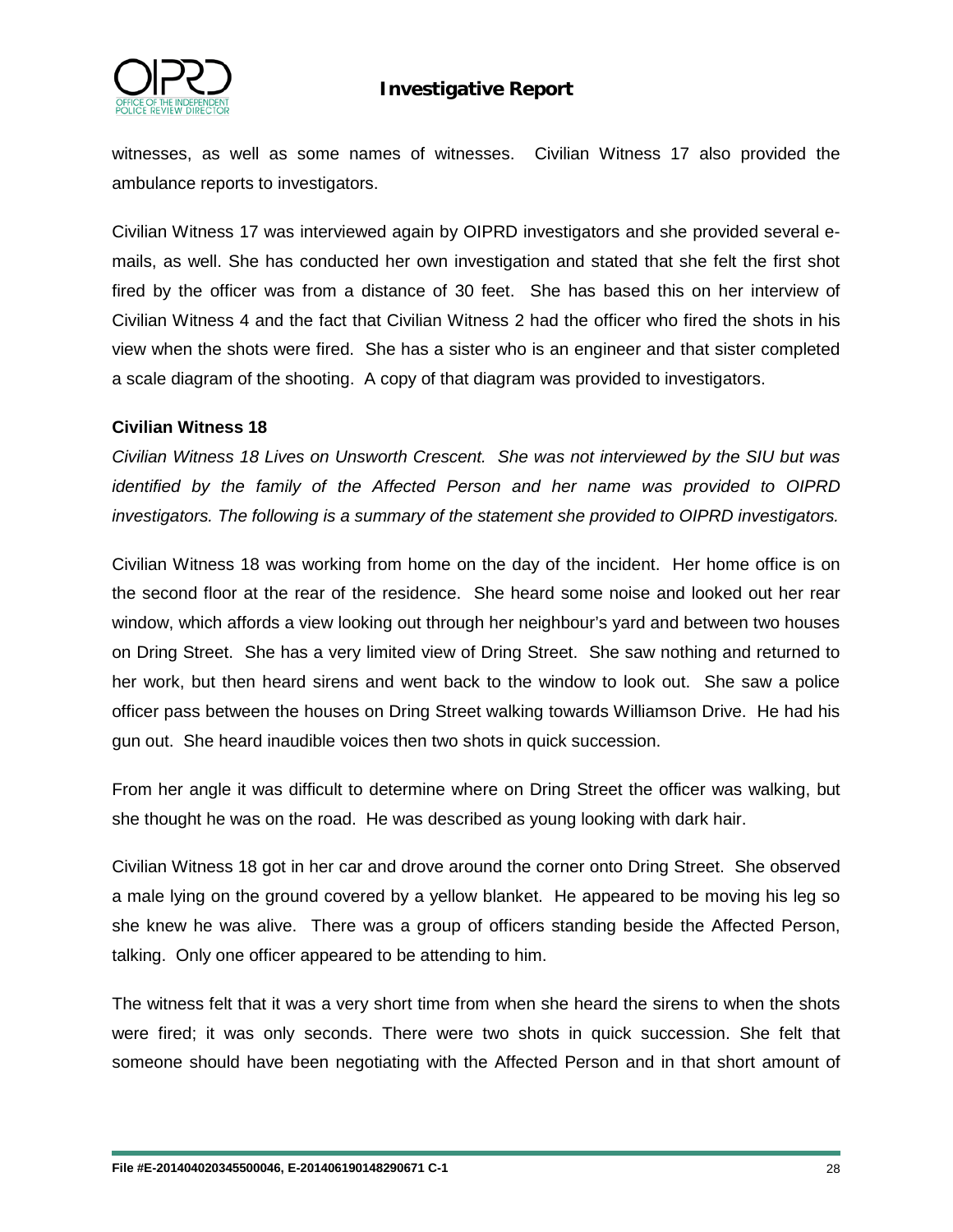

time; it appeared to her that the police never even spoke to the Affected Person. She did hear some shouting, but couldn't make out what was said.

Civilian Witness 18 took some pictures when she drove around to the scene on Dring Street. At the scene, an officer asked for her name, but she did not provide it. In July of this year, the family was canvassing the neighbourhood and she told them what she had seen. She gave them copies of the pictures she took at Dring Street.

## **Civilian Witness 19**

*Civilian Witness 19 is the Acting Deputy Chief of the Durham Region EMS. He was interviewed by OIPRD investigators and the following is a summary of his statement.*

Civilian Witness 19 stated that he has had conversations with the Affected Person's family members. He did not recall the specifics of those conversations.

Civilian Witness 19 explained that there are two classifications for ambulances: Primary Care Paramedics and Advanced Care Paramedics. The Advanced Care Paramedics have a few more skills that are usually for persons who are vital signs absent. The Advanced Care Paramedics can provide definitive airway control with an incubation tube, start IV's and give fluids, and carry drugs for treating vital signs absent patients.

He stated that Durham Region does not dispatch its own ambulances, the Ministry of Health dispatches for them. Ambulances are dispatched based on the closest ambulance, not their classification. An Advanced Care ambulance was dispatched to the Complainant's residence on Unsworth Crescent and a Primary Care ambulance was dispatched to Dring Street to treat the Affected Person. These ambulances would have been dispatched based on proximity. In his experience, he has never heard the police call for an Advanced Care or Primary Care ambulance; they call for an ambulance only. Even if they asked for an Advanced Care Paramedic, the ambulance would have still been dispatched based on proximity to the scene.

He stated that the police do not usually transmit medical particulars to expedite the ambulance; they just ask for a rush. This is standard procedure and keeps transmissions to a minimum.

Civilian Witness 19 explained that they used to provide first aid training to the DRPS front-line officers. He was advised that the officers on scene covered the Affected Person with a blanket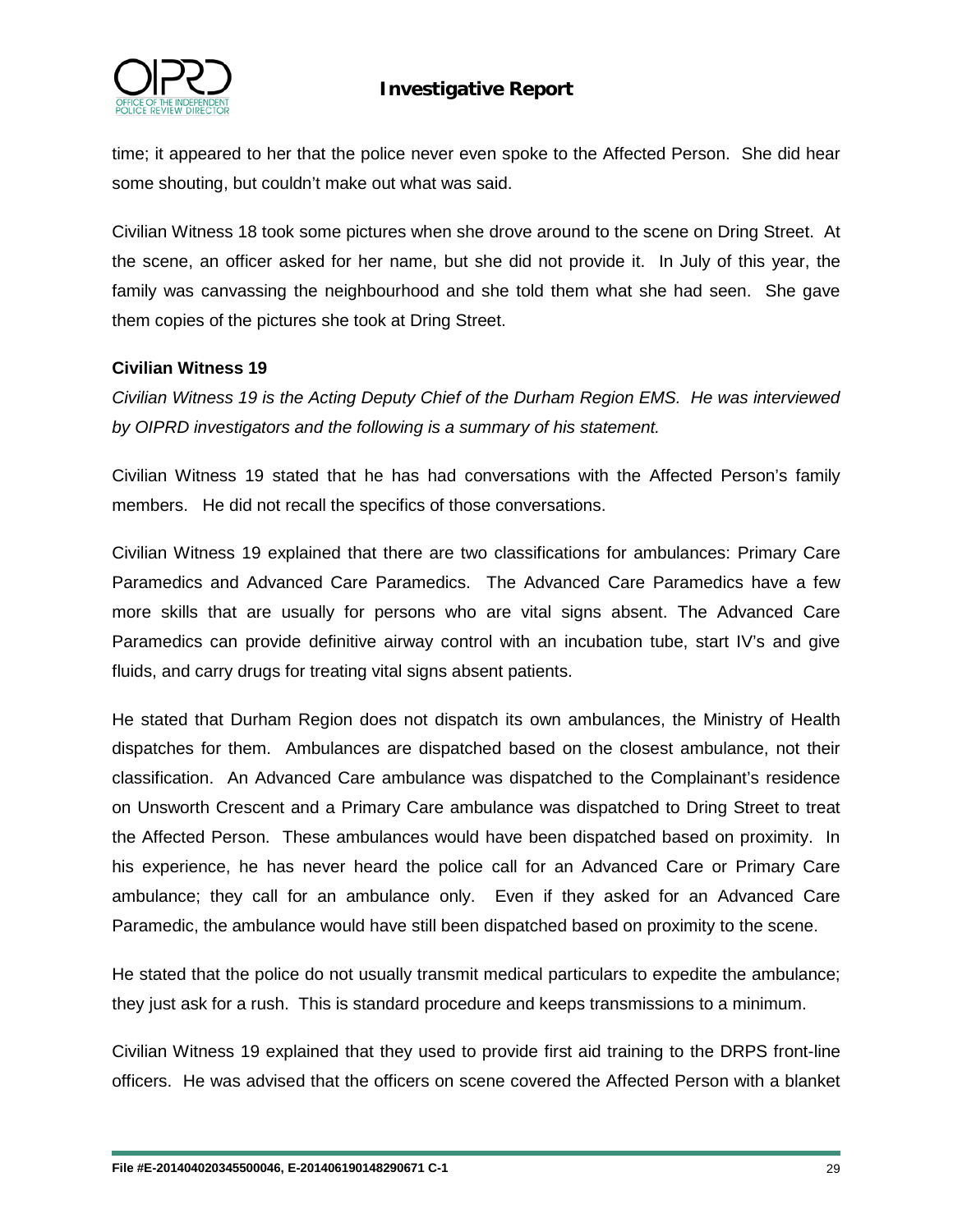

and applied pressure to the wound. He stated this would be consistent with their training. The witness was advised the family felt that the Affected Person should have been lifted and blankets placed underneath him to protect him from the cold asphalt of the roadway. He stated that any wound in the torso area could affect the spinal cord and any movement could damage the spinal cord. He added that officers are trained not to move a victim unless there is an emergent or medical reason to do so. He would not have recommended that officers move the victim to place blankets underneath.

## **Civilian Witness 20**

*Civilian Witness 20 is the Instructor Supervisor for Active Canadian Emergency Training. They provide first aid training to police services across Canada and the DRPS in one of their customers. He was interviewed by OIPRD investigators.*

Civilian Witness 20 was advised that the officers who treated the Affected Person put pressure on the gunshot wounds and covered the victim with a blanket. He was informed that the family felt the officers should have provided more care and that the victim should have been moved and covered in blankets instead of being left on the cold ground, naked.

Civilian Witness 20 explained that he prepared the syllabus for first aid training for DRPS and a power point presentation. In his opinion, the officers' actions were consistent with the training his company provided. They are trained to put pressure on a wound to stop any bleeding and to provide warmth, i.e. a blanket to slow the effects of shock. The officers are trained not to move a seriously injured victim unless it is required for medical reasons or an emergent reason. This is to prevent further injury. He would not have recommended moving the victim in order to place blankets under him and felt the officers' actions were consistent with their training.

#### **Civilian Witness 21**

*Civilian Witness 21 is a caregiver for the Complainant's elderly father. She was interviewed by OIPRD investigators.* 

On the day of this incident, she received a phone call at her residence from the Complainant asking her to come to her home to look after her father because her husband had been arrested. She drove to the area of the residence and found the streets were blocked off by police. She parked a short distance away and walked towards the residence. A police officer stopped her and she advised him of the reason she was going to the residence.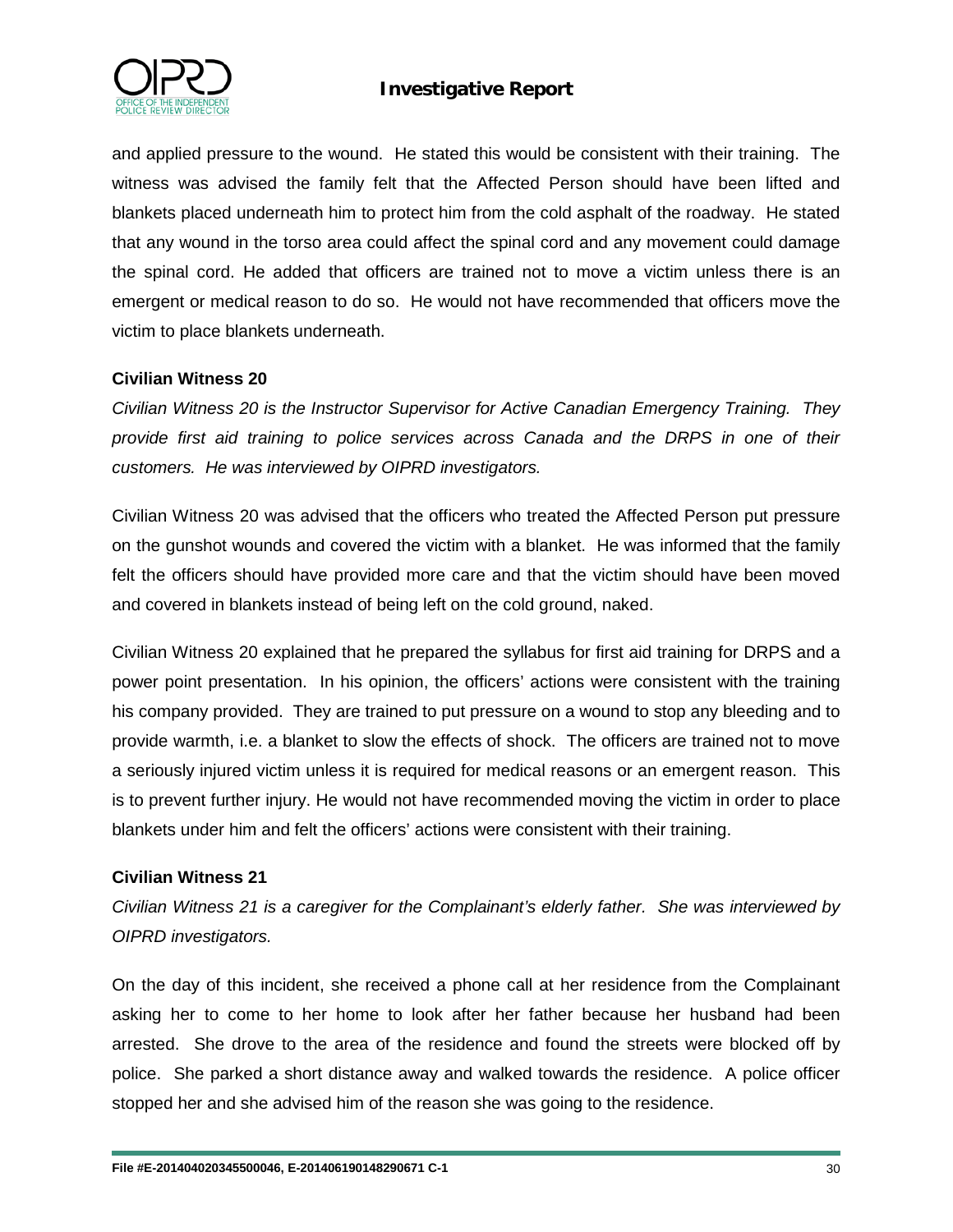

When she arrived at the front of the residence, the Complainant was coming out the front door with two police officers. The Complainant screamed at her "*Michael was shot*." She entered the residence and went upstairs to attend to the Complainant's father.

The father slept for a while and she prepared him lunch. She looked out the front window periodically and could see that police were guarding the house. She went upstairs and began feeding the Complainant's father lunch. She was half way through lunch when she heard a knock at the front door. She could not go down to answer the door until she lowered the Complainant's father's bed and put the lunch aside. While she was doing this, the pounding on the door continued and then the phone started ringing. She decided to go to the door first.

When she opened the door there were three officers standing there. One of them was on his cell phone and he asked why she had not answered the phone. She was going to explain but they brushed by her and continued into the house. They went directly upstairs. One of the officers was the one who had been guarding the house. The other two officers seemed to be in charge of him. She went upstairs and asked them not to go into the Complainant's father's room because he had dementia and it would upset him. They went into the Complainant's bedroom. She returned to feeding the Complainant's father.

While she was feeding the father she could hear the clicking and flashes of a camera in the Complainant's bedroom. She could also hear drawers opening and closing. She did not see the officers searching any drawers or other areas, but believed that this is what they were doing.

The actions of the officers made her very afraid and she went downstairs. The officers came down and then went into the basement. They were down there for about five minutes and then came up and left the house without any further conversation.

The Complainant stated that the officers never explained what they were doing in the house. She never refused them entry or asked them to leave. She was too afraid.

#### **Civilian Witness 22**

*Civilian Witness 22 is a paramedic for Durham Emergency Services. He attended the Complainant's residence on December 2, 2013. He provided a statement to investigators from the OIPRD.*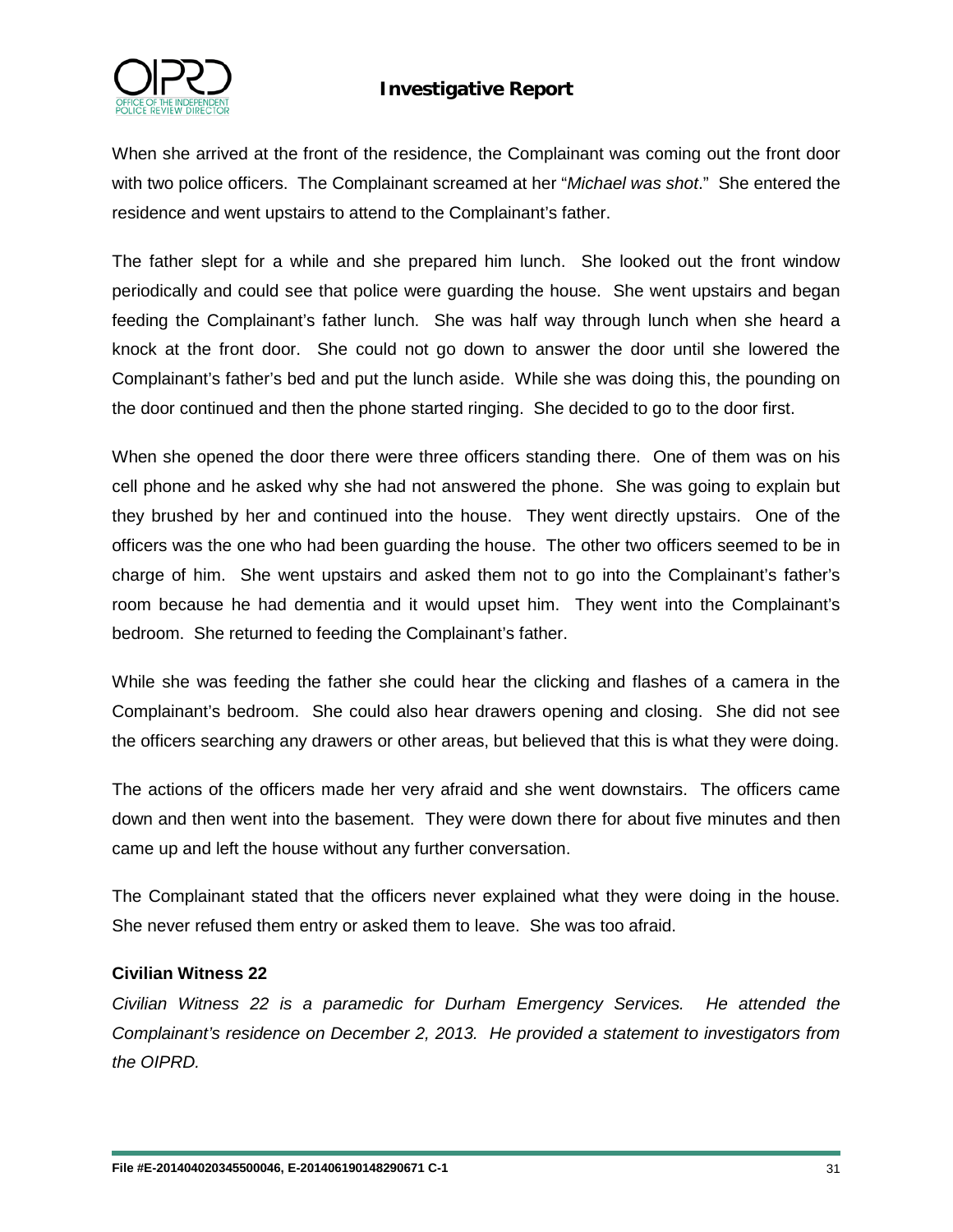

He was asked if he remembered any discussions between the Complainant and police about the Affected Person's medications. He had no recollection of this call for service. He is named on the ambulance report as one of the attending paramedics, but he did not recall the incident.

## **Civilian Witness 23**

*Civilian Witness 2 is a paramedic and works for Durham Emergency Services. She attended the Complainant's residence on December 2, 2013. She provided a statement to investigators from the OIPRD.*

She recalled attending the complainant's residence and stated that the Complainant had no injuries and refused medical attention. She did not recall any conversations at the residence.

## **Witness Officer #1 – Sergeant Stephen Devries #3120**

*Sergeant Devries provided a statement to the SIU on December 2, 2013 and was interviewed by investigators from the OIPRD. The following is a summary of those statements.* 

Sergeant Devries has been a member of the Durham Regional Police Service since 2002 and was a member of the Toronto Police Service for four years prior to that. He was on duty from 4:30 AM to 4:30 PM on December 2, 2013 and was working as a patrol sergeant. He wore a full police uniform with all of his use of force equipment and he drove alone in a fully marked police SUV.

At 10:07 AM, he was on routine patrol in the area of Brock Road and Taunton Road when he heard a radio call advising of a domestic incident at 59 Anstead Crescent in Ajax. He later learned that Communications had made an error in the address and the actual address should have been 59 Unsworth Crescent, Ajax. Information from the Communications Centre was that the caller's brother (the Affected Person) was assaulting her and her sister in the residence and the Affected Person had fled the house and went out into the street. Sergeant Devries heard several police units responding to the call, specifically Constable Torcivia, Constable Taylor and Constable Griffin. He heard that the Communications Centre also received a number of citizens calling 911 regarding a naked man running in the area of Westney Road and Rossland Road. Sergeant Devries headed to that area to assist and supervise.

He realized there was some confusion over the location of the call, in that Anstead Crescent is not in the vicinity of Unsworth Crescent. He went on the radio and instructed Constable Torcivia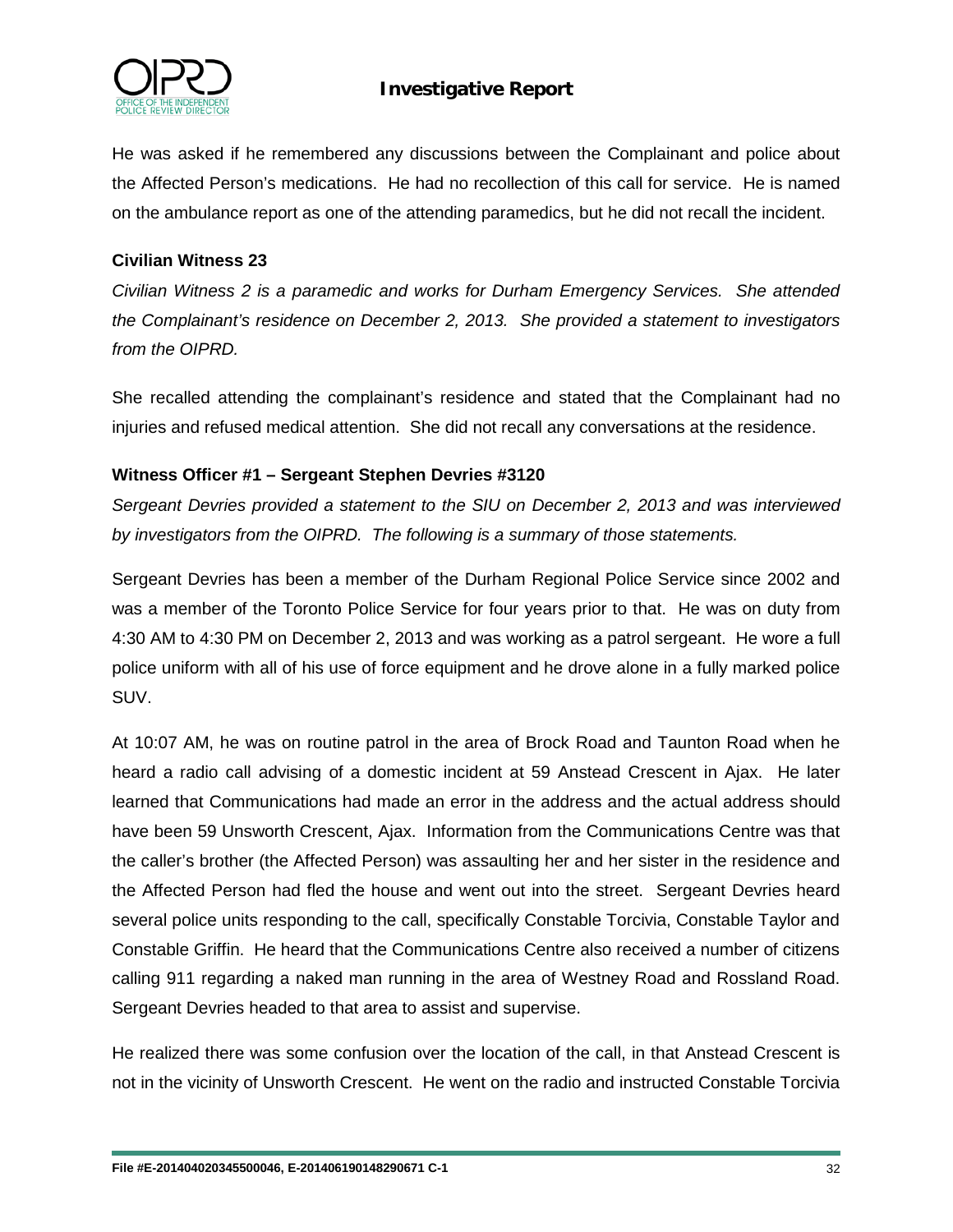



and Constable Griffin to re-route and attend the Anstead Crescent address to ensure all was in order there. He also directed Acting Sergeant Dunlop to attend the Anstead Crescent with them. Via radio, he directed Constable Williams and Constable Taylor to continue on to the Rossland Road and Westney Road area and advised them he would also attend there. Moments later, Constable Torcivia advised all was in order at 59 Anstead Crescent. Sergeant Devries ordered all units to attend the Westney Road and Rossland Road area.

Sergeant Devries outlined that at 10:12 AM, the Communications Centre advised that the Affected Person was walking southbound on Westney Road towards Rossland Road, and that he was a male, white, with a shaved head and a medium frame. Further information was that he was *"severe MHA"* and *"aggressive towards police."* He heard additional updates on the radio regarding the Affected Person's whereabouts, including a driver in a black pick-up truck who reported the Affected Person cutting through a plaza. A few minutes later, at 10:19 AM, information was received by radio that a citizen (Civilian Witness 4) saw the Affected Person outside of her house at 7 Dring Street and that he was banging on her car window. Further information came in that the Affected Person had picked up a rock and then a table.

Sergeant Devries said he then heard an officer, whom he believed was Constable Taylor, ask for radio silence. Shortly after that, at 10:23 AM, he heard Acting Sergeant Dunlop order an ambulance to the scene at 20 Dring Street and put a rush on the ambulance. Acting Sergeant Dunlop also requested the Duty Inspector to contact him immediately. This heightened his awareness of the call and he confirmed the location over the air.

Sergeant Devries arrived at the scene at 10:26 AM. When he arrived, he saw Constables Taylor's, Williams' and Brown's police vehicles, in that order, parked one behind the other facing northbound on the east side of Dring Street opposite 20 Dring Street. He parked his SUV on the east side of Dring Street south of Unsworth Crescent. Acting Sergeant Dunlop was standing in the middle of the road opposite 20 Dring Street. Sergeant Devries went to him and asked if this was a police shooting, which Acting Sergeant Dunlop confirmed. Acting Sergeant Dunlop also informed him that Constable Taylor was involved in the shooting.

Sergeant Devries updated the Communications Centre to request the Duty Inspector and put another rush on the ambulance. He assessed the scene and detailed numerous officers to close down the streets in the area and to secure the scene, including putting up police crime scene tape around the scene. Sergeant Devries observed Constables Brown and Williams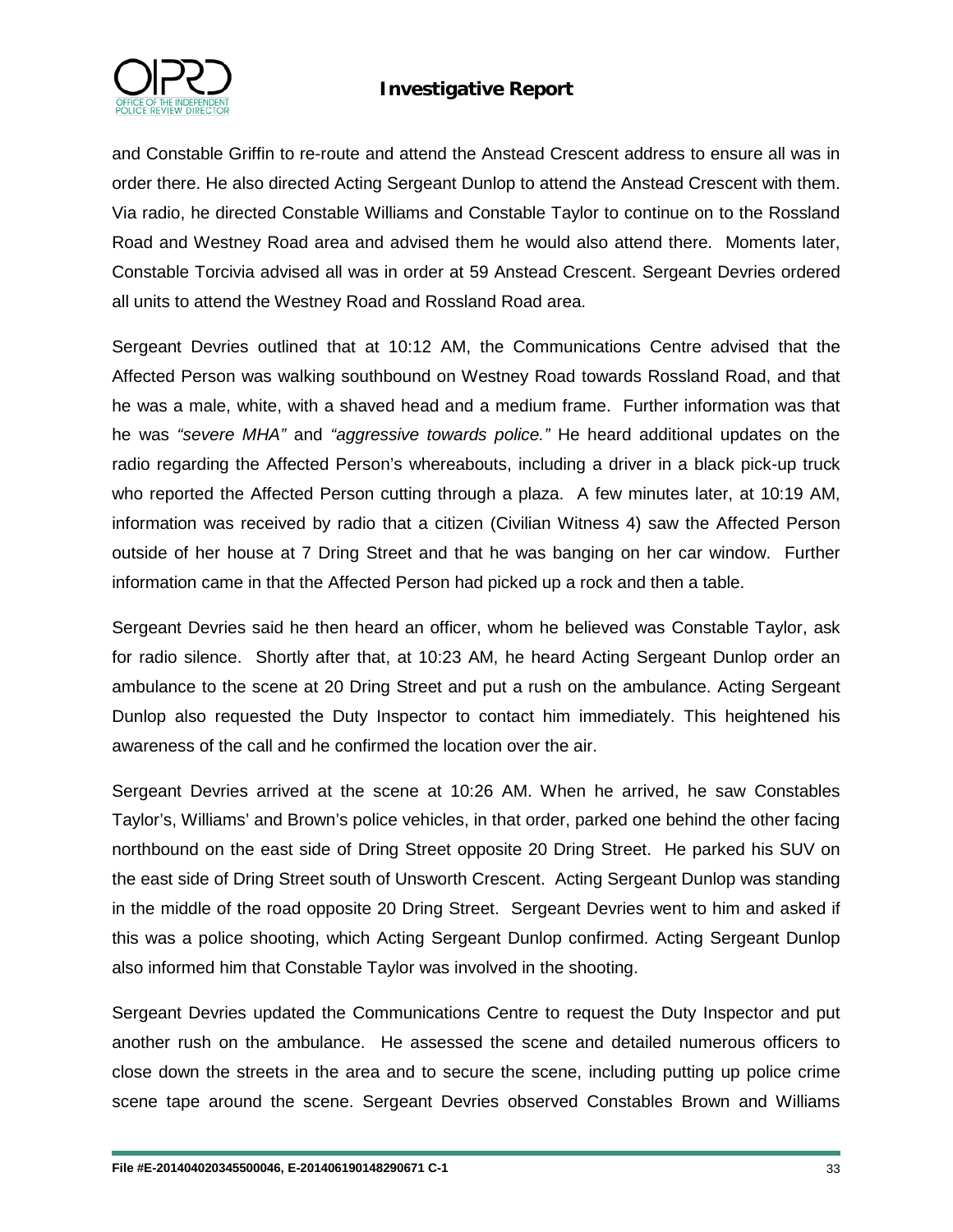

kneeling beside a nude male, who was lying on the road in front of the driveway of 20 Dring Street. The Affected Person was lying on his back in the road with his head facing to the west and his feet to the east. He was covered in blood and was yelling loudly, incoherently. The Affected Person was being actively resistant with the officers and was flailing his arms around. Sergeant Devries noted he did not see the Affected Person handcuffed at any time. Constable Brown was trying to apply pressure to a wound. He advised the officers that if the Affected Person continued to struggle, they could handcuff him so they could provide adequate medical care.

Acting Sergeant Dunlop told him that the Canine Unit's Constable Wright was going to drive Constable Taylor to 19 Division. Sergeant Devries went to Constable Taylor, who was seated in Constable Wright's SUV, and asked him if he was okay. Constable Taylor said he was. Sergeant Devries instructed Constable Taylor not to talk to anyone and to go to the station and isolate himself from everyone.

Acting Sergeant Dunlop advised him that the Affected Person had been armed with a metal pole and that he had run at Constable Taylor with it. Sergeant Devries saw a metal pole lying on the driveway of 20 Dring Street at the roadway at least 2 meters away from the Affected Person. The pole was approximately three feet long and seemed to be a leg from a patio table. He saw the black pick-up truck and a red vehicle parked on Dring Street and Acting Sergeant Dunlop told him they were witnesses to the incident. He directed Acting Sergeant Dunlop to isolate the witnesses and take them to 19 Division. He instructed Acting Sergeant Dunlop to get witness information from any other potential witnesses and transport them to 19 Division.

Constable Brown told him that the Affected Person had been shot by Constable Taylor after he ran at Constable Taylor with the metal pole. This had been witnessed by Constables Brown and Williams. Sergeant Devries instructed Constable Brown to go 19 Division and sequester himself and not to talk to anyone. Sergeant Devries saw that Constable Williams was in the back of the ambulance about to go to the hospital with the Affected Person and he immediately instructed Constable Williams to go to 19 Division and speak to no one about the incident. He then instructed Constable Craik to assist the paramedics and instructed Constable McLeod to transport both Constables Brown and Williams to the police station, to have no conversation with each other en route or at the station.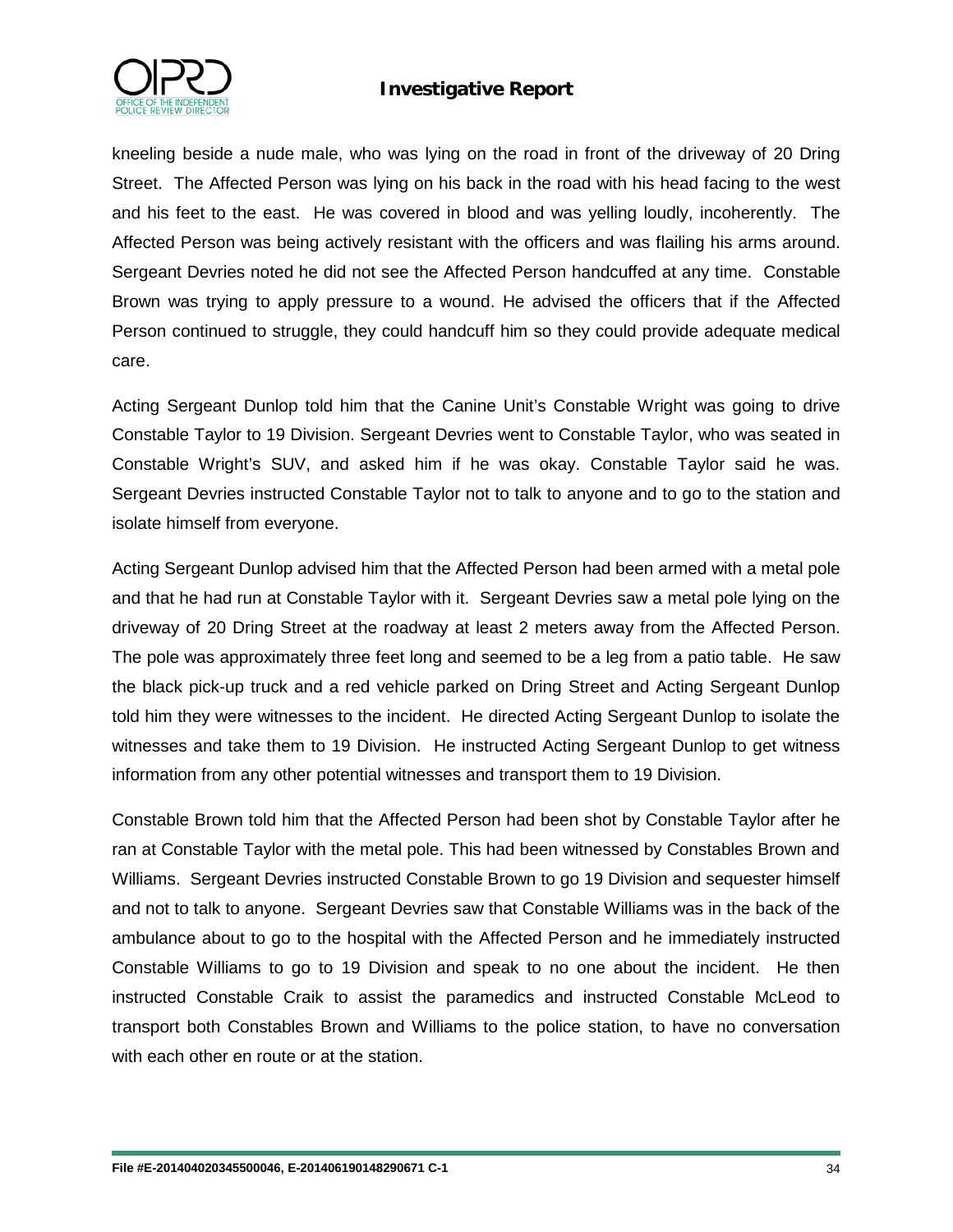

Sergeant Devries reported that an ambulance arrived on scene and took over care of the Affected Person. It arrived in 2-3 minutes from when he put the rush on it over the air.

Sergeant Devries advised he observed two bullet casings on the roadway opposite 20 Dring Street's driveway. He also looked across to the east side of Dring Street and saw a similar patio table leg on the driveway of 7 Dring Street and a broken bistro table on the front porch of 7 Dring Street, almost directly across from 20 Dring Street, with the legs missing from it. He taped off the area, marked the patio table legs with pylons and placed plastic evidence containers over the shell cases on the road.

Sergeant Devries managed the scene until he was directed by Inspector Dmytruk to return to the station. He left at 12:55 PM, arriving at 19 Division at 1:15 PM. He completed his notes and this ended his involvement in the incident.

Sergeant Devries said that to the best of his knowledge, he had never dealt with the Affected Person before.

Sergeant Devries stated that in his opinion, Constables Williams and Brown provided medical attention consistent with their training. Their objective was to put pressure on the wounds to slow the bleeding.

#### **Witness Officer #2 – Constable Corby Wright #650**

*Constable Wright provided a statement to the SIU on December 13, 2013 and was interviewed by OIPRD investigators. The following is a summary of his statements.*

Constable Wright has been a member of the Durham Regional Police Service since 1999. He was a cadet with the Ontario Provincial Police for a year prior to joining the Durham Regional Police Service.

On December 2, 2013, Constable Wright was assigned to the Canine Unit where he worked in uniform. He worked a shift from 5:30 AM to 5:30 AM and was assigned to general patrol duties. He drove an unmarked SUV cruiser.

Constable Wright outlined that at 10:10 AM, he was on routine patrol in Whitby when he responded to a radio call about a domestic incident at 59 Unsworth Crescent, in Ajax. He advised that initially, his GPS incorrectly directed him to an address in the south end of Ajax.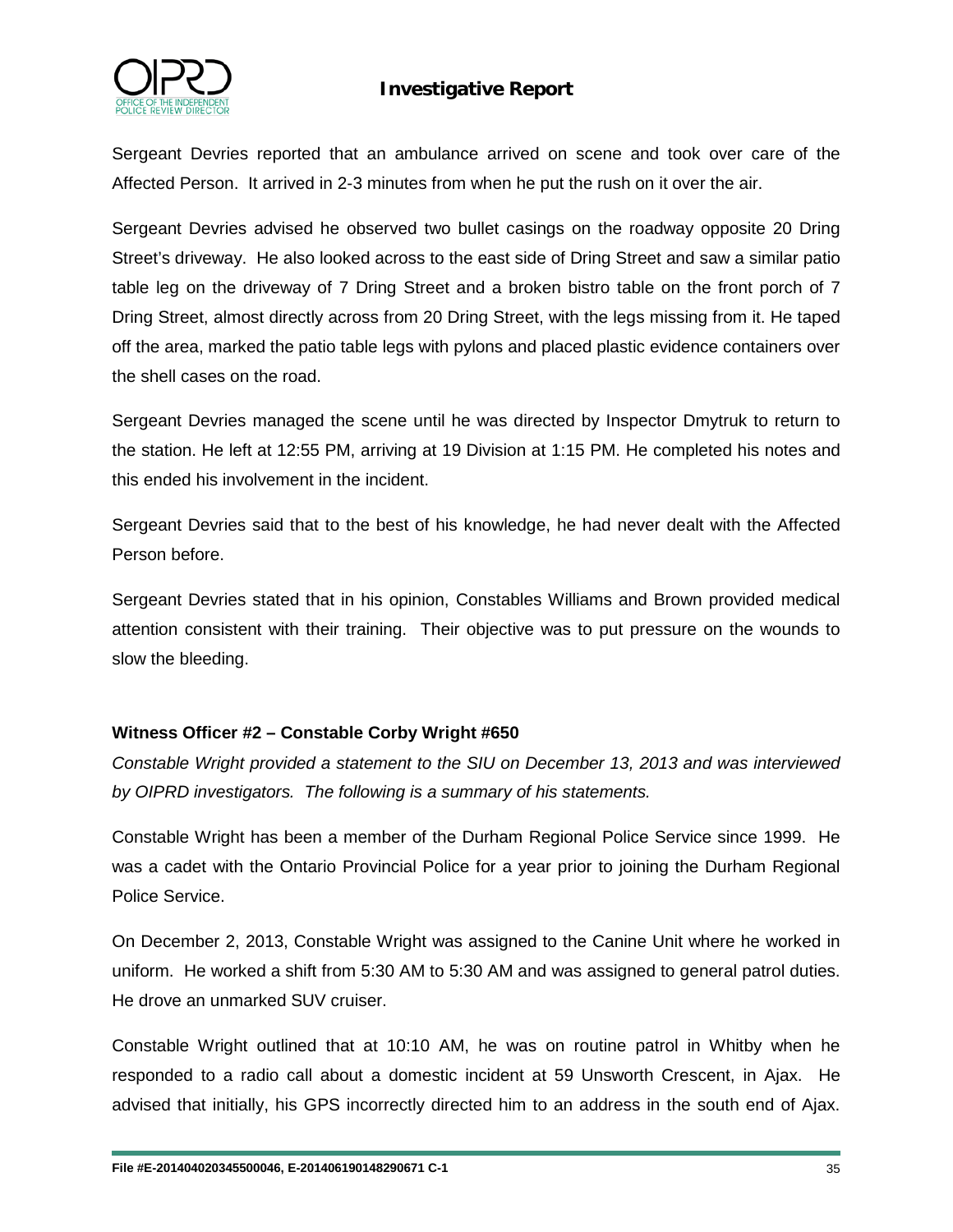



Once he realized the misdirection, he travelled northbound on Harwood Road, towards Williamson Drive. While en route, Constable Wright heard on the radio that the Affected Person had fled the residence naked and that he was known to be *"violent"* towards police officers.

When Constable Wright arrived at Williamson Drive, he heard a radio call for radio silence. He drove westbound on Williamson Drive to Westney Road and then northbound on Dring Street. At approximately 10:26 AM, he arrived at Dring Street, north of Williamson Drive. When he arrived, he saw three Durham Regional Police Service cruisers parked facing northbound. He saw the Affected Person lying on the road. Constable Williams was rendering first-aid with another officer he couldn't see. The Affected Person was covered with a yellow first-aid blanket. He was not aware at that time that an officer had been involved in a shooting.

Constable Wright exited his vehicle and began to walk towards the scene when he was approached by Acting Sergeant Dunlop. Acting Sergeant Dunlop detailed him to transport Constable Taylor to 19 Division and to segregate him.

Constable Wright reported that he left the scene with Constable Taylor sitting in the front passenger seat of his vehicle. He said he did not ask Constable Taylor any questions about the shooting or what occurred; however, he did ask Constable Taylor if he was okay. They arrived at 19 Division at 10:36 AM and went to the first floor boardroom. Constable Wright asked Constable Taylor if he would like the Durham Regional Police Association contacted on his behalf and he stayed with Constable Taylor until the Association representative arrived. Constable Wright seized Constable Taylor's duty belt, which contained all of his use of force options, and turned the belt over to Inspector Grant.

During the time they waited, they had a general conversation about co-workers and their families, and they watched some television until legal counsel arrived. He stated they did not have any conversation about the incident.

Constable Wright estimated he had been at the scene for approximately five minutes. He said he did not speak with anyone or canvas for witnesses. He advised he had not had any previous dealings with the Affected Person.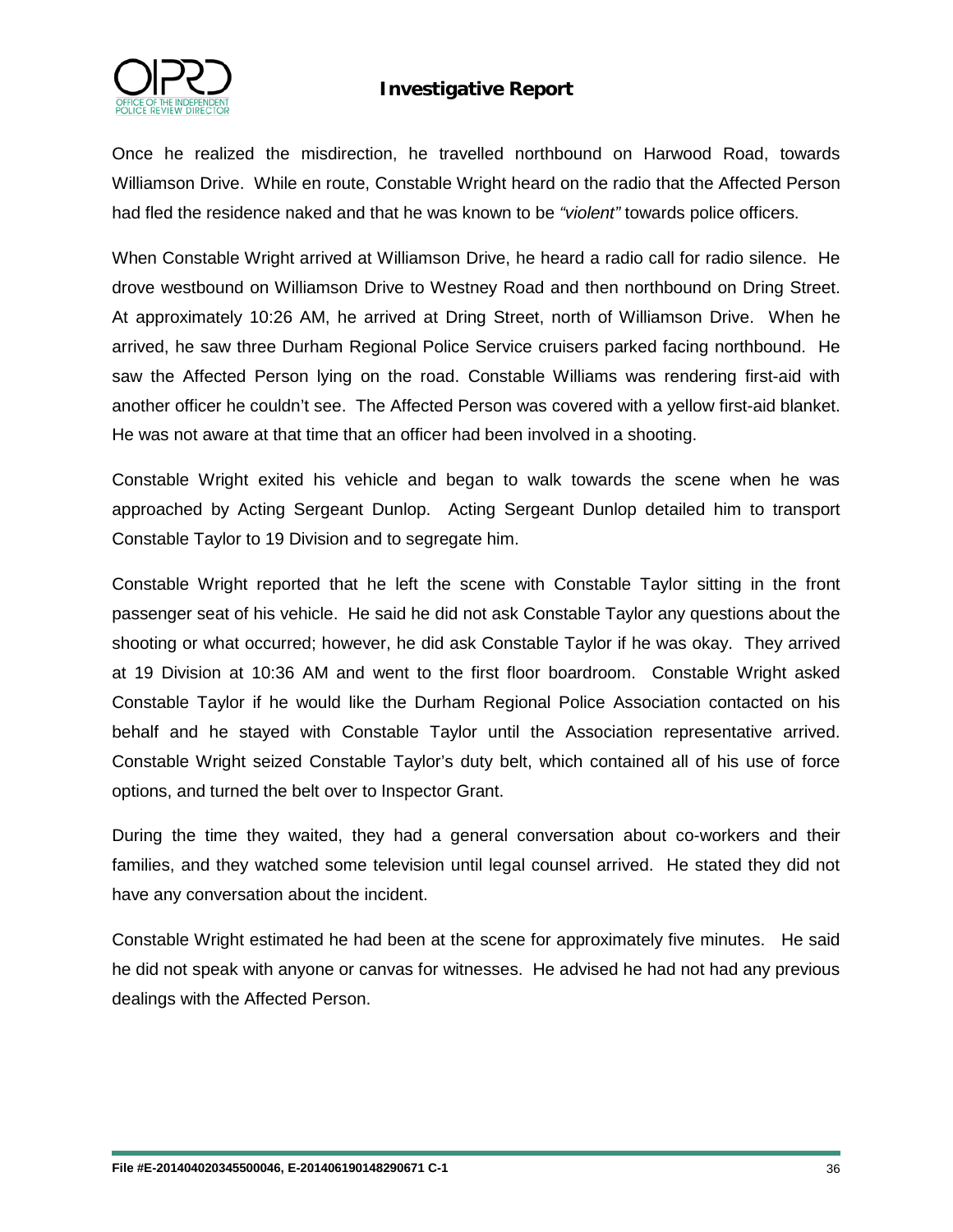



#### **Witness Officer #3 - Constable Bradley Dunlop #929**

*Constable Dunlop provided a statement to the SIU on December 2, 2103 and was interviewed by OIPRD investigators. The following is a summary of those statements.* 

Constable Dunlop has been a member of the Durham Regional Police Service since October 1995. Prior to that, he was a member of the Southampton Port Elgin Police Service for two years.

Constable Dunlop reported that on December 2, 2013, he worked as an acting sergeant during his shift of 4:30 AM to 4:30 PM. He wore his full police uniform and carried all his use of force equipment, including a Conducted Energy Weapon (CEW). Constable Dunlop reported that at 10:16 AM, he was at 19 Division (West Division) and heard on the police radio that there was a domestic call at 59 Anstead Crescent in Ajax. Information provided at that time was that a female caller reported her sister was assaulted by her husband and that he had fled the residence on foot without wearing clothes. He later learned that the address was identified in error by the Communications Centre and the correct address was 50 Unsworth Crescent, Ajax.

Constable Dunlop outlined that when he heard the first radio transmission he immediately marked himself on the call and proceeded to 59 Anstead Crescent. While en route, citizens were calling in to police to report seeing the Affected Person in the area of Rossland Road and Westney Road. Sergeant Devries came over the radio and advised he was also attending the call.

Constable Dunlop proceeded to the Rossland Road and Westney Road area. Additional information from the Communications Centre provided that the Affected Person was known to have *"extreme mental health issues and was aggressive towards police."* 

Constable Dunlop advised that just prior to his arrival, he heard an unidentified officer request radio silence and then ask for a rush to be put on an ambulance. Thirty seconds later, he arrived on the scene opposite 20 Dring Street in Ajax. He saw three marked police cruisers, an SUV and two cars, parked one behind the other opposite 20 Dring Street. He observed Constables Brown and Williams administering first aid to the Affected Person, who was lying on his back with his head pointing west. He was in the centre of the roadway opposite 20 Dring Street. The Affected Person was thrashing about and the officers were trying to give him first aid and apply pressure to his wounds, and they were talking to him and trying to calm him down.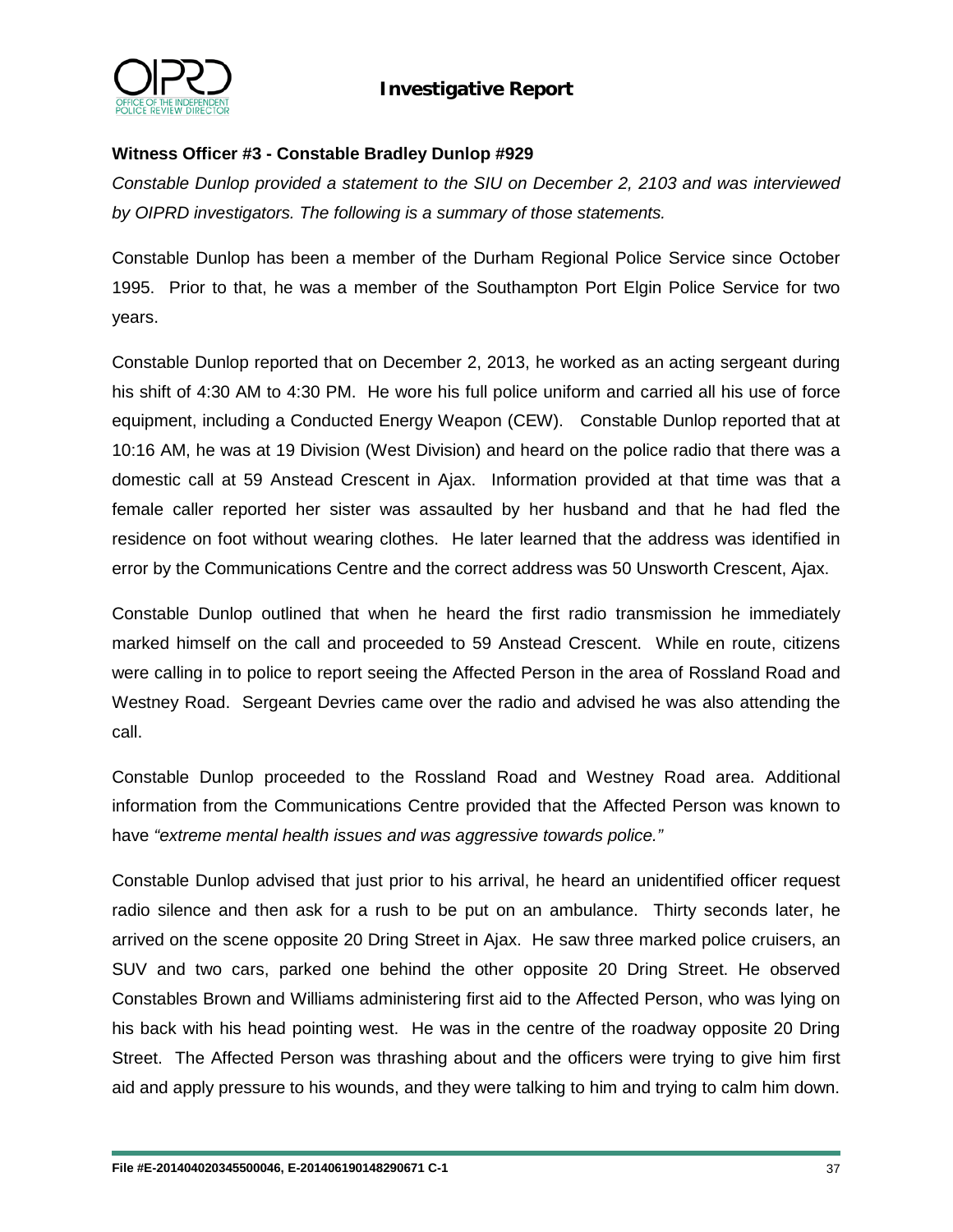



He saw Constable Taylor getting a blanket out of the back of his SUV. He observed a three foot length of tubular pipe, like what might be from a piece of patio furniture, lying at the foot of 20 Dring Street's driveway. It was in line with the Affected Person, who was in the centre of the road. The pipe was two or three meters to the west of the Complainant. He also saw one shell casing lying on the road to the west of the Affected Person.

Constable Taylor was standing nearby and Constable Dunlop asked him what happened. Constable Taylor replied that he had shot the Affected Person because he came at him. He asked Constable Taylor if he was okay and Constable Taylor said he was. Constable Dunlop observed Constable Taylor appeared *"a little shaken up."* 

An unmarked canine police vehicle arrived and Constable Dunlop walked Constable Taylor over to the canine officer, Constable Wright. He told Constable Wright to take Constable Taylor to 19 Division and instructed him that they were to have no conversation with each other.

An ambulance arrived on scene and took over care of the Affected Person. Constable Dunlop directed Constable Williams to stay with the ambulance and the Affected Person and go to hospital with them; however, Sergeant Devries arrived on scene a few seconds later and Sergeant Devries detailed Constable Williams to go to 19 Division and not go in the ambulance, as he was likely going to be a witness officer to the incident.

Constable Dunlop advised that he attended the Complainant's home at 59 Unsworth Crescent and informed the Complainant and her sister, Civilian Witness 1, that the Affected Person had been shot and was en route to hospital. He then returned to the scene and assisted Sergeant Devries with scene security. He reported that he did not participate in taking any witness statements at the scene, nor did he seize any exhibits.

The officer stated that in his experience, no one calls for a primary or advanced care ambulance. While he is aware of the difference, when officers call over the air for an ambulance, the nearest one is sent regardless of the type of ambulance. He also stated that they do not go into details of the situation over the air. If an officer asks for a rush on the ambulance, then this is considered enough of a notification to make the police dispatch and the ambulance dispatch aware of the urgency.

It is his opinion that Constables Williams and Brown were applying adequate medical aid that was consistent with their training.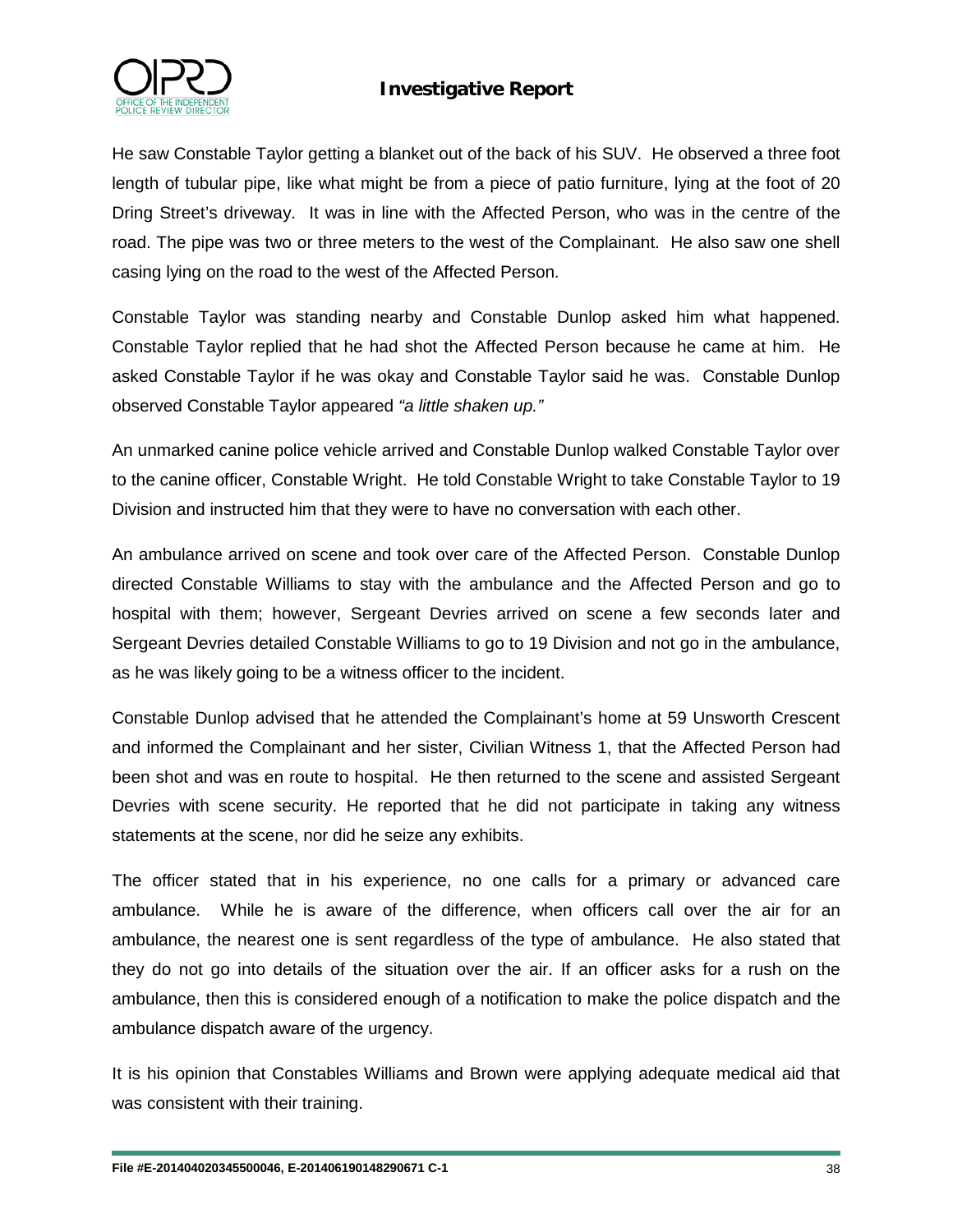

Constable Dunlop said he returned to 19 Division at 12:03 PM and completed his notes. To the best of his knowledge he had never dealt with the Affected Person prior to December 2, 2013.

#### **Witness Officer #4 Constable Jermaine Griffin #3665**

*Constable Griffin was working in uniform patrol the day of the incident in uniform in a marked cruiser. He provided a statement to SIU investigators and was interviewed by investigators from the OIPRD. The following is a summary of those interviews.*

Constable Griffin was dispatched to the original domestic call and was sent to the area of Anstead Crescent. The call information initially stated that the suspect was beating his sister. It was then updated with the information that the suspect was beating his wife's sister. The suspect was identified as the Affected Person and the call indicated that he had run from the residence naked and was running in the neighbourhood. The address was updated to the Unsworth Crescent address of the Complainant. The officer arrived at the residence at 10:36 AM.

Constable Griffin spoke to the Complainant and Civilian Witness 1. He was assisted by Constable Torcivia. The two women were very upset and the Complainant was hyperventilating. He never received any medical information about the Affected Person from the Complainant and did not hear any other officer obtain any information.

The Complainant and Civilian Witness 1 were taken from the residence and driven to the hospital by Constable Torcivia. Constable Griffin remained outside the front door of the residence, seated in his cruiser. The Complainant's elderly father was in the residence with a caregiver.

At 3:06 PM, Detective Constables Lenaerts and MacLean attended the residence. They were from the Forensics Unit and were going to photograph and videotape the scene. Constable Griffin took them to the front door and introduced the officers to the caregiver. He did not hear the conversation between the officers and the caregiver. He remained in the front foyer while the officers photographed the residence. They photographed the front area of the downstairs, the stairway and then they went upstairs. The forensic officers exited the residence at 3:33 PM.

#### **Police Witness #5 Constable Joe Torcivia #3475**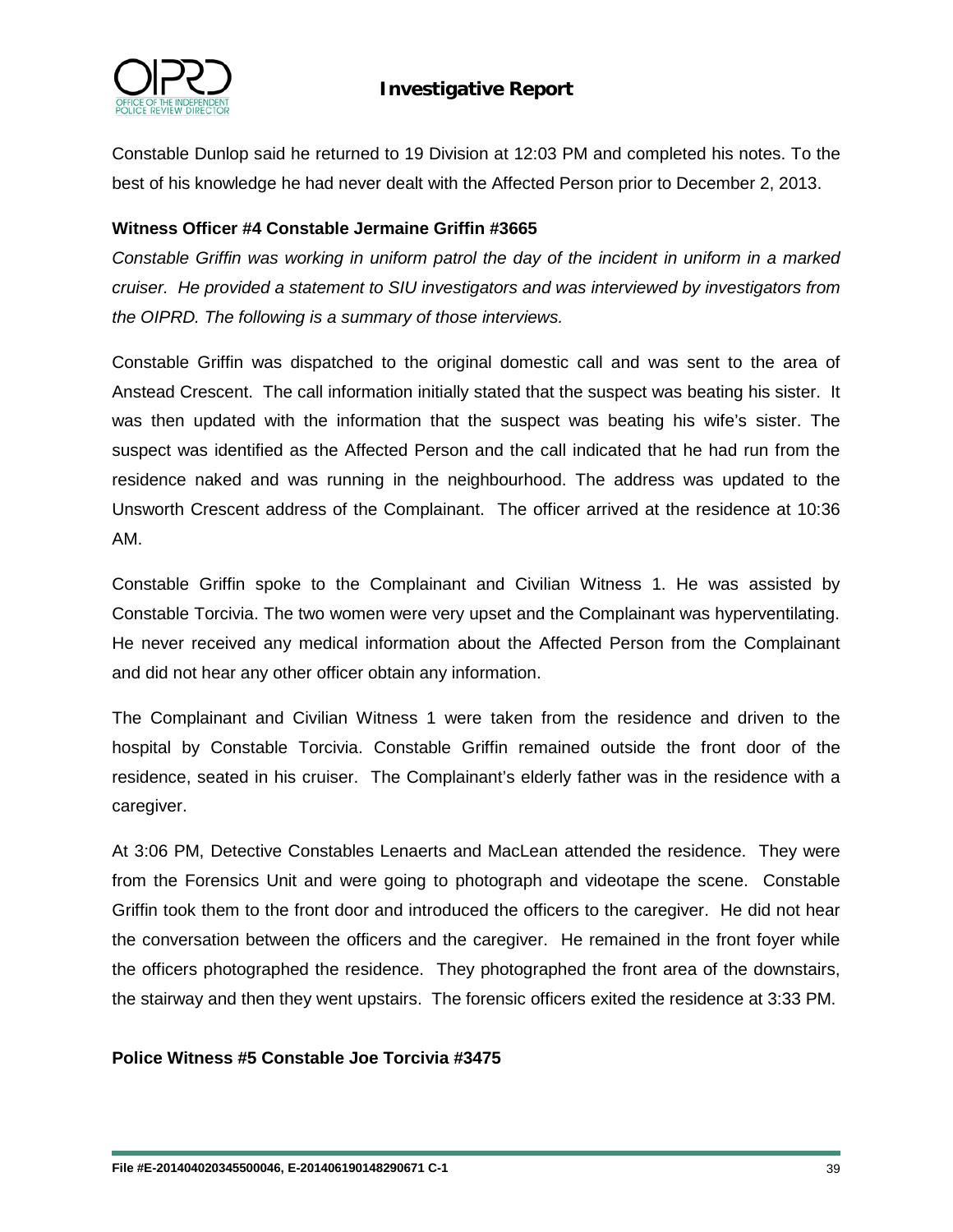

*Constable Torcivia was working in uniform in a marked cruiser the day of this incident. He was interviewed by investigators from the OIPRD and the following is a summary of his statement.*

Constable Torcivia was originally assigned to attend an address on Anstead Crescent, but it was corrected and he then attended the Complainant's residence. He assisted Constable Griffin at the residence. He tried to speak to the Complainant but she was distraught and at one point began hyperventilating. She fell into him and was having trouble breathing. He was concerned about her breathing and asked for an ambulance to attend as a precaution. He tried several times to gain medical information about the Affected Person and learned that he suffered from a brain injury. He asked about any medications the Affected Person was on but the Complainant was distraught and could not provide any information.

When the ambulance arrived, the two attendants also tried to obtain information about the Affected Person's medications and medical history. The Complainant was unable to provide any information.

He did transmit over the radio that the Affected Person had a brain injury, had scar tissue in his brain, he was feeling ill and had a high fever. He never transmitted any information about medications because he was unable to obtain it.

#### **Police Witness #6 Constable Brian Detlor #3657**

*Constable Detlor was working in uniform in a marked cruiser the day of this incident. He was interviewed by investigators from the OIPRD and the following is a summary of that interview.*

Constable Detlor attended the scene of the shooting and assisted with identifying witnesses and taping off the scene. He was directed to Rouge Valley hospital by Sergeant Devries to assist Constable Craik.

At the hospital, he provided no medical information to the staff about the Affected Person and did not hear any other officer provide any medical information.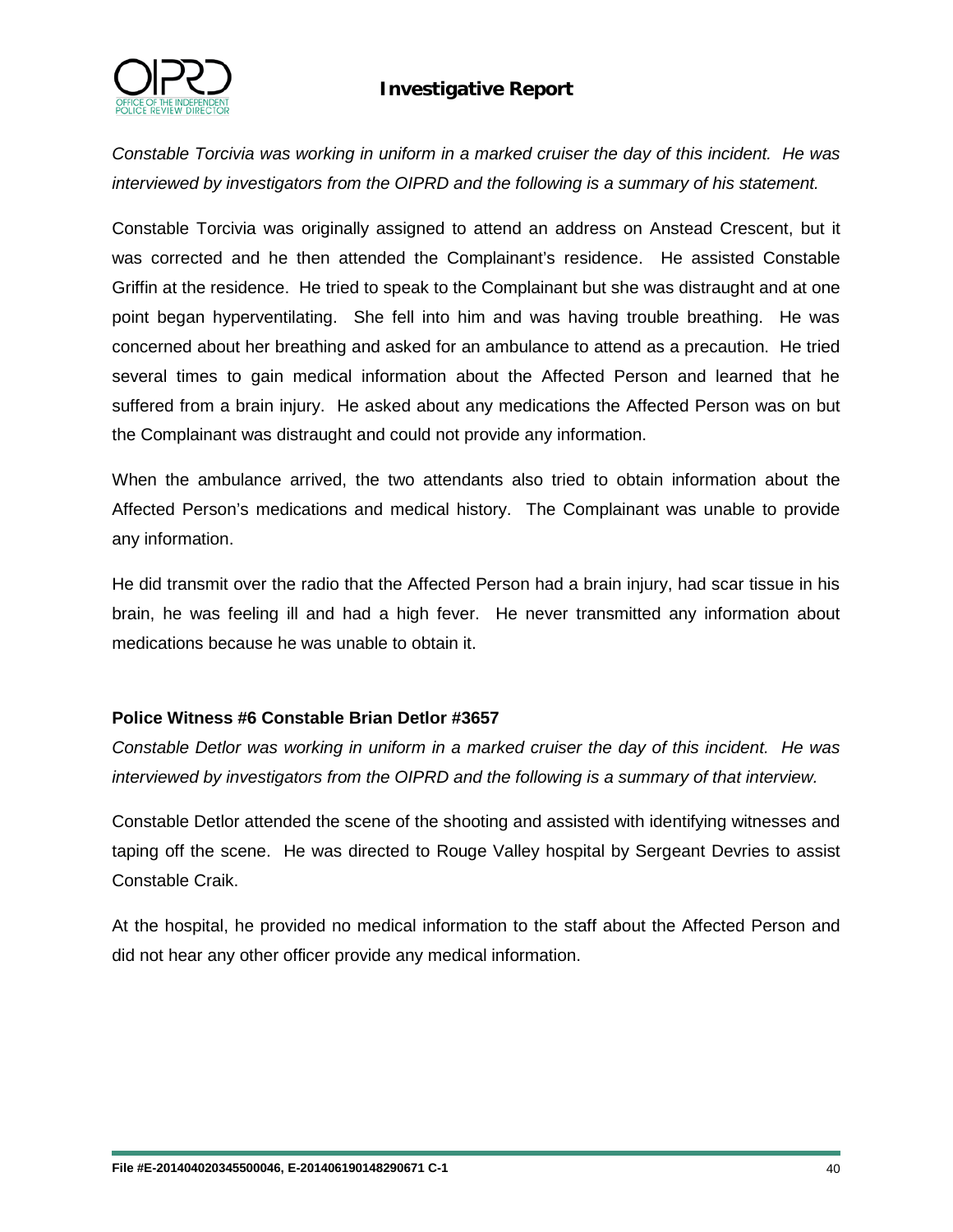

# **Summary of Statements – Respondent Officers**

#### **Respondent Officer #1 - Constable Brian Taylor #619**

*Constable Taylor provided a statement to the SIU on December 10, 2103 and was interviewed by OIPRD investigators. The following is a summary of those statements.* 

Constable Taylor has been a member of the Durham Regional Police Service since 1999. On December 2, 2013, he was working from 5:30 AM to 5:30 PM and he was working in uniform. He rode alone in a fully marked police SUV and carried all of his use of force options, which did not include a Conducted Energy Weapon (CEW). He advised he had just returned from Traffic Court in Whitby and was at 19 Division. He was assigned to a zone in the north end of Ajax.

He outlined that he was monitoring the radio when he heard either an unknown trouble call or a domestic call involving a naked male fighting with two women. The call occurred in the south end of Ajax, which was not his assigned zone. He heard two cars respond to the call and he did not feel it necessary to attend this call. A few seconds later, he heard an update on the radio advising that the naked male was seen walking southbound on Rossland Road.

Constable Taylor said he realized Rossland Road was in his zone and he felt there must have been some confusion on the original address. He had the Communications Centre mark him on the call and he drove to the location. He received another update that the Affected Person was seen at Westney Road and Rossland Road. He saw on his Mobile Data Terminal (MDT) that the caller's address was on Rossland Road. He received another update that the Affected Person was seen at 1257 Westney Road and was cutting across a plaza.

Constable Taylor drove to the area, but did not see the Affected Person. He continued to drive in the area and while on Seager Avenue, updates came over the radio about the Affected Person being on a street that started with the letter "D." Constable Taylor advised he was not familiar with the street name. He looked at a map to locate the street but could not find it. He met with Constable Brown on Seager Avenue and they discussed the possible street name the update referred to. At that time, Constable Taylor updated his MDT and saw the street name was Dring Street. When he was almost at the scene, another update advised that the Affected Person was on Dring Street. Constables Taylor and Brown each drove their marked police cars to Dring Street, which was on the opposite side of Williamson Drive from their location.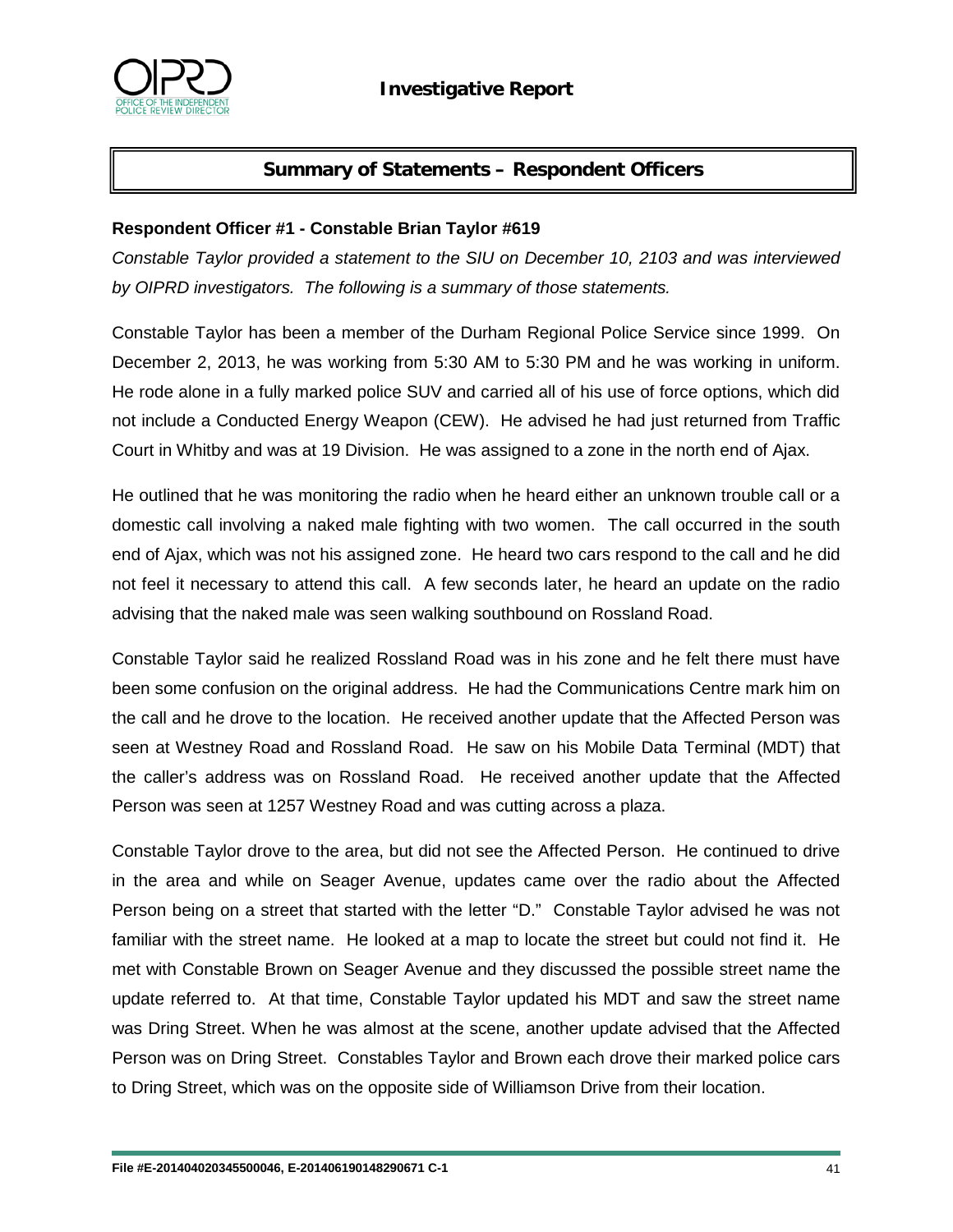

Constable Taylor did not recall if the Affected Person was ever identified on the radio by name or if any background information about him was provided over the radio, such as any mental health issues, being an Emotionally Disturbed Person (EDP), or that he was aggressive towards police.

Constable Taylor began driving northbound on Dring Street, when he noticed a female, just north of him, *"frantically"* waving at him from the driver's window of her vehicle just north of him. She was parked on the west side of Dring Street, facing southbound. He pulled up beside her and she said, *"He's over there"* as she pointed north. Constable Taylor asked her if she was referring to the *"naked man"* and she replied that she was.

Constable Taylor said he looked ahead and saw a black pick-up truck just north of him, stopped on Dring Street facing southbound. The male driver (Civilian Witness 2) was honking his horn and *"frantically waving his arms,"* and he pointed to the east side of Dring Street in the vicinity of 7 and 9 Dring Street.

Constable Taylor drove his SUV up to the pick-up truck's driver's window and Witness 2 shouted to him, *"He's right behind you! He's right behind you!"* He asked Witness 2 if it was *"the naked man"* and Witness 2 said it was. At the same time, Constable Taylor heard a sound like metal hitting metal or hitting masonry, similar to a pile driver at a construction site.

Constable Taylor said he turned in his seat and looked behind him, over his right shoulder. He had a difficult time seeing clearly outside due to the plexi-glass screen and cage in his vehicle, as well as the tinted window. He advised he could make out a male, who was naked from the waist up. He could not see him below the waist and could not see if he was armed.

Constable Taylor reported that he began to exit his vehicle and saw Constable Williams pulling up behind him in his police cruiser. Constable Williams' vehicle was facing northbound and he exited his cruiser. He later realized that Constable Brown was also there. As Constable Taylor exited his vehicle and rounded the rear driver's side of his vehicle, he saw a flash of movement from the east side of the street. He looked up and approximately ten to fifteen feet to his east he saw the Affected Person completely naked and with a *"very angry"* look on his face. The Affected Person was looking directly at him and was walking towards him. The Affected Person was shouting at Constable Taylor, *"Come on! Come on!"* with his face *"contorted"* and his eyes *"scrunched up."*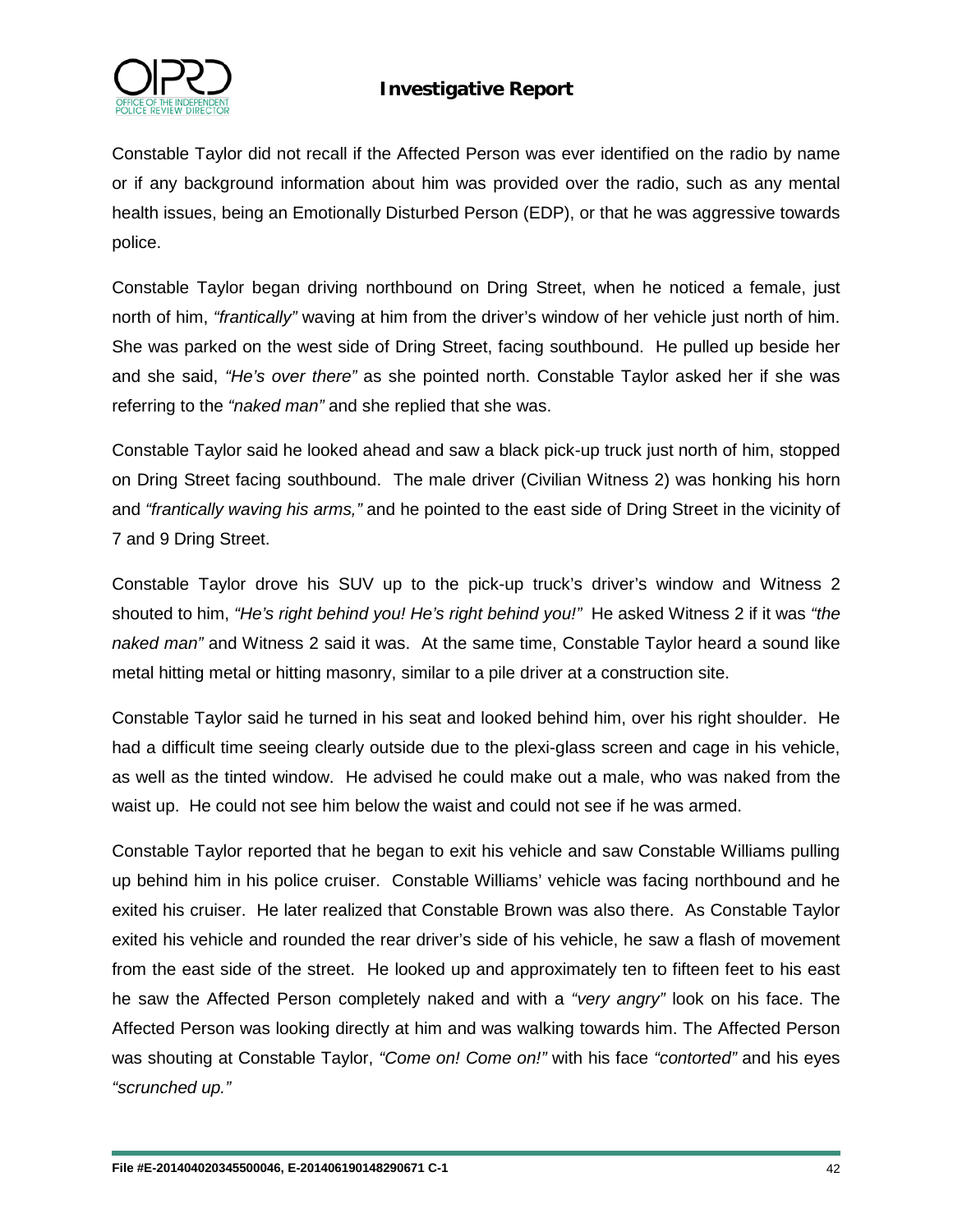

Constable Taylor saw the Affected Person was holding a three to four foot dark coloured or grey pole or rod, which he described as being like a spindle off a porch railing or from a wrought iron bird feeder. The rod was in a vertical position and the Affected Person held it in both hands in front of him like a baseball bat. He noted that the pole or rod seemed to have a slight bend in it. The Affected Person was situated at the east curb of Dring Street in between the curb and the roadway.

Constable Taylor stated he immediately thought he was going to get his head *"pummeled in"*  and that the Affected Person was going to kill him with it.He drew his pistol and issued the police challenge, *"Police! Don't move!"* The Affected Person remained standing with the pole and yelling, *"Come on! Come on!"* Constable Taylor ordered the Affected Person to *"Drop it! Get on the ground! Drop it! Get on the ground!"* He said his focus was entirely on the Affected Person in front of him, but he was aware that there was someone else nearby and he believed was one of the other officers also issuing the police challenge. He was unable to say who it was.

The Affected Person made no attempt to comply with the commands being given to him. The Affected Person suddenly took a step forward toward Constable Taylor. Constable Taylor said his immediate thought was, *"Don't miss. I have to shoot because he's going to drive that thing through my skull."* He discharged his pistol one time and it appeared to have no affect whatsoever, as the Affected Person continued to come forward at him. Constable Taylor believed he might have missed with the first shot because it had no effect and the Affected Person continued coming towards him. Constable Taylor fired his pistol a second time. Constable Taylor could not comment on the amount of time between the first and second shot.

Constable Taylor advised that after the second shot, the Affected Person began screaming. He doubled over and went down to a kneeling position. There was blood on his abdomen. He began crawling across Dring Street, from east to west, while still holding onto the metal pole and banging it on the road. Constable Taylor continued to have his firearm aimed at the Affected Person.

At this point, Constable Taylor noticed Constable Brown and Constable Williams standing to his right a short distance away. Neither officer was equipped with a CEW. Constables Brown and Williams moved to a position behind Constable Taylor and they asked him to cover them while they were going to handcuff him. Constable Williams and Constable Brown approached the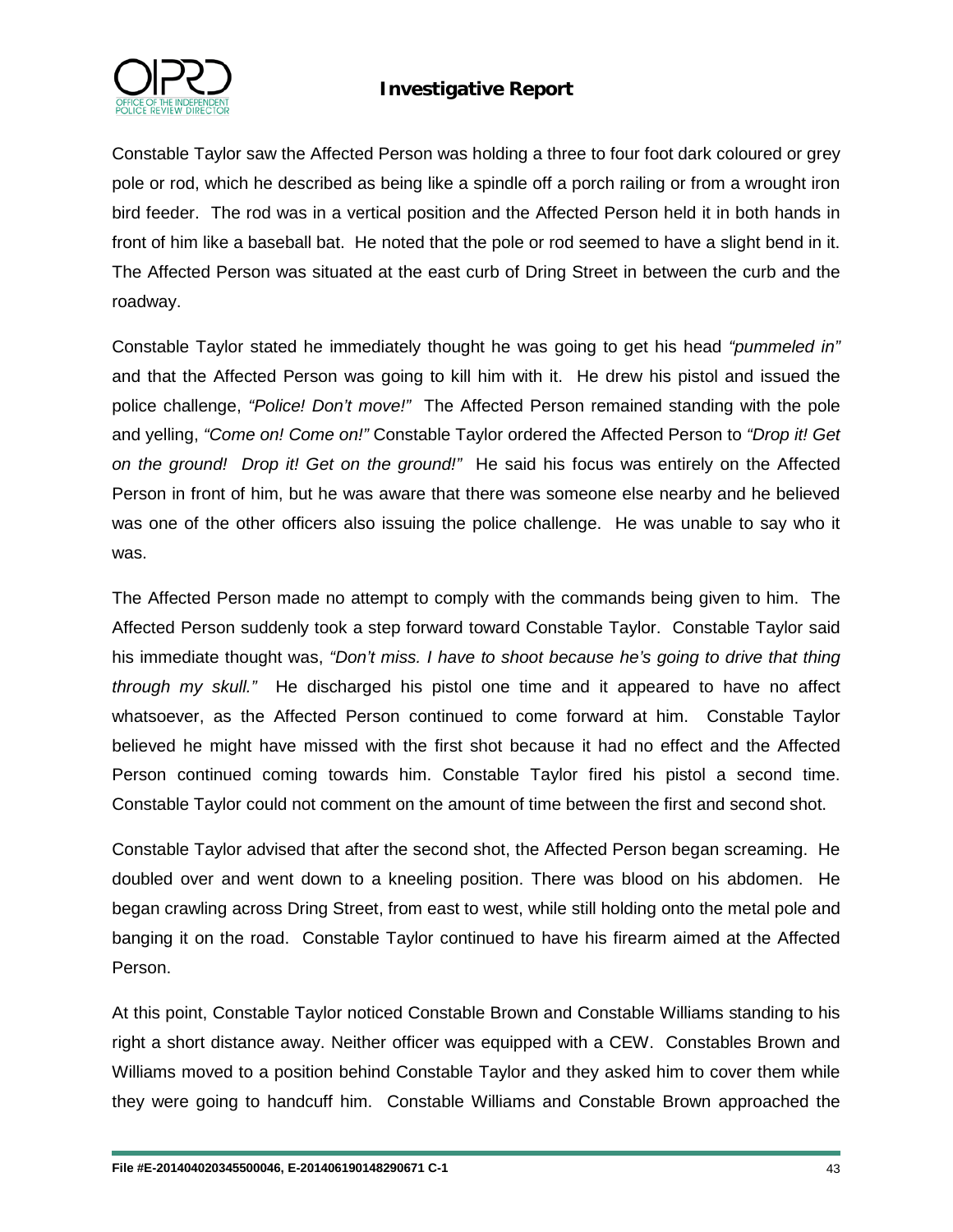

Affected Person and brought his hands around behind his back. One of them threw the pole away out of the Affected Person's reach. He could not recall which officer threw the pole away or the order in which the officers approached the Affected Person. He also said he did not actually see any officer handcuff the Affected Person.

At that point, Constable Taylor holstered his firearm and Constable Brown asked him to get an emergency blanket from his vehicle to cover the Affected Person, who was now lying naked in the roadway. Constable Brown directed him to get a blanket from the cruiser. He got a blanket and spread it over the Affected Person. He went to get a second blanket and spread that also. Constable Williams brought over a first aid kit. Constable Taylor advised he did not assist in performing first aid. Constable Taylor stated that he immediately called for an ambulance after he fired the shots. Constables Brown and Williams worked on the Affected Person.

Constable Taylor noticed, at this point, that the incident had occurred across from 20 Dring Street. He then saw Constable Dunlop, who was acting sergeant, arrive at the scene. Constable Taylor reported that Acting Sergeant Dunlop was equipped with a CEW; however, he arrived after the shooting occurred.

Acting Sergeant Dunlop told him he was going to be transported to 19 Division by the canine officer, Constable Wright, who had just arrived at the scene. Constable Taylor got into Constable Wright's vehicle and was transported to the police station. He said it was a matter of a few minutes from the second gunshot to when he was escorted to the police station. He advised he did not have any conversation about the incident with Constable Williams, Constable Brown, Constable Wright or any other officer that was at the scene.

Constable Taylor explained that consistent with his training, he did not consider any use of force option under these circumstances to be appropriate other than his firearm. He said there was no other suitable use of force option available to him that day, as he did not have a CEW and he was not certain it would have been effective or appropriate. He noted that if he had a CEW with him at the time of the encounter with the Affected Person, and had been trained in its use, he may have considered that use of force option in lieu of his firearm. In addition, as consistent with his training, a baton or pepper spray would not have been appropriate for the threatening circumstances. He noted he was concerned that had he tried to use OC spray, the Affected Person while blinded by the spray, may have struck him, other officers or Witness 2 in the pickup truck with the metal pole.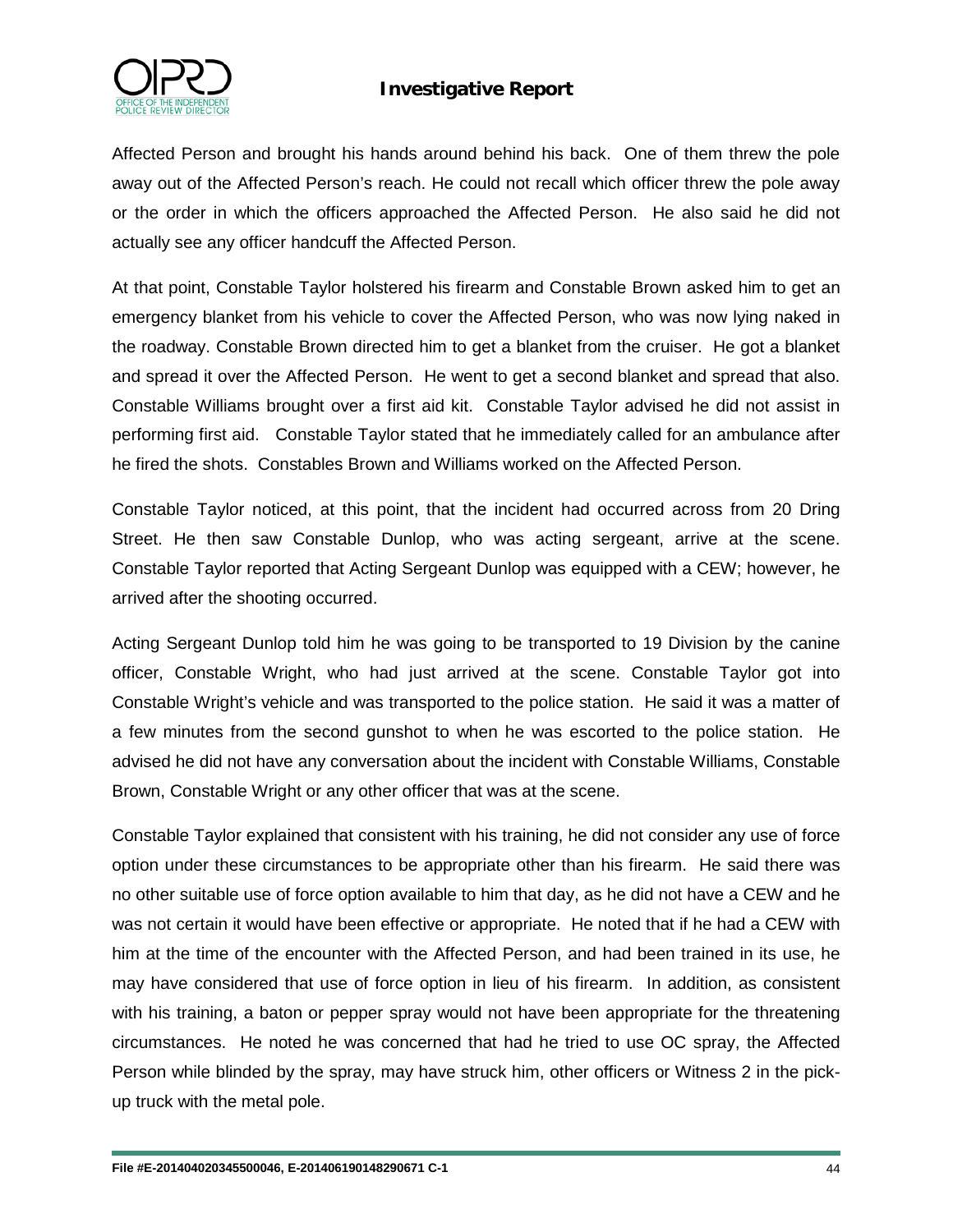

Constable Taylor stated that he called for an ambulance in the manner he always does. They do not ask for primary or advanced care ambulances. The just ask for an ambulance and if the injuries are serious they ask them to rush.

To the best of his knowledge, Constable Taylor said he had never dealt with the Affected Person prior to this incident.

### **Respondent Officer 2 - Detective James Leipsig #266**

*Detective Leipsig provided a statement to the SIU and was interviewed by OIPRD investigators. The following is a summary of those statements.*

On the date of the incident, Detective Leipsig was partnered with Detective Moore. They were assigned to the Homicide Unit. Detective Sergeant Allan asked them to attend Rouge Valley Hospital to interview the Complainant and her sister about a Domestic Assault. While they were driving there, Detective Moore received a phone call and they were directed to St. Michaels Hospital. They arrived at the hospital where they found there were 10 to 12 family members in the quiet room with the Complainant. They identified themselves and advised they were assigned to interview the Complainant about the domestic incident only. The room was cleared and Civilian Witness 17 remained with the Complainant to offer support.

They started to conduct an audio interview when they were interrupted by an SIU investigator. He asked what was going on and they went outside the room to discuss it with him. They explained that they had permission through their manager to conduct the domestic investigation. The SIU investigator contacted someone by phone and confirmed this information. Detective Leipsig returned to the room with his partner and they continued the interview.

When they concluded the interview, they wanted to interview the Complainant's sister (Civilian Witness 1). There was no quiet place inside the hospital so they took her outside and conducted the interview in their van. The interview took ten minutes and was audio recorded.

They went back into the hospital and Constables Craik and Torcivia were waiting for direction. He spoke to Inspector Dmytruk and received direction to clear themselves and the two uniform officers.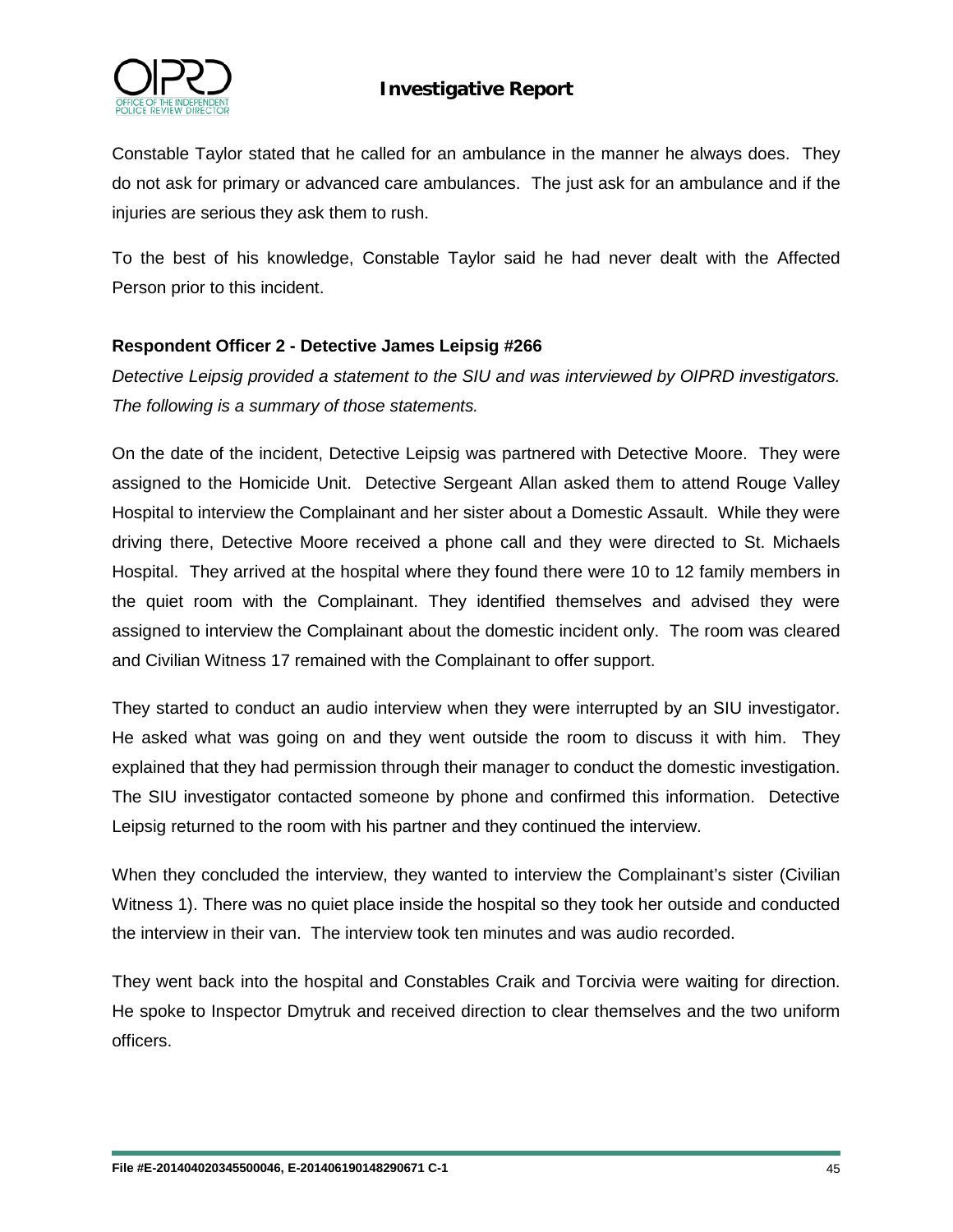

They attended West Division and spoke to Detectives Melnick and Detective Constable Samuels then attended the area of the scene on Unsworth Crescent. They never entered the scene on Dring Street or the residence on Unsworth Crescent. They met with Detective Constable Maclean and viewed some scene photos from inside the residence. This concluded their involvement.

#### **Respondent Officer 3 Inspector George Dmytruk #155**

*Inspector Dmytruk was in charge of the Professional Standards Branch when this incident occurred. He was interviewed by investigators from the OIPRD and the following is a summary of his statement.* 

The day of the incident, Inspector Dmytruk received a call from Acting Inspector Nash advising him of the shooting. He then advised the Chief and the Deputy Chief. He also called the SIU and provided them with the details of the shooting.

At 11:17 AM, he left his office in Oshawa and attended West Division in Pickering. He arrived at West Division at 11:25 AM and was accompanied by Sergeants Romano and Inspector Grant. He spoke briefly to Constable Taylor, just to see if he was okay and then made some phone calls. He Contacted Inspector Ross in the Major Crime Unit, advising him of the shooting and that he would be conducting a Section 11 investigation. He also advised that they would need to conduct a separate investigation into the domestic assault. He called Detective Sergeant Allan to arrange to have two detectives assigned from Homicide to assist with the domestic assault investigation. Detectives Leipsig and Moore were assigned to assist. He also checked on Constables Williams and Brown to determine if they were alright.

At 12:15 PM, he spoke to the lead investigator from the SIU. He informed him that there were 6 witnesses at the station waiting to be interviewed. He was advised that it would be twenty minutes until SIU investigators arrived at the station.

At 12:24 PM, he left the station with Sergeant Romano and went to the scene. When he first arrived, he was briefed by Sergeant Devries. He then met with the lead investigator from the SIU and the Director. They discussed who the involved officers were and their designations. He also advised them that the DRPS was conducting a separate investigation into the domestic assault and that he was directed by law and policy to conduct a Section 11 investigation.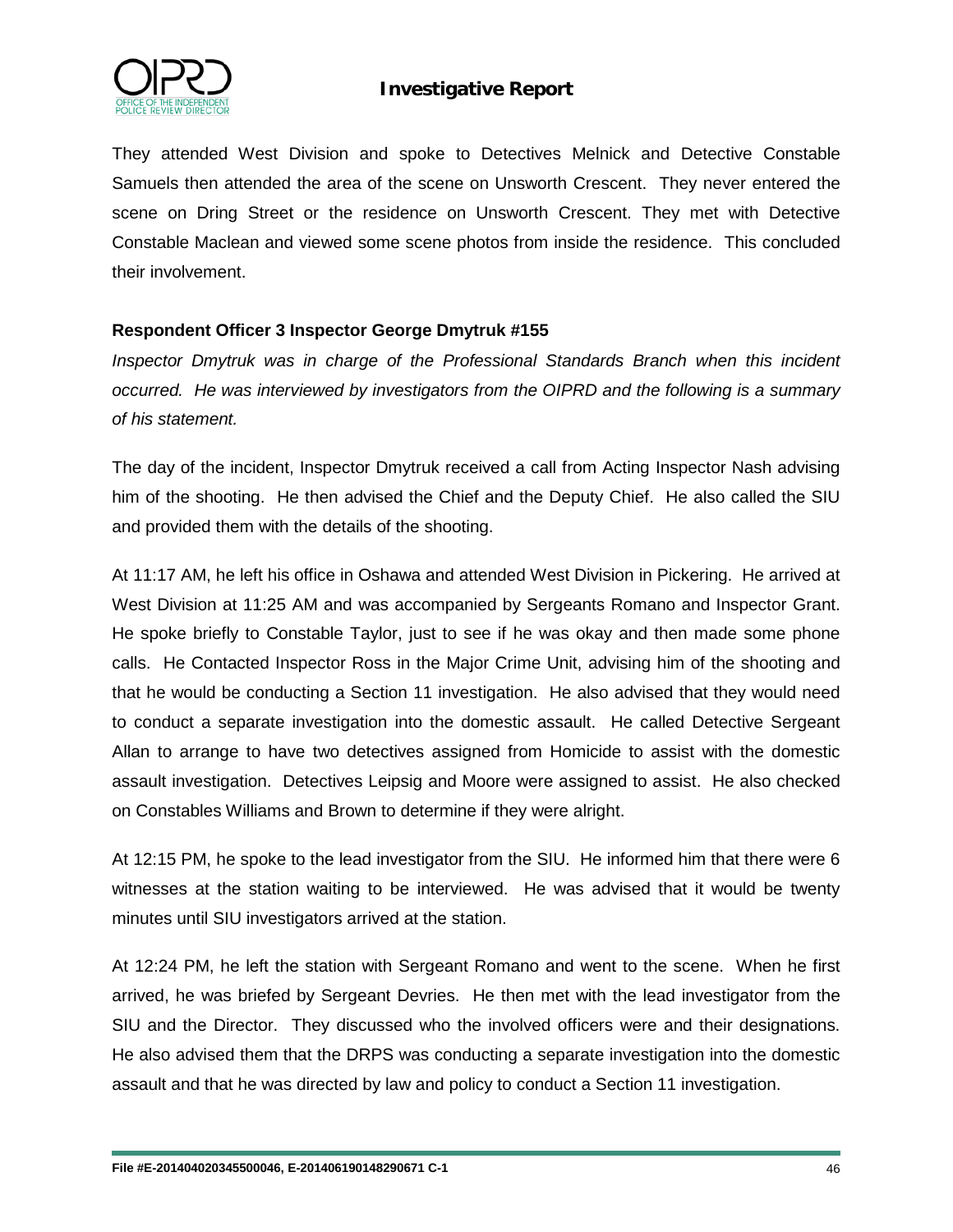

He directed Detectives Leipsig and Moore to attend the hospital to interview the Affected Person's wife and her sister. He also directed Detectives Melnick and Detective Constable Samuels to start the domestic investigation at the scene.

Inspector Dmytruk stated that he had the authority in law to conduct the investigation into the domestic assault and had an obligation to conduct the Section 11 investigation on behalf of the Service. He co-operated fully with the SIU and kept them apprised of what his officers were doing. In the SIU Director's final report it was indicated that the DRPS had co-operated fully.

#### **Respondent Officer 4 Detective Joel Melnick #293**

*Detective Melnick was working with Detective Constable Samuels the day of this incident. He was assigned to the West division detective office. He provided a statement to the SIU and was interviewed by OIPRD investigators. The following is a summary of those statements.*

The day of the incident, Detective Melnick was in the office and heard a call for a naked man running down the street. The air went quiet. He was then advised there had been a shooting and he was asked to attend the scene with Detective Constable Samuels. As he was leaving the station, he observed a female sitting in a room off the hallway. He asked her name and she identified herself as Civilian Witness 4. She briefly told him she was at the scene and witnessed the shooting. He advised her that someone would be attending to take a statement. He did not want to take a detailed statement from her because he knew that the SIU would want to interview her.

He arrived at the scene and Sergeant Devries and Acting Inspector Nash were present. Just after he arrived, Inspector Dmytruk and the SIU arrived. He went to the area of the boulevard where the Inspector and the SIU were discussing the incident. He and Detective Constable Samuels were detailed by Inspector Dmytruk to conduct the domestic investigation and do a canvass for witnesses. He conducted the investigation in accordance with DRPS policy LE-01- 023, Criminal Investigation Management Plan. He attended the scene, conducted interviews, canvassed and documented the steps he took.

During the canvass, he stopped at a residence and a female answered the door. She stated that she did not live at the residence but her daughter did. The female advised that she was a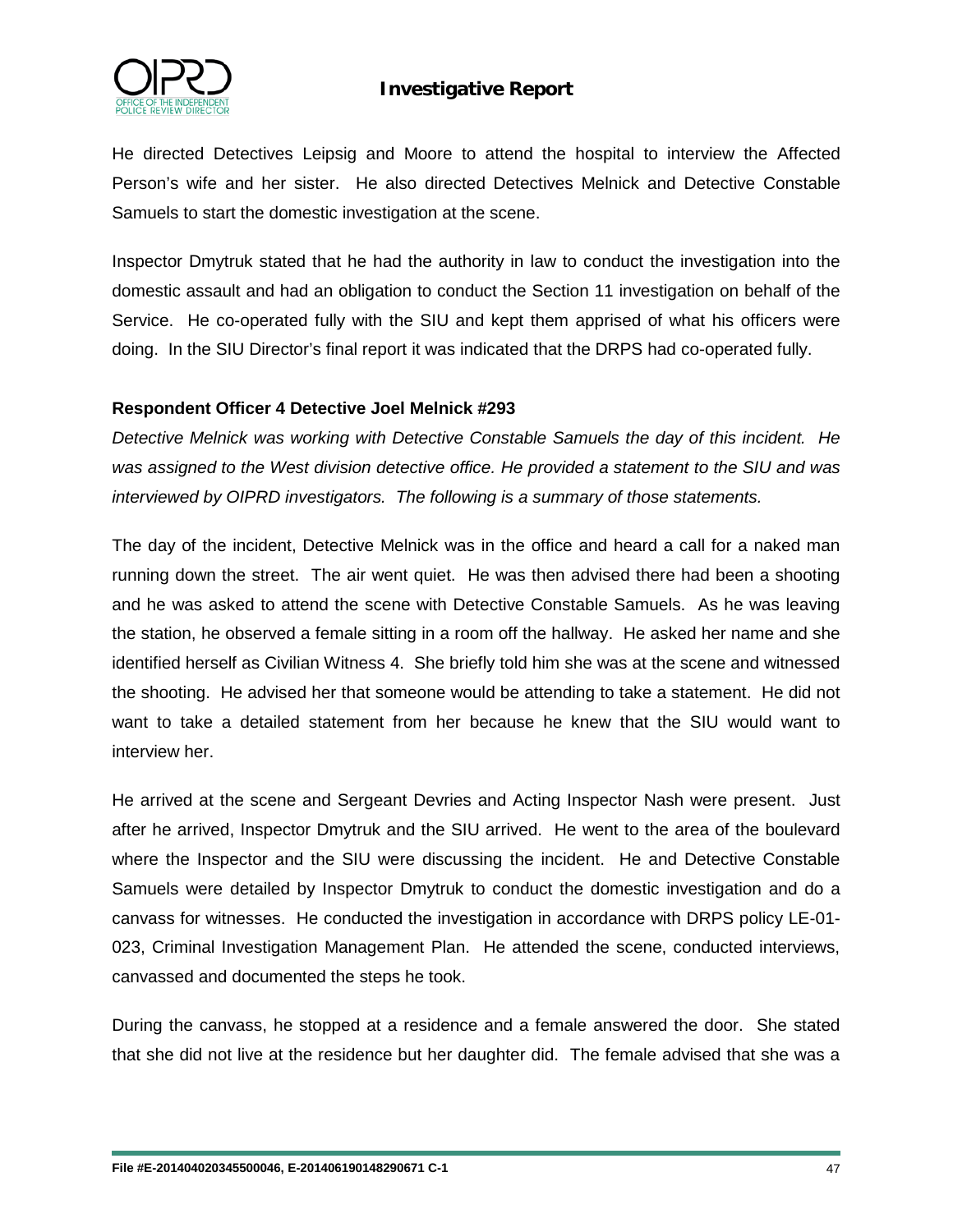

sister of the Complainant. She provided some background information and a medical history for the Affected Person.

Detective Melnick was the officer in charge of the domestic investigation. He concluded the investigation the next day due to the death of the Affected Person. He was aware of the video tape that may have been at the niece's home, but his partner was dealing with that issue. While he spoke to the Complainant's sister, his partner interviewed the Complainant's niece.

Detective Melnick stated that he used to work in Professional Standards and was an SIU liaison officer. He is familiar with the DRPS policy with regards to SIU investigations and he complied with that policy. He was directed by Inspector Dmytruk to take the actions he did.

#### **Respondent Officer 5 Constable Charlyn Craik #3565**

*Constable Craik provided a statement to the SIU and was interviewed by OIPRD investigators. The following is a summary of those statements..*

Constable Craik heard the call in the area of Dring Street and responded to the area to assist. When she arrived, she observed a male on the ground in the middle of the road with a yellow emergency blanket over him. Constables Brown and Williams were kneeling over the Affected Person and one of the officers, she was not sure which one, had gauze in his hand. She started to tape off the scene, but Sergeant Devries asked her to assist with the medical treatment of the Affected Person. She had been a veterinary technician for fifteen years and had some medical training.

Constable Craik observed two injuries on the Affected Person. One of the injuries was to the upper chest and the second was in the lower abdomen. The injury to the abdomen was bleeding much more than the shoulder. She focused her attention to this injury. She asked his name and he stated, *"Michael.*" She also asked him if he was on any medication and he stated that he wasn't. He advised he had no mental health issues. At times he was coherent and at other times he was confused and not making sense. He was thrashing around at times and he was not restrained in handcuffs.

The ambulance arrived and the attendants placed more bandages on the abdomen area and then placed the victim on a backboard. He was put in the ambulance. She was designated by Sergeant Devries to drive the ambulance to the hospital. This was to allow the two attendants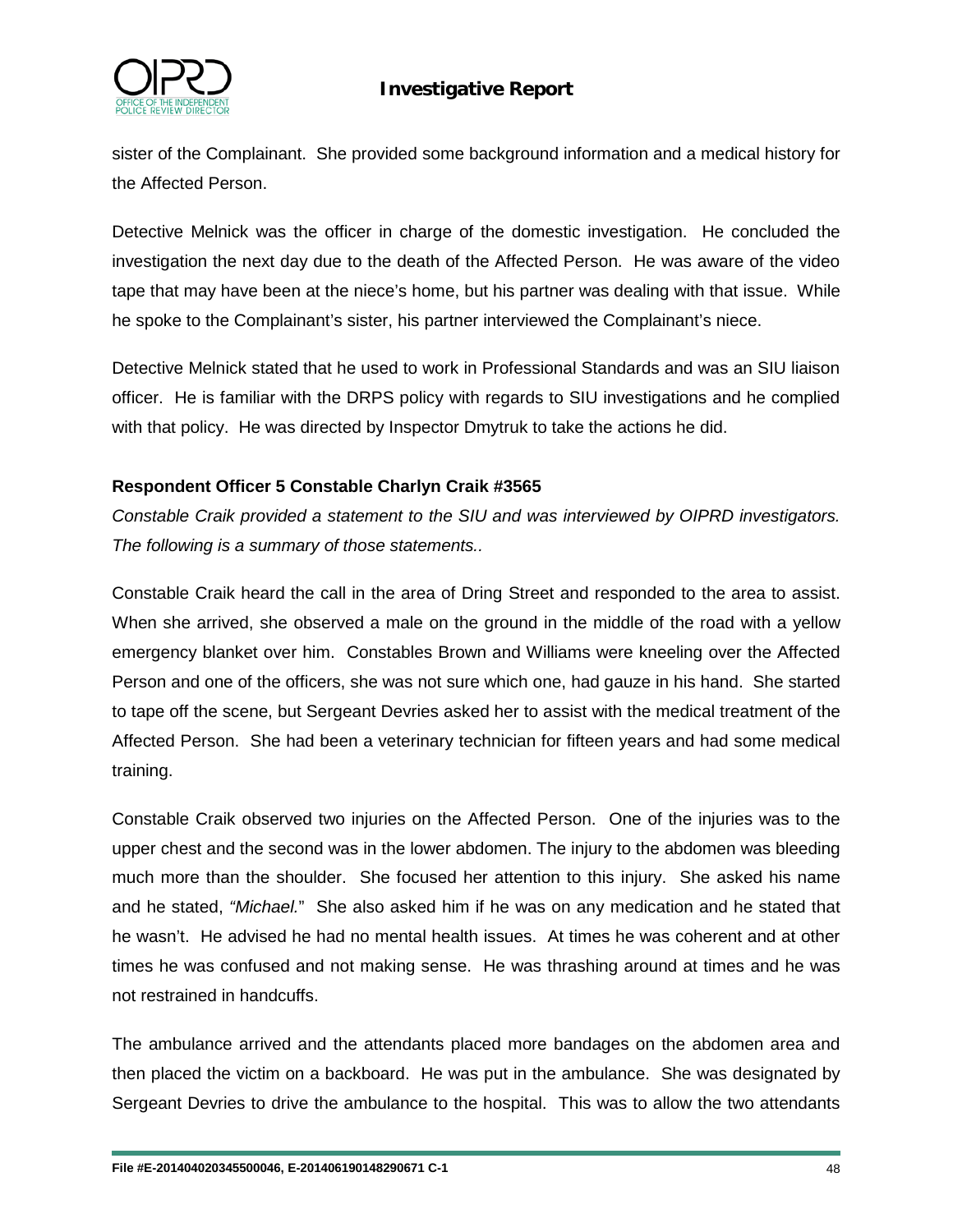

to work on the Affected Person. While en-route, she heard an officer give out medical information for the Affected Person over the air. She did not know which officer it was. She provided this information to a triage nurse when they arrived at the Rouge Valley Hospital. She could not remember the exact information.

She remained in the ER while the staff worked on the Affected Person. Constable Torcivia arrived with the Complainant and Civilian Witness 1. After a short while, the Affected Person was airlifted to St. Michael's Hospital in Toronto. She drove the Complainant and Civilian Witness 1 to Toronto with Constable Torcivia.

She was relieved at the hospital by Detectives Leipsig and Moore.

#### **Respondent Officer 6 Detective Constable Sean Samuels #3383**

*The day of this incident Detective Constable Samuels was partnered with Detective Melnick. He provided a statement to the SIU and was interviewed by OIPRD investigators. The following is a summary of those statements.*

Detective Constable Samuels was in the office when this incident occurred and was detailed by Staff Sergeant Colquhoun to attend the area of the incident with Detective Melnick and provide assistance. When they arrived, they spoke to Acting Inspector Nash. He directed them to help maintain the scene and gather tombstone information from any witnesses.

Inspector Dmytruk arrived on scene and he directed them to conduct a domestic investigation. He asked that they canvass the area of the domestic on Unsworth Crescent. The SIU was conducting its investigation on Dring Street and Unsworth Crescent was around the corner. Detective Constable Samuels did not speak to the SIU and could not recall if they were present when Inspector Dmytruk gave them their orders.

He and Detective Melnick went back to the station to retrieve their recorders and returned to the scene. They started to speak to residents on Unsworth Crescent and at the third residence they met the sister and niece of the Complainant. Detective Constable Samuels interviewed the niece and Detective Melnick interviewed the Complainant's sister.

Detective Constable Samuels stated that the niece advised him she saw the police at her aunt's residence (the Complainant) and thought it was a problem with her elderly grandfather. She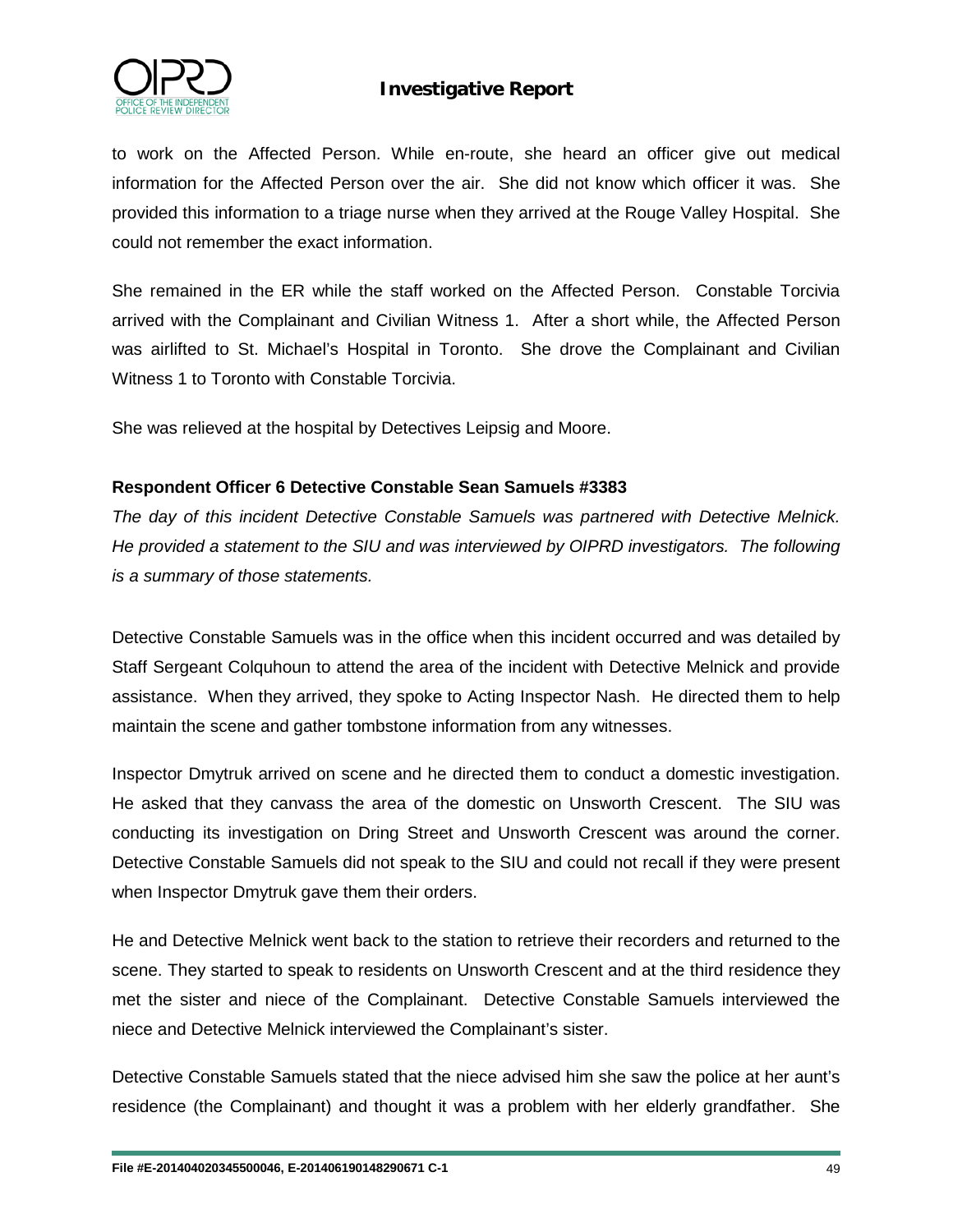

found out the problem was with her aunt's husband (the Affected Person) and she returned to her residence. She advised the officer that they had video surveillance on the outside of the residence, but she thought it was broken. She spoke to her husband on the phone about it and then advised the officer she thought it was broken. Detective Constable Samuels asked if a computer technician from the DRPS could look at the unit the next day and the niece agreed to this request.

The next morning, he called the niece to arrange for the technician to attend the residence. She agreed on a time between 10 AM and 2:30 PM. A short time later, Detective Melnick advised him that Detective Moore had called and advised them not to pursue the video and to not continue the investigation.

#### **Respondent Officer #7 - Constable Mark Brown #3298**

*Constable Brown provided a statement to the SIU on December 2, 2013. He was also interviewed by investigators from the OIPRD. The following is a summary of both statements.* 

Constable Brown has been a member of the Durham Regional Police Service since 2003. He noted that he has been Mental Health Officer since 2005 and has experience dealing with persons with mental health issues. He also completed a Durham Regional Police Service training course in identifying characteristics of persons experiencing mental health issues.

Constable Brown advised that on December 2, 2013, he worked 6:45 AM to 6:45 PM. He was working in full uniform with all of his use of force options. He operated a marked police car and rode alone. He outlined that he was on patrol in the vicinity of Brock Road and Taunton Road at 10:07 AM when he heard a radio call advising of a domestic incident at 59 Anstead Crescent, in Ajax. He later learned that the Communications Centre had made an error in the street address and that the correct address should have been 59 Unsworth Crescent.

Constable Brown then heard that the brother of the 911 caller, Civilian Witness 1, was naked and assaulting his sister at that address, he had fled the residence naked and went southbound on Westney Road at Rossland Road. The name of the Affected Person was provided.

Constable Brown explained that when he heard the radio calls, he realized he was in the area of Rossland Road and Taunton Road and at 10:20 AM he asked to be marked on the call. He began to head to the location. While en route, further information came from the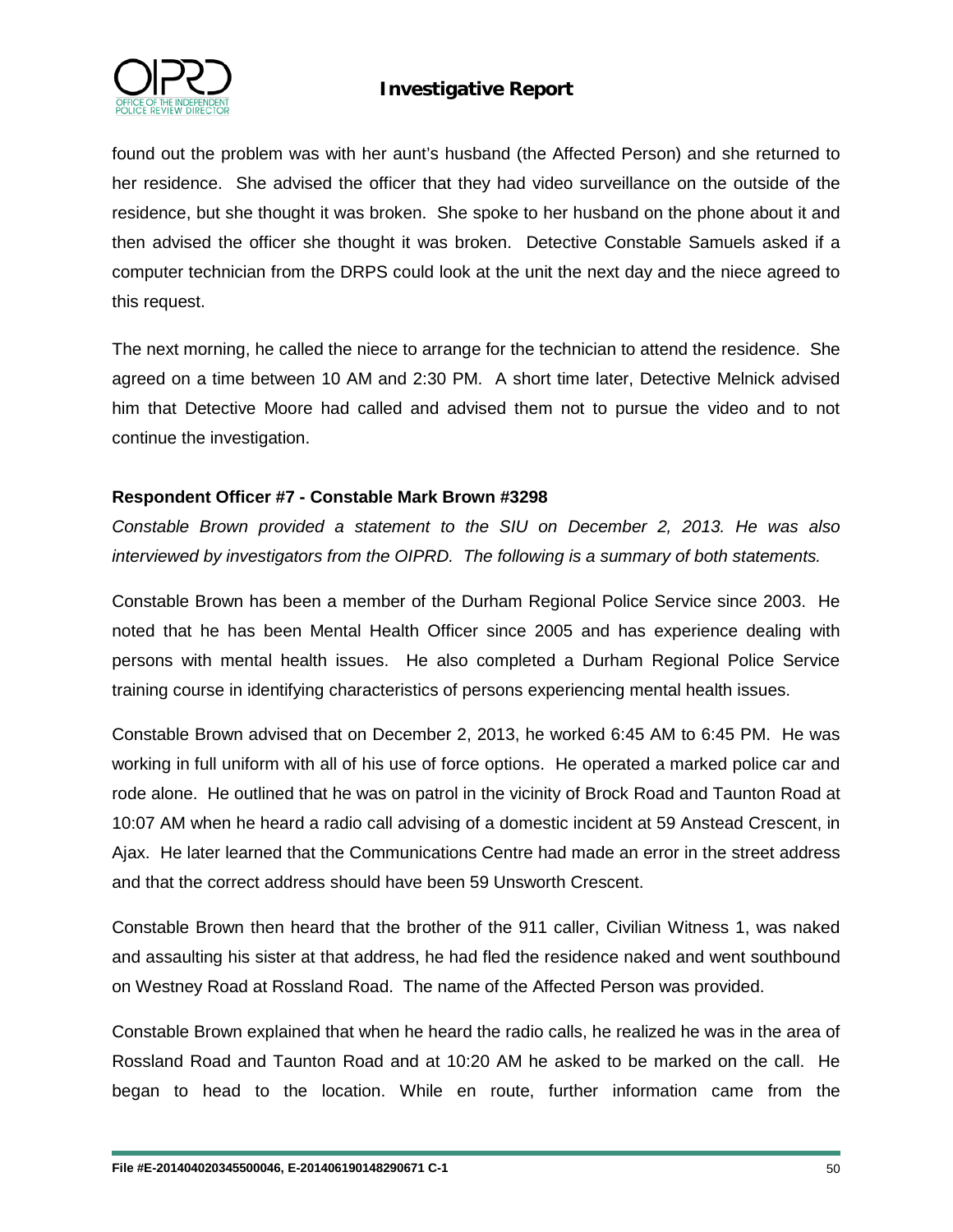

Communications Centre advising that the Affected Person was *"severe MHA"* and displayed *"aggressive behaviour toward police."* 

Also at this time, numerous 911 calls were received about a naked male running in the area. Information provided by callers was that a naked male was becoming more aggressive and was out front of 7 Dring Street in the Williamson Road and Westney Road area. Further information was received that the Affected Person was banging on a car window and that he had then picked up a rock. More information came in that the Affected Person banged on a residence window with a chair and then he had a table and was breaking a window.

Constable Brown reported that he, Constable Taylor and Constable Williams were in separate vehicles and drove northbound on Dring Street, one behind the other. Constable Taylor's SUV was in the lead vehicle, followed by Constable William's car. He was behind Constable Williams.

Constable Brown outlined that they all arrived out front of 7 Dring Street at 10:23 AM and they all parked facing northbound on the west side of the street. He advised there was no officer at the scene with a CEW. Constable Brown outlined that he immediately requested radio silence. Constable Taylor was two vehicles ahead of him and slightly north of 7 Dring Street. Constable Taylor was situated twenty to thirty feet from the Affected Person. Constable Taylor was north of Constable Brown, looking south towards the Affected Person, and Constable Brown was south of the Affected Person, looking north.

Constable Brown described that Constable Taylor exited his SUV via his driver's door. Constable Brown did not exit his own vehicle, but looked ahead through his windshield and saw the Affected Person about twenty to thirty feet away on the porch of 7 Dring Street. The Affected Person was naked and was holding a three to three and a half foot long dark brown metal *"pole or bat,"* one in each hand and raised about waist level.

Constable Brown observed the Affected Person drop the pole that was in his left hand and held the other pole in both hands. He held it up towards his right shoulder in a *"baseball stance or grip,"* but it was not *"cocked"* over his shoulder. His hands were placed one above the other and were about one foot from the bottom of the pole. Constable Brown had not yet exited his vehicle and Constable Taylor was at the driver's side of his SUV.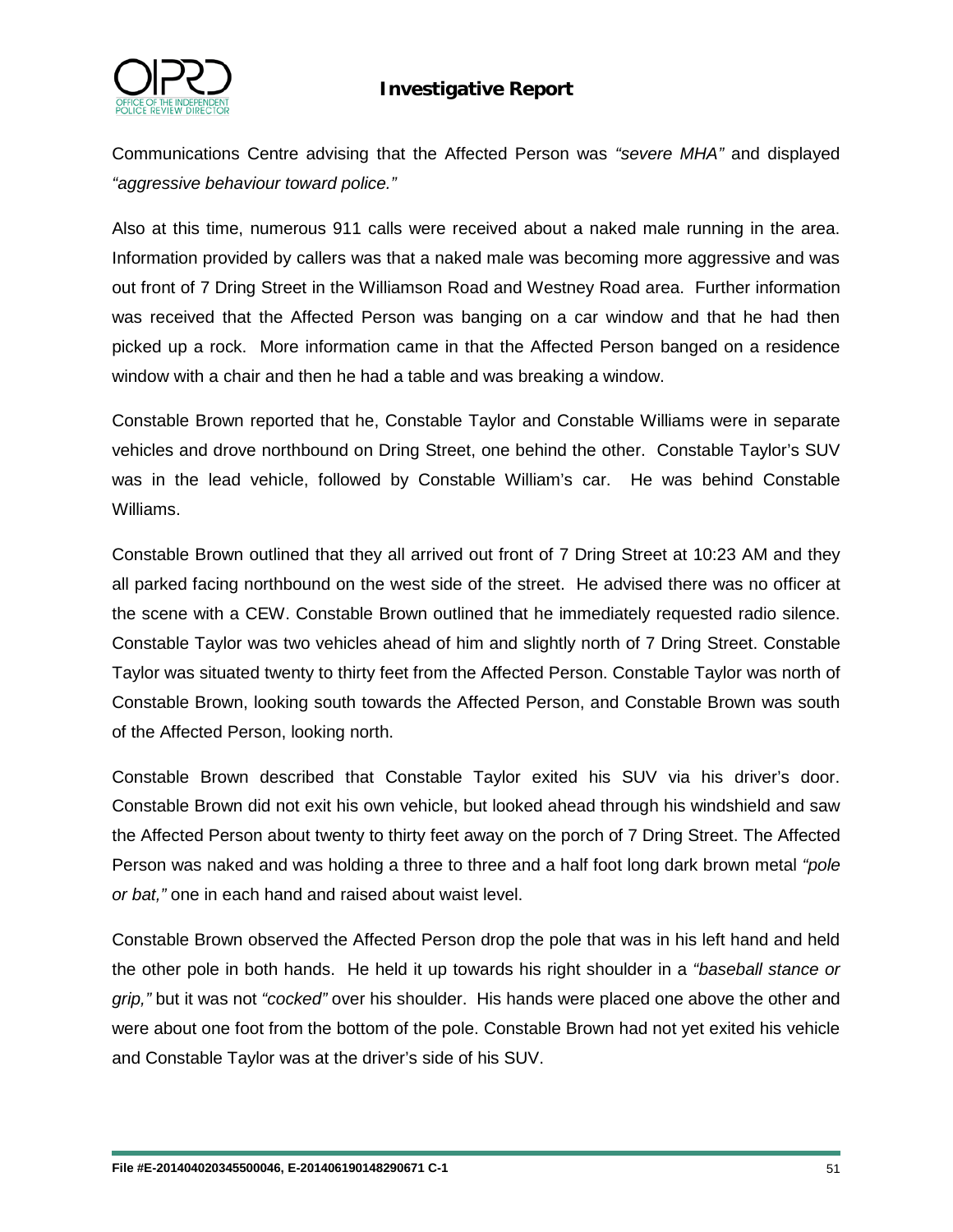



Constable Brown advised that it appeared as if the Affected Person saw Constable Taylor and immediately *"rushes"* at him at a quickened pace described as slightly more than a *"jog."* The Affected Person was closing the distance between him and Constable Taylor very quickly. The Affected Person was holding the metal pole in both hands, up above waist level approximately at his upper chest level in a *"baseball batter's stance."* 

At this point, Constables Brown and Williams quickly exited their vehicles. Once out of his vehicle, Constable Brown could hear the Affected Person screaming something, but he could not understand what he was saying. Constable Taylor was at the driver's side rear of his vehicle yelling commands at the Affected Person identifying himself as police and shouting commands at the Affected Person. He could not say exactly what commands Constable Taylor was shouting.

The Affected Person did not respond to Constable Taylor's commands and did not stop or slow down. The Affected Person continued to advance on Constable Taylor *"very fast."* Constable Taylor was at the back of his cruiser and began to slowly back up as the Affected Person advanced on him. Constable Brown observed Constable Taylor and the Affected Person were close to each other in the road but could not see their positions exactly. Constable Brown believed the Affected Person was going to strike Constable Taylor with force.

Constable Brown began moving to the front of his cruiser when he heard two gunshots, one immediately after the other. At that point, he observed that Constable Williams was at arm's length to his left and had his service pistol drawn. Constable Brown moved towards the left front of his vehicle and was now at an angle to clearly see that Constable Taylor had his service pistol in his hands. He observed that Constable Taylor was approximately five feet from the Affected Person when the shots rang out. Constable Brown noted that up until this time, he could not clearly see Constable Taylor, as he was firstly in his cruiser and then was in the process of exiting his car and moving to the front of it while Constable Taylor was interacting with the Affected Person. Constable Brown noted that from the time the officers arrived at the scene to the time the Affected Person rushed towards Constable Taylor, it was approximately five seconds.

Once the shots rang out, Constable Brown observed the Affected Person go slowly down to the ground, to his knees then forward to his stomach still holding the pole in his right hand. He was talking but Constable Brown did not know what he was saying. Constable Brown saw that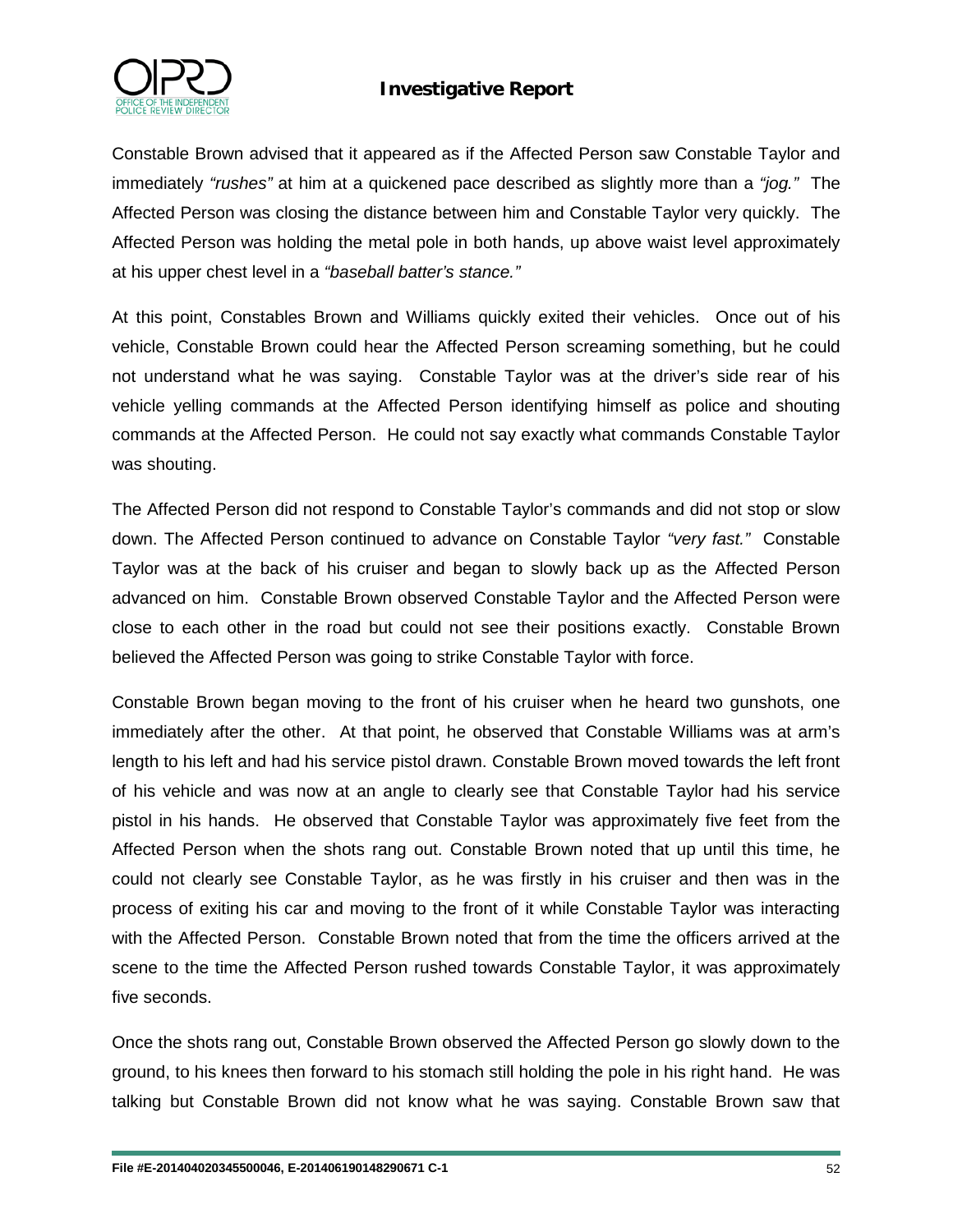

Constable Taylor and Constable Williams had their firearms in their hands and were issuing commands to the Affected Person. Constable Brown stated that at no time did he draw his firearm from its holster.

Constable Brown advised he ran up to the Affected Person, put him on his back and kept his legs raised, and took the pole from underneath him. He threw it to the west side of the street and took control of the Affected Person's hands by holding on to them. He said the Affected Person continued to be actively resistant and was shouting. Except for the word *"pain,"* he could not understand any of what the Affected Person was saying as it seemed to be *"gibberish."*

Constable Brown asked Constable Taylor if he was okay. He ordered an ambulance and began to administer first aid to the Affected Person with the assistance of Constable Williams. Constable Williams asked for a rush on the ambulance. The Affected Person was not handcuffed. He was still actively resisting while Constable Brown tried to hold his hands and apply pressure on the wounds. Constable Williams came to assist him. Constables Brown and Williams continued to keep pressure on the two gunshot wounds, one to the right shoulder and one to the stomach, while holding his hands. Constable Taylor got an emergency blanket to them and Constable Brown placed it under the Affected Person's head. Constable Brown continued to talk to the Affected Person, telling him he was there to help him. The majority of bleeding was coming from the stomach wound. At some point they rolled him over slightly to see if the bullets had gone through.

Constable Brown stated that he provided medical aid consistent with his training. He did not put a blanket under the victim because he is trained not to move a person around too much because it could cause more serious injury. He is trained to put pressure on a wound to stop or slow the bleeding. In his experience, he has never heard an officer call for an advanced care ambulance. They request an ambulance and if the injuries are serious, they ask for a rush ambulance.

Constable Brown advised that an ambulance arrived and as time passed, the Affected Person became more cooperative. Other officers arrived on scene and Constable Craik assisted with applying pressure on the wounds and also by driving the ambulance while paramedics treated the Affected Person in the rear of the ambulance. He said Sergeant Devries arrived and instructed him to go to the police station and complete his notes and not to talk to anyone about the incident.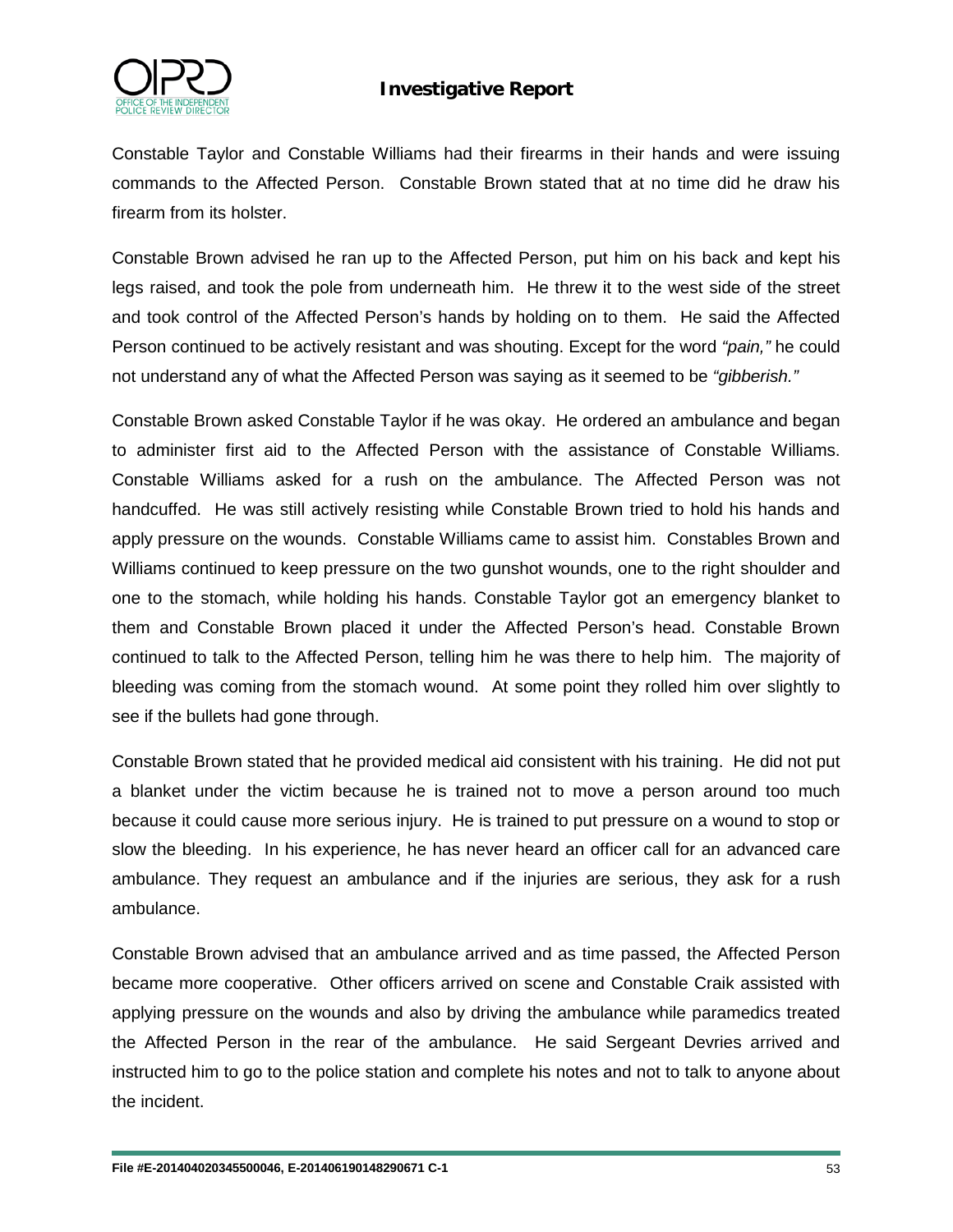



Constable Brown reported that he left his bloodied gloves at the scene and he arrived at the police station at 10:53 AM. At 11:40 AM, he turned over his uniform and equipment to Inspector Grant.

Constable Brown explained that the Affected Person exhibited many signs he had seen before in persons with mental health issues, such as glossy eyes, not making sense and being naked. In addition, he was very dirty in appearance, with very poor personal hygiene, food and white pasty material around the sides of the mouth, indicating he was not taking good care of himself. He noted he would consider him 7/10 as to exhibiting mental health characteristics. To the best of his knowledge, he had not dealt with the Affected Person prior to this incident.

Constable Brown believed the Affected Person intended to cause grievous bodily harm to Constable Taylor, noting that in keeping with police training, the only appropriate use of force response for Constable Taylor was to utilize his service pistol. Other use of force options were not suitable as they had no CEW at the scene, they would not use a baton with someone wielding a weapon such as a pole like a bat, he was closing the gap on Constable Taylor so quickly that pepper spray would not be effective. The only option to stop grievous bodily harm was the firearm.

#### **Respondent Officer #8 – Constable Jeffrey Williams #3460**

*Constable Williams provided a statement to the SIU and was interviewed by OIPRD investigators. The following is a summary of those statements.*

Constable Williams has been a member of the Durham Regional Police Service since 2007. On December 2, 2013, he was working a day shift and he started at 7:45 AM. He wore his full police uniform and drove a marked police car.

Constable Williams outlined that on December 2, 2013, he heard radio calls regarding a domestic incident in which a naked man fled a residence on foot. There were several other radio calls reporting the man walking or running in an area near Westney Road and Williamson Drive. En route to the scene, he heard Communications broadcast that the Affected Person was *"severe MHA"* and *"aggressive towards police."*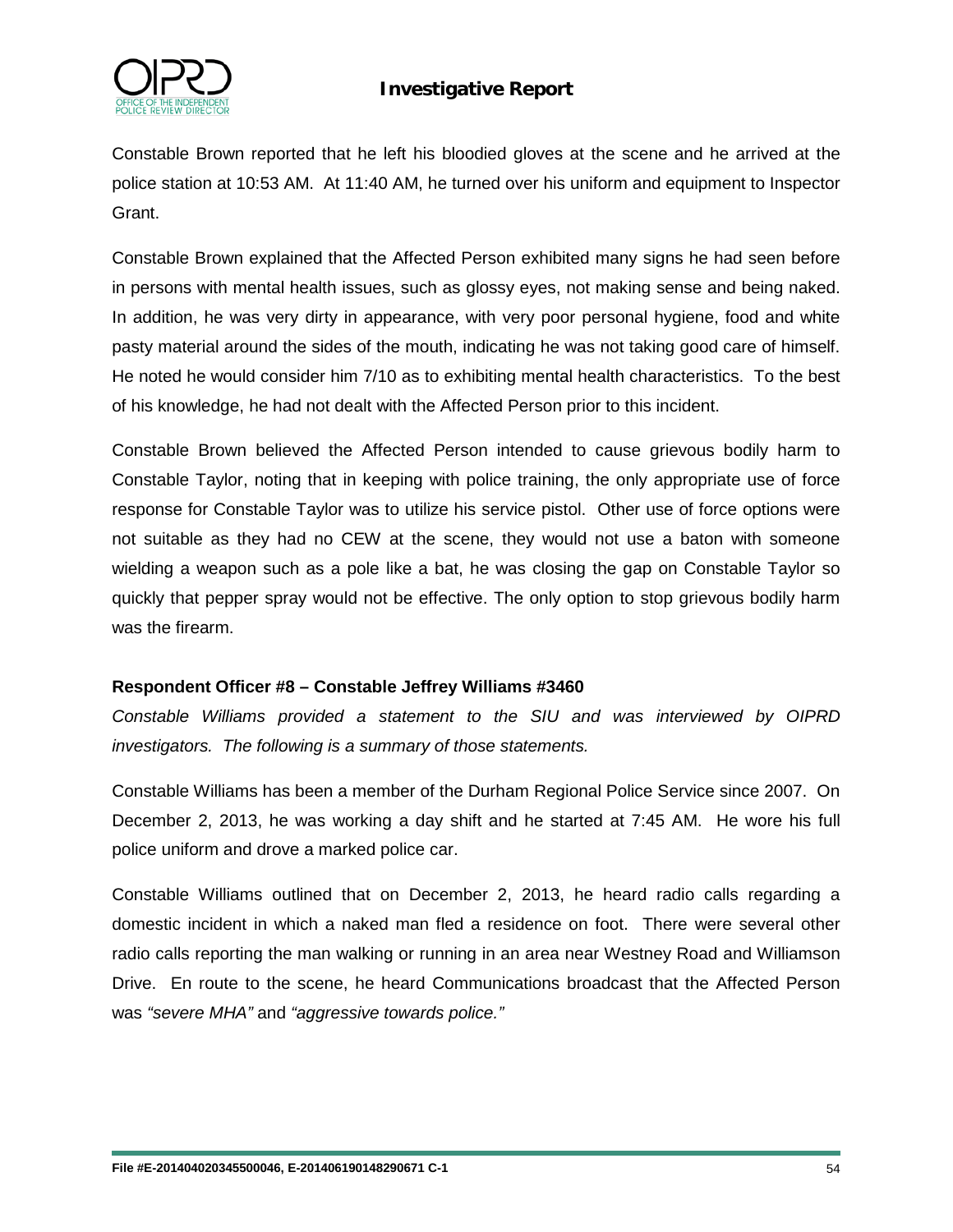

Constable Williams drove southbound on Westney Rd and turned onto Williamson Drive behind Constable Taylor, who was in another marked police car. Constable Brown was behind him in a third police car.

Constable Williams reported that at 10:23 AM, all three officers turned north onto Dring Street and stopped in front of 7 Dring St., in a line facing north. He observed the Affected Person standing naked on the front porch of 7 Dring Street. He was holding metal pipes that appeared to be the legs of a metal patio table. Constable Williams explained that the Affected Person started to walk out the driveway walking west towards him in his vehicle. About three quarters of the way down the driveway, he dropped one of the metal pipes and continued to hold one. It appeared to be a leg off a table.

Constable Williams reported that the Affected Person held the pipe like a baseball bat, with two hands near the lower end and held two to three feet of the pipe above his right shoulder. The Affected Person looked right at him and turned towards him, walking directly toward Constable Williams' police car holding the table leg in a cocked fashion. Constable Williams feared the Affected Person might attempt to get into the car or smash the window, so he hastily locked the car doors and remained inside his vehicle. He noted the Affected Person was closing the distance between them *"quite quickly,"* and within 5 seconds the Affected Person reached his car.

Just before the Affected Person reached the front corner of the car, he turned slightly around the front of his car and walked between his car and the front of Constable Taylor's vehicle. Constable Williams saw that Constable Taylor was exiting his vehicle and still had the driver's door open at the time. The Affected Person turned toward Constable Taylor and continued to walk toward him in a *"quick marching pace"* with the table leg *"cocked"* raised above his shoulder and held with both hands.

Constable Williams started to exit his vehicle and as he did so, he heard Constable Taylor yelling something in an *"authoritative"* voice, but he did not hear the words being said. He reported that within one or two seconds, he heard two gunshots. Constable Williams and the Affected Person were 6 to 8 feet from each other when the shots were fired. He observed the Affected Person stop and turn to his right, crouching over and holding his abdomen. Constable Williams saw blood coming from the Affected Person's abdomen and he was still holding the metal pipe and then was on top of it as he went to the ground.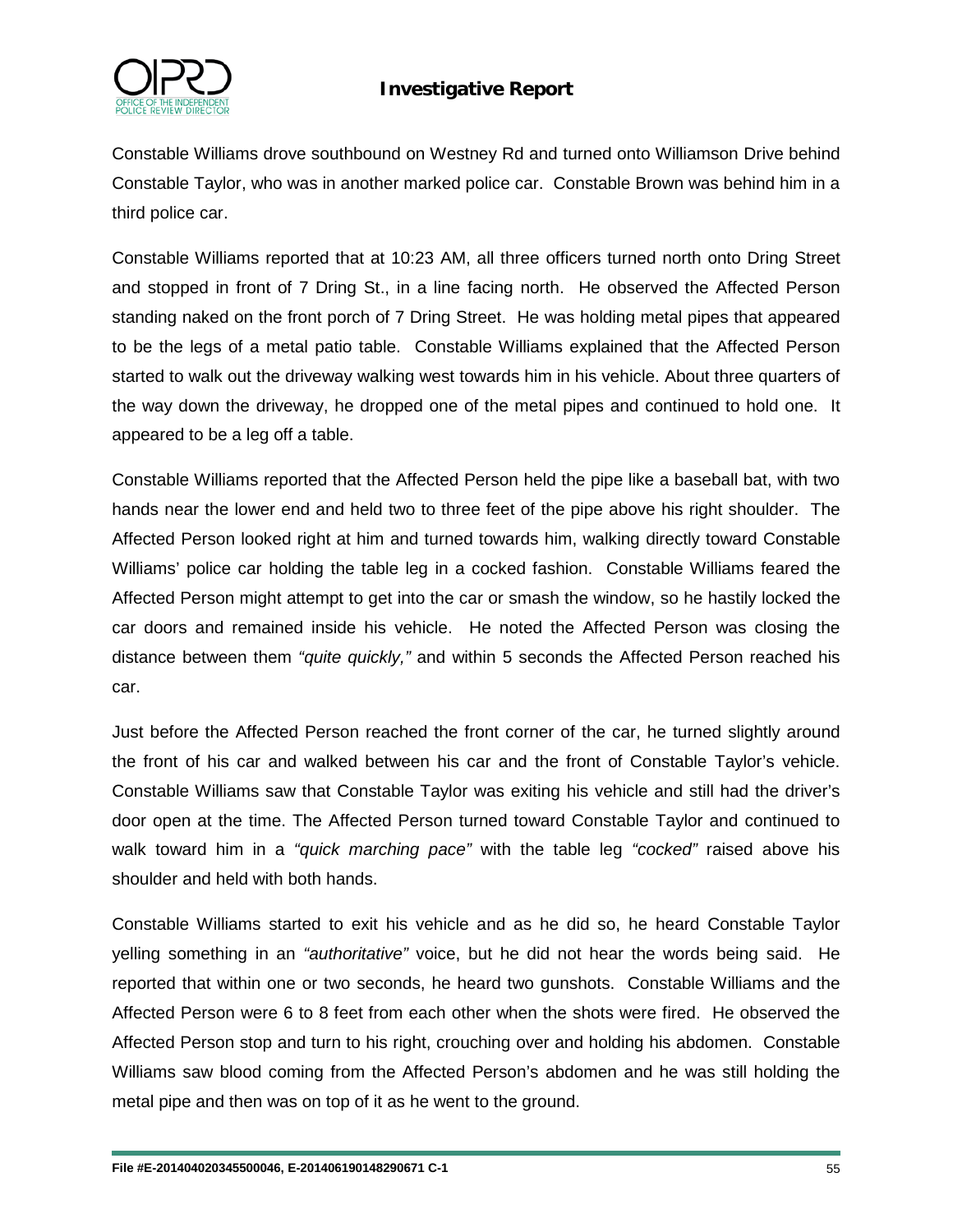

Constable Williams drew his firearm, walked to the centre of the street and pointed it at the Affected Person. He ordered the Affected Person to drop the metal pipe. The Affected Person fell forward in a crouch or curled position on his right side and did not release the metal table leg.

Constable Brown, who had been in the third police vehicle, came over to the Affected Person and pulled the table leg from his hands. He threw it across the road to the west side of the street. Constable Williams reported that the officers attempted to apply first aid to the Affected Person, but the Affected Person continued to thrash about and yell incoherent sounds. Officers tried to ask him what happened and what his name was. The Affected Person just looked around and at them, but did not say anything discernable.

Constable Williams went to two police vehicles to retrieve first-aid kits because he felt he needed extra bandage material. Constable Williams applied pressure with gauze dressing to the abdominal wound, as consistent with his training. The Affected Person was thrashing around and it made it difficult to apply consistent pressure. At one point, he was trying to put pressure on the stomach wound while Constable Brown held both of the Affected Person's arms, and the Affected Person was kicking his legs up in the air at them. The Affected Person got one of his arms loose and Constables Brown and Williams each took control of an arm in order to control he Affected Person. They continued to apply pressure while trying to hold his arms. He described it as a *"battle"* to keep control of the Affected Person and apply pressure to the wound.

Constable Williams advised he did not want to move the Affected Person, as he was trained to move someone as little as possible because movement could make the injuries worse or cause paralysis. Constable Williams advised that the Affected Person calmed down and told him the injury hurt and he was hot. The Affected Person provided his first name as Michael and this was the first thing he understood what the Affected Person was saying.

Constable Williams reported that paramedics and other officers arrived, including Sergeant Devries, Acting Sergeant Dunlop, and Constable Craik. Constable Williams said he was about to drive with the ambulance to hospital, but he was stopped by Sergeant Devries. Constable Craik was detailed to escort the ambulance and he returned to the police station.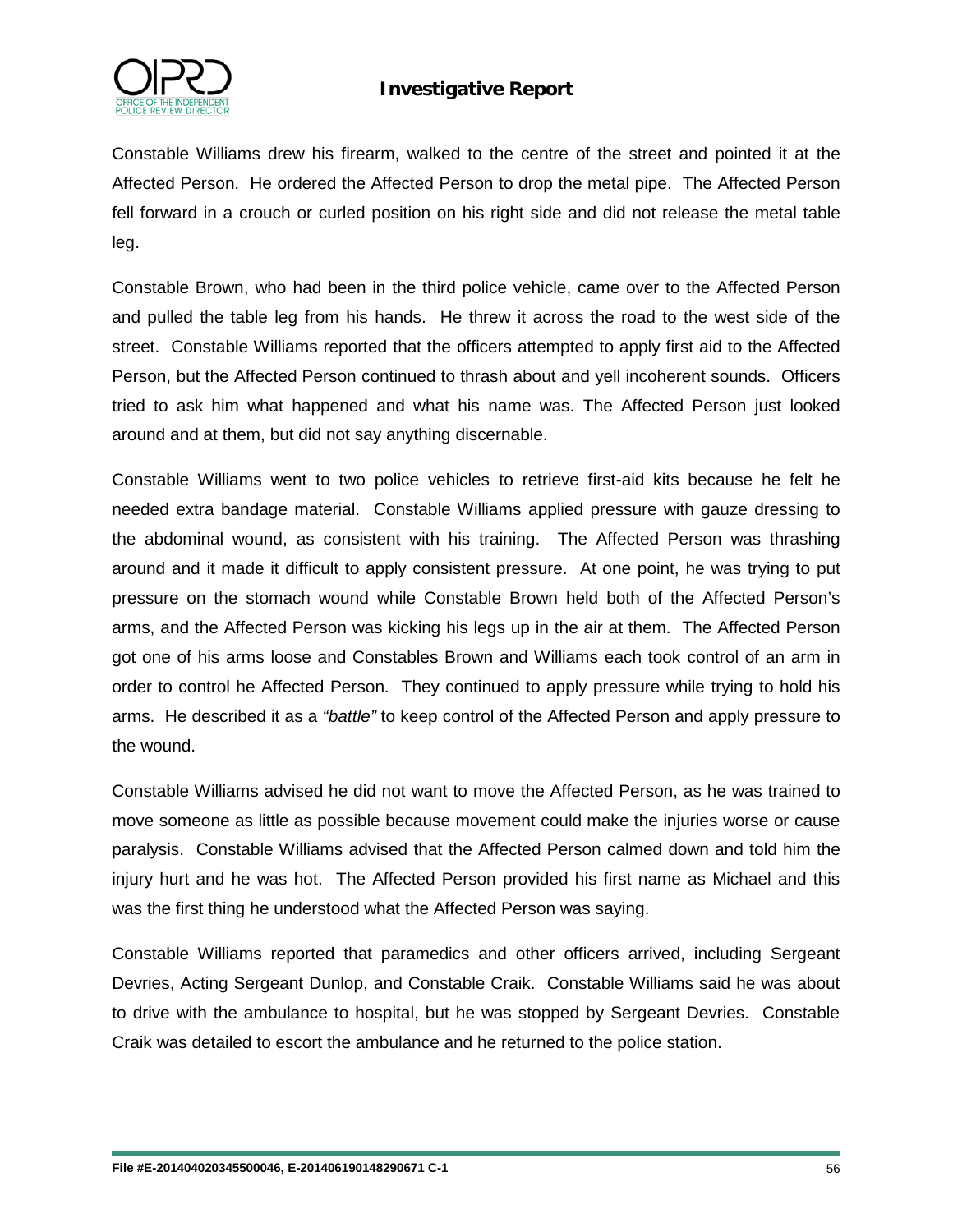

#### **Respondent Officer #9 - Detective Rob Moore #830**

*Detective Rob Moore is assigned to the Homicide Unit. He provided a statement to the SIU on and was interviewed by OIPRD investigators. The following is a summary of those statements..*

On the day of the incident, Detective Moore was working with Detective Leipsig. They were briefed by Detective Sergeant Allen and directed to attend the residence on Unsworth Crescent to assist in the investigation. While en-route to the scene, he received a call from Acting Inspector Nash directing them to attend St. Michael's Hospital to interview the Complainant and Civilian Witness 1.

At the hospital, they located the Complainant in a quiet room with several family members. The officers introduced themselves and showed their badges. The Complainant was advised that they were assigned to investigate the domestic assault and that they would like to interview her about that part of the investigation. The room was cleared of family members and a sister of the Affected Person (Civilian Witness 17) remained with the Complainant. They started the interview and were a few minutes into it when there was a knock at the door. A SIU investigator came in and asked what was going on. They went outside and explained that they had been directed to attend and the SIU was aware of what they were doing. The SIU investigator made a brief call and advised them to continue.

They completed their interview with the Complainant and then took Civilian Witness 1 outside to their vehicle and conducted a short interview.

Detective Moore stated that in his experience, it is not unusual for members of his unit to conduct parallel investigations at a major investigation with the SIU. He was directed to conduct the interviews and was following orders. In his opinion, they had a lawful duty to conduct the domestic investigation, and they were acting under a lawful order and complied with DRPS policy.

#### **Respondent Officer #10 Detective Constable Ben Lenaerts #3070**

*Detective Constable Lenaerts is assigned to the Forensic Identification Unit. He was interviewed by investigators from the OIPRD. The following is a summary of that interview.*

Detective Constable Lenaerts was teamed with Detective Constable MacLean and they were assigned to attend the scene on Dring Street and assist the SIU in gathering forensic evidence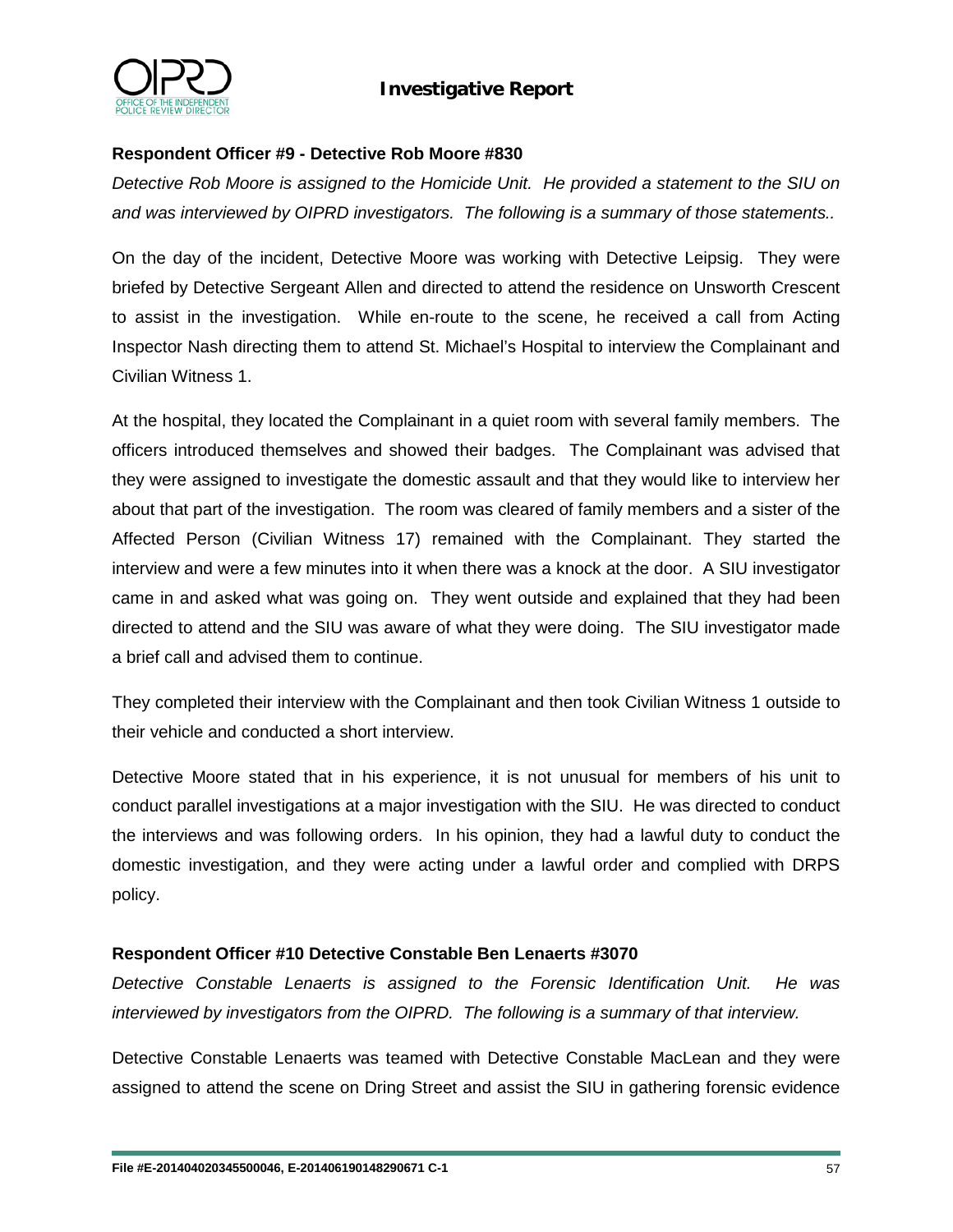

and photographing the scene. At the scene he took photographs behind the SIU forensic investigators with their permission.

They were directed by Detectives Leipsig and Moore to attend the Complainant's residence and photograph the scene of the domestic assault inside the residence. Constable Griffin was outside the residence. He took them to the front door and introduced them to the caregiver (Civilian Witness 21). They explained that they were there to take photographs of the scene. The caregiver explained that she was looking after the Complainant's elderly father and he would be agitated if he saw them in uniform. She dealt with him and they then began photographing the main floor, the stairway, the upstairs master bedroom, master bathroom and the landing at the top of the stairs. Detective Constable Lenaerts video recorded the scene and Detective Constable MacLean took photos.

Detective Constable Lenaerts stated that he entered the residence on consent and if at any time that consent had been withdrawn, he would have left and consulted with Detectives Moore and Leipsig. He advised that the entire time he was in the residence he did not search any area and he was there solely to capture the scene in video and in photographs. He was following the direction of the detectives when he attended to collect evidence.

#### **Respondent Officer #11 Detective Constable Bryce MacLean #653**

*Detective Constable MacLean is assigned to the Forensic Identification Unit. He was interviewed by OIPRD investigators and the following is a summary of that statement.*

The day of the incident, Detective Constable MacLean was working with Detective Constable Lenaerts and they were assigned to attend the area of the shooting to assist the SIU. With the permission of the SIU they photographed the scene of the shooting. They were then directed by detectives to attend the Complainant's residence to photograph the scene. Detective Constable Lenaerts was the lead that day and he had the conversation with the detectives.

When they arrived at the residence, Constable Griffin was outside. They photographed the outside to orient themselves. Constable Griffin explained that the scene was the rear master bedroom, the master bathroom, the main floor and the staircase. They were met by the caregiver and it was explained to her that they wanted to photograph the inside where the domestic assault had occurred. He and Detective Constable Lenaerts then photographed and videotaped the interior. At no time did they search anywhere.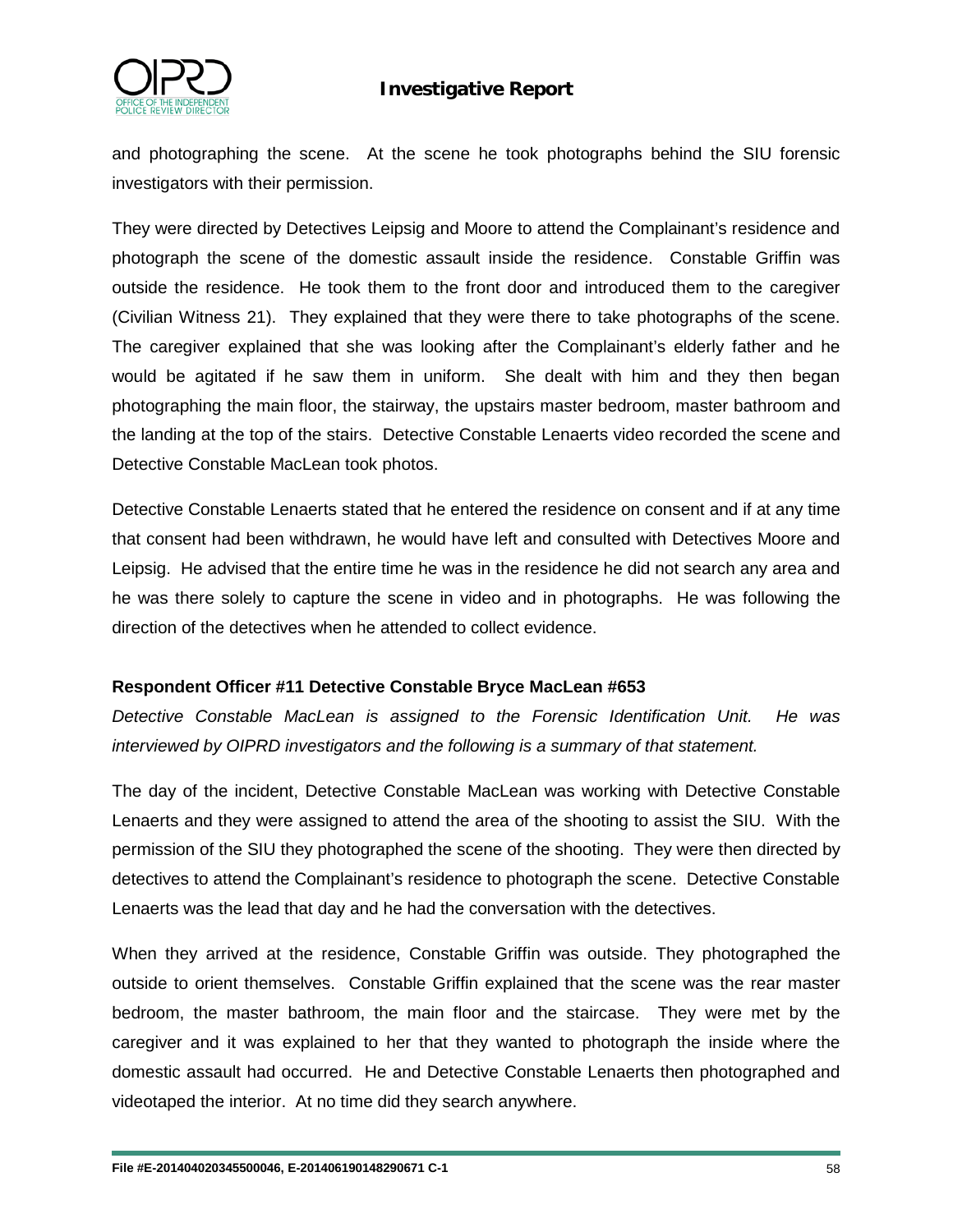

Detective Constable MacLean reported that they were directed to follow the scene and were in the residence with consent. If at any time the consent was withdrawn, they would have left the residence and consulted with detectives.

# **Investigation**

A copy of all reports, radio transmissions, officer statements and notes was obtained from the DRPS. The SIU provided its investigative file which included statements, pathologist report, photographs and scaled diagrams of the scene.

The Complainant and her sister-in-law (Civilian Witness 17) were interviewed. They also provided some of the documents they had acquired during their investigation. The family of the Affected Person had an independent pathologist review the evidence and provided investigators with his report. They also provided some witnesses that had not been interviewed by the SIU. These witnesses were interviewed. One of the witnesses refused an interview and stated she had no information relating to this incident.

All the Respondent Officers were interviewed. Witness Officers were also interviewed.

# **Analysis**

The complaint can be broken down into the following areas:

- The force used by Constable Taylor.
- The medical assistance provided by DRPS officers.
- DRPS officer's failure to provide full medical information to the Rouge Valley hospital.
- DRPS interference with the SIU investigation.
- Entry and search of the Complainant's residence.

#### **Use of Force**

The Complainant and Civilian Witness 17 stated they felt that the DRPS did not have to shoot the Affected Person. They both believed the officers should have tried to negotiate with the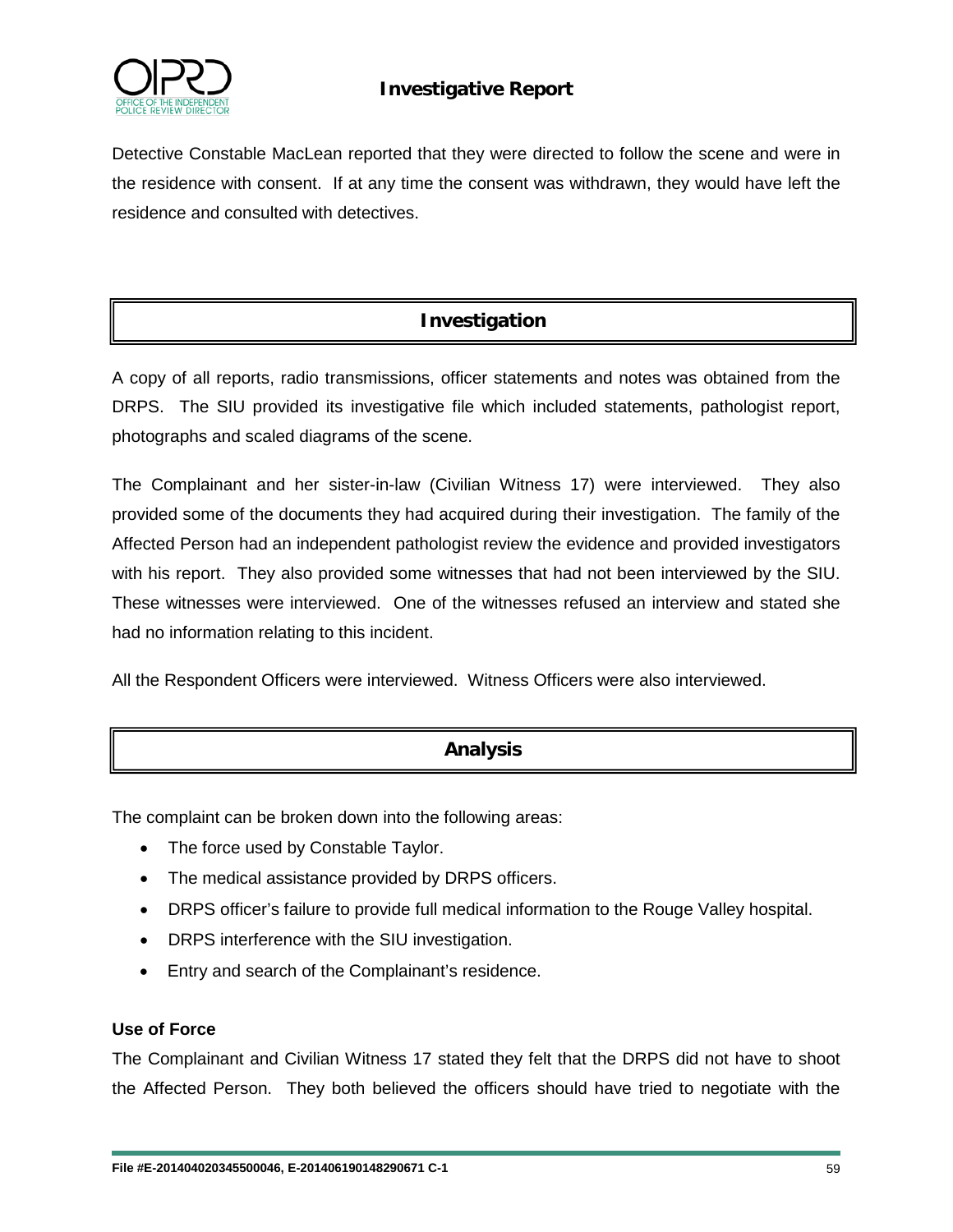

Affected Person and, failing that, the officers should have disengaged. They submitted an independent pathology report and a scaled diagram prepared by one of Civilian Witness 17's sisters, who is an engineer. They contend that the Affected Person was over thirty feet away when the first shot was fired. This distance should have allowed the officers to disengage or negotiate.

Investigators reviewed a pathology report prepared for SIU investigators. The family also submitted an independent report by a pathologist who reviewed the findings in the original report. The two doctors' conclusions are in agreement. There were two shots fired, with one shot entering the Affected Person's right shoulder and another bullet entering the abdomen. The doctors agree that they are unable to determine which wound occurred first. The doctors agree that the bullet trajectory of the wounds is a downward path although the wound to the abdomen had been surgically altered and difficult to trace. They agree that there are too many variables, such as the position of the officer when he fired and the posture of the Affected Person when he was struck to draw any conclusions from the path of the bullets. The doctors also agree that they cannot determine the distance the shots were fired from through an examination of the deceased. The independent pathologist does discuss the shoulder wound and its effect on the ability of the Affected Person to raise the steel pole. In his opinion, the damage caused by the bullet may have impaired the Affected Person, but he agreed with the original pathologist that "*purposeful movement of the right upper limb after injury cannot be excluded*." The two shots were fired in quick succession and the order of the shots cannot be determined. The officer would not have been aware if the shoulder injury had caused the Affected Person to be unable to strike him and, in any event, this may have been the second shot.

The scaled diagram is based on the placement of the police vehicles in photographs of the scene and the statements of Civilian Witnesses 2, 4 and 9. These witnesses had been reinterviewed by the family and in some cases the witnesses have changed their information. Civilian Witness 2 stated in his SIU interview that he had the officer in his sight the entire time. In his statement to the family, he stated that he saw the Affected Person running towards the officer and he lost sight of him because of a bush between 7 and 9 Dring Street. When he next observed him, a shot had been fired and the Affected Person had blood on him. In Civilian Witness 4's SIU statement, she stated that she observed the Affected Person move directly towards the police officer and he was five feet away when he was shot. When interviewed by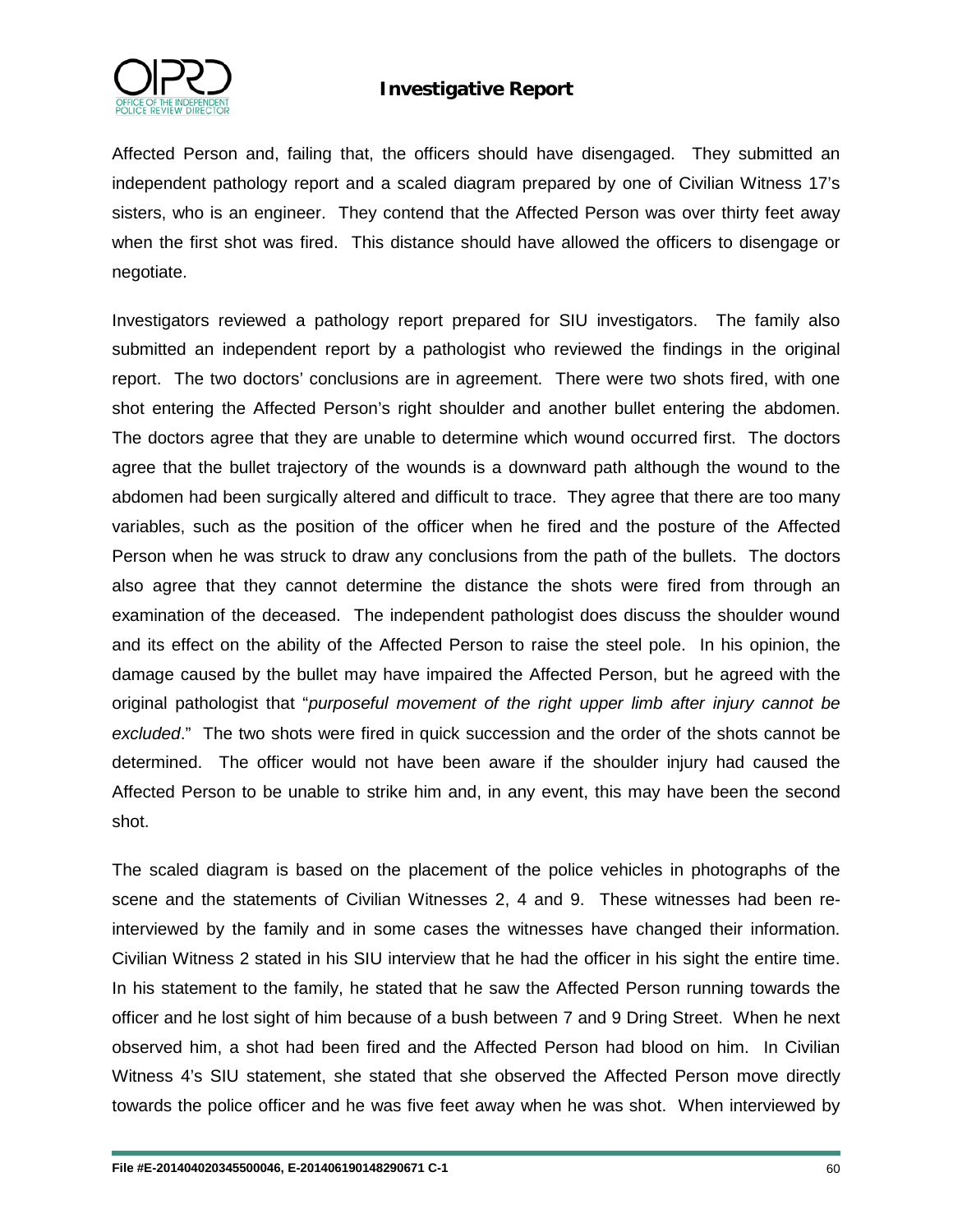

the family, she stated that the Affected Person was out of her sight for a moment because her view was obstructed by the bush between 7 and 9 Dring Street. A shot was fired and when he re-emerged, he had blood on him. Civilian Witness 9 said in her SIU statement that she observed the Affected Peron and went downstairs to call the police. She hung up the phone and started back upstairs when she heard the shots. In her statement to the family, she reported that the Affected Person was in the driveway of 7 Dring by the bushes when he was shot.

Based on all the above evidence, the family felt that the first shot was fired while the Affected Person was at the bushes at 7 Dring Street. The distance from the bushes to the rear of Constable Taylor's cruiser would be 33 feet according to the family's scaled diagram. It is their contention the first shot was fired from 33 feet and this distance would have afforded the officer the opportunity to disengage.

Constable Taylor stated that he got out of his cruiser and did not see the Affected Person at first. When he rounded the corner of his cruiser, he observed the Affected Person moving quickly towards him. He pulled out his firearm and shouted for the Affected Person to drop a steel bar he was carrying. The Affected Person kept moving towards him and he fired two shots. Constable Brown stated that he observed the Affected Person moving quickly towards Constable Taylor and that the shots were fired as the Affected Person reached the roadway. Constable Williams was in his vehicle. He stated that the Affected Person was walking down the driveway of 7 Dring with pieces of the patio table in his hands. He dropped some of the pieces and started walking towards his cruiser. Constable Williams locked his car doors. Just as the Affected Person reached his cruiser, he veered to the right. Constable Williams observed Constable Taylor exiting his cruiser. Constable Taylor reached the back end of his cruiser and was confronted by the Affected Person at the front of Constable Williams' cruiser. Constable Williams felt that Constable Taylor and the Affected Person were six to eight feet apart when the shots were fired.

The family has developed their hypothesis from the Affected Person leaving the porch of 7 Dring to when the first shots were fired and concluded the Affected Person was 33 feet away. OIPRD investigators considered the shooting by working back from where the Affected Person was situated on the roadway. The final resting place of the Affected Person is detailed on the SIU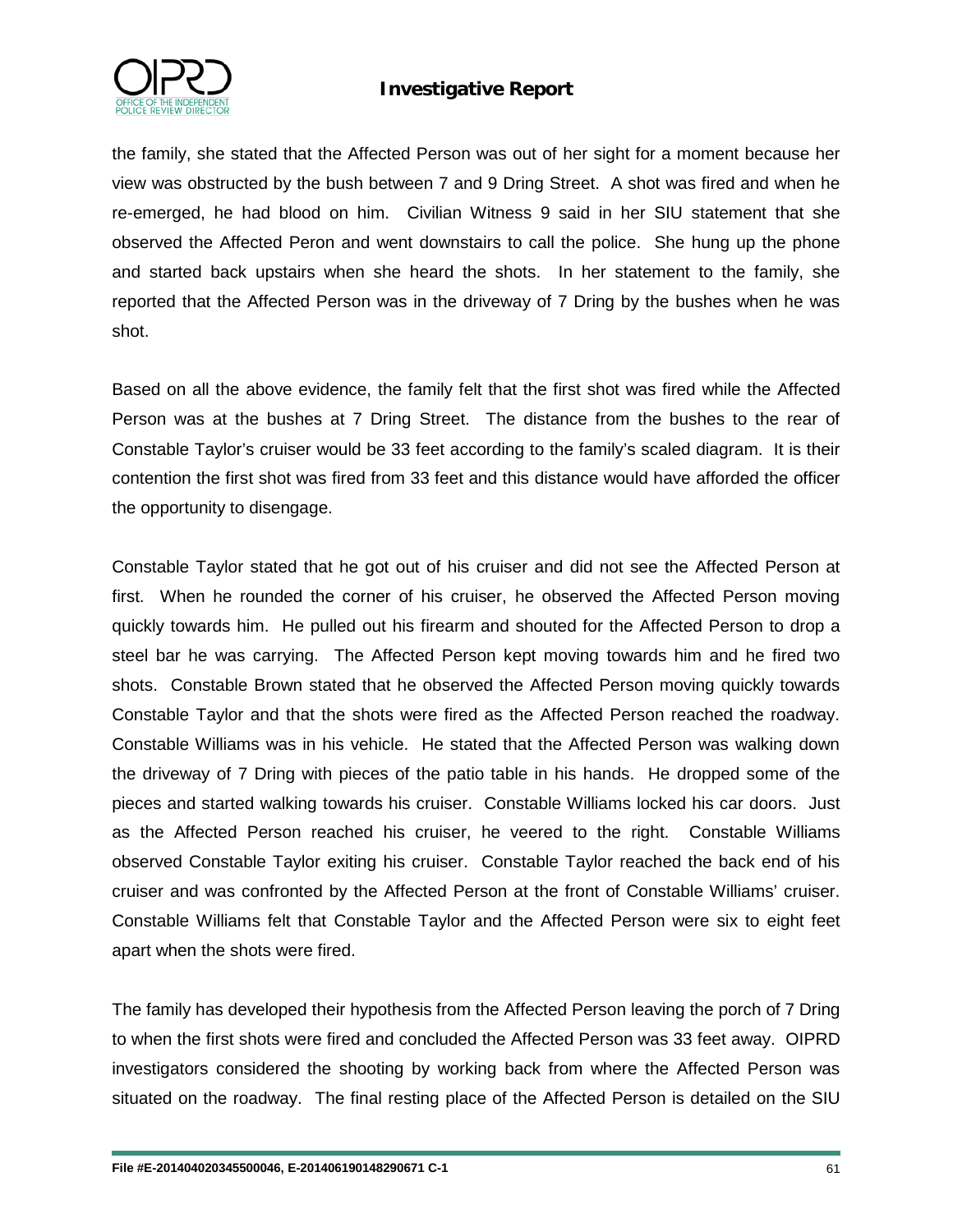

scale drawing based on the bloodstains. It is on the roadway in the middle of Dring Street between Constable Williams and Constable Taylor's cruisers. The witnesses all stated that the Affected Person crawled a few feet before finally stopping after the shots. Constable Taylor marked the SIU scale diagram and showed himself at the corner of his SUV. He marked the Affected Person on the lawn of 9 Dring between the curb and a tree. There are no sidewalks on this side of Dring. All witnesses stated that the shots were fired in quick succession. Civilian Witness 18 stated that from the police arrival to the sound of the two shots was only a matter of seconds.

Working back from where the Affected Person ended on the roadway and considering that the two shots were very close together, the Affected Person would have had to stumble 33 feet from the first shot to where he collapsed. Civilian Witness 3 stated that after the Affected Person went to the ground, two of the officers dragged him a few feet to the middle of the roadway. Constable Taylor would have had to fire two shots in rapid succession and hit a target 33 feet away. This would have been very difficult for any marksman. In the SIU diagram the parts of the table that the Affected Person dropped are right beside the bush at the 33 foot mark. None of the witnesses indicated they observed the Affected Person drop parts of the patio table but Constable Brown stated he observed this. Some witnesses stated that the Affected Person moved towards the police with a metal pole in his hands. Some of the witnesses thought he had nothing in his hands. Based on the evidence, these observations would have taken place after the Affected Person had dropped some parts of the patio table and after the 33 foot mark on the families scale diagram. The pathologist report and the independent pathologist report provided by the family both state that the distance of the shots cannot be determined from any examination of the body.

Based on all the evidence, it is very difficult to determine the distance between Constable Taylor and the Affected Person when the first shot was fired. While we do not feel it was 33 feet, it was not five feet away as suggested by Civilian Witness 4. It was somewhere between ten and thirty feet.

In determining if the force used was justified, we must review this from the point of view of Constable Taylor. We must first determine if Constable Taylor believed the threat to him or others was such that he believed he could suffer death or serious bodily harm. Secondly, we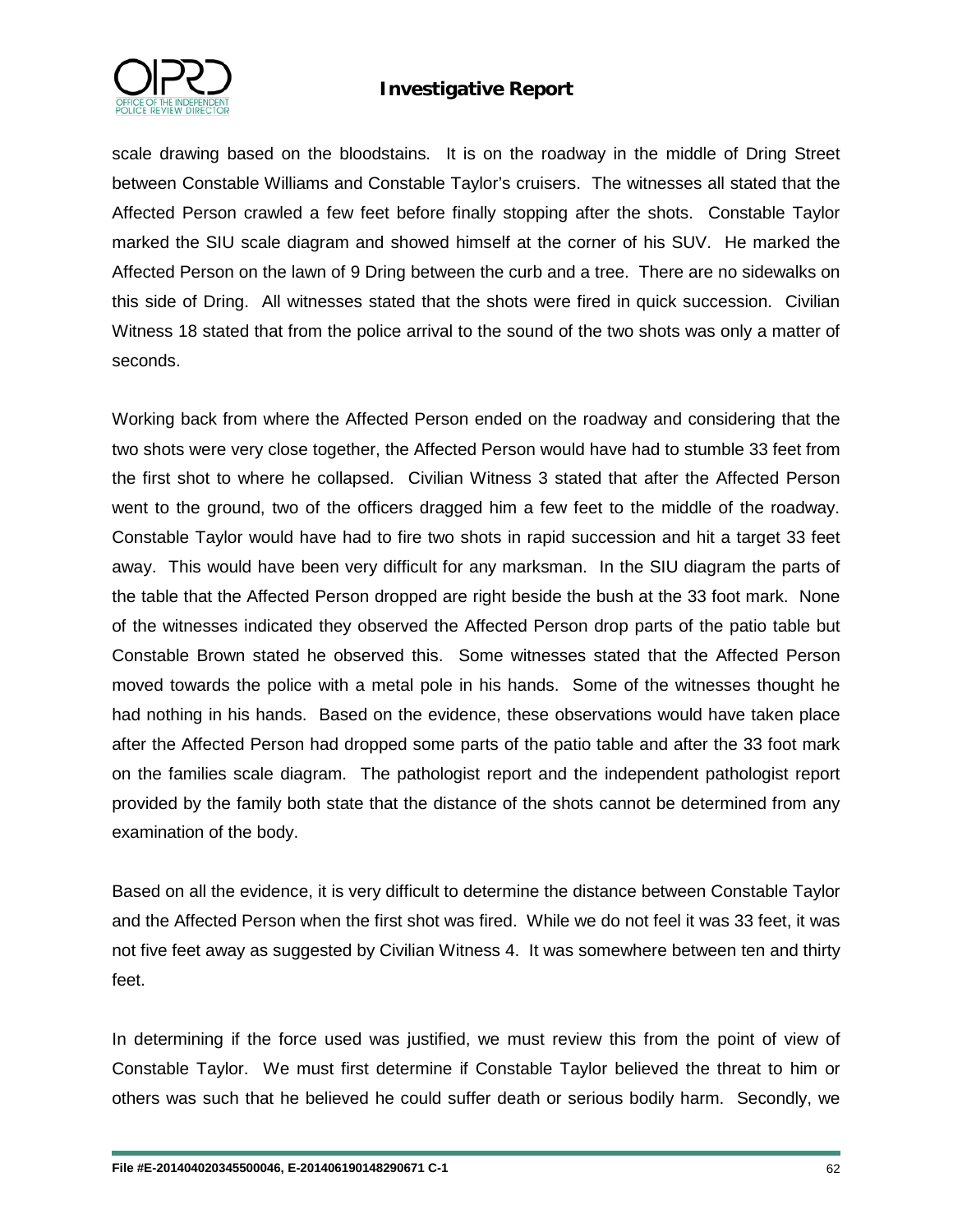

must determine if the officer's belief was reasonable. The Ontario Use of Force Model states that an officer is justified in using as much force as reasonably necessary, including deadly force, if the officer feels that he is in danger of "*grievous bodily harm or death.*" Section 25 of the *Criminal Code of Canada* states;

*Subject to subsections (4) and (5), a person is not justified for the purposes of subsection (1) in using force that is intended or is likely to cause death or grievous bodily harm unless the person believes on reasonable grounds that it is necessary for the self-preservation of the person or the preservation of any one under that person's protection from death or grievous bodily harm*

In his statement Constable Taylor stated he exited his vehicle and did not see the Affected Person until he got to the rear of his vehicle. He shouted a command for the Affected Person to drop a steel pipe he was carrying. In his opinion, he felt that he was going to get his head "*pummeled in*" by the Affected Person. He based this on the fact the Affected Person was still moving towards him with the pipe and the demeanour he was displaying. He drew his pistol and shouted the police challenge "*Police! Don't move!*" The Affected Person kept moving towards him and he fired a shot. It appeared to have no effect and he fired a second shot. The Affected Person screamed out in pain. He began crawling across Dring Street, from east to west. He finally stopped and Constable Brown stated he approached him, pulled the steel pole from underneath him and threw it aside. Constable Taylor was not aware of the incident involving Civilian Witness 2 and the Affected Person when he pounded on the truck window. He was not aware that the Affected Person had picked up a rock and threatened Civilian Witness 4. He also stated he did not hear any radio transmissions or see any MDT messages about any prior involvement the Affected Person had with the DRPS. Constable Taylor based his grounds for using force on his observations of the Affected Person when they came in contact with each other. He was faced with a naked man, carrying a steel pole with his face "*contorted*" and his eyes "*scrunched up*" and he felt threatened with serious bodily harm.

While some of the witnesses stated they could see nothing in the Affected Person's hands, it is clear based on the evidence collected at the scene that the Affected Person had a steel leg from the patio table he had broken on the porch of 7 Dring Street. This piece of the table, if used to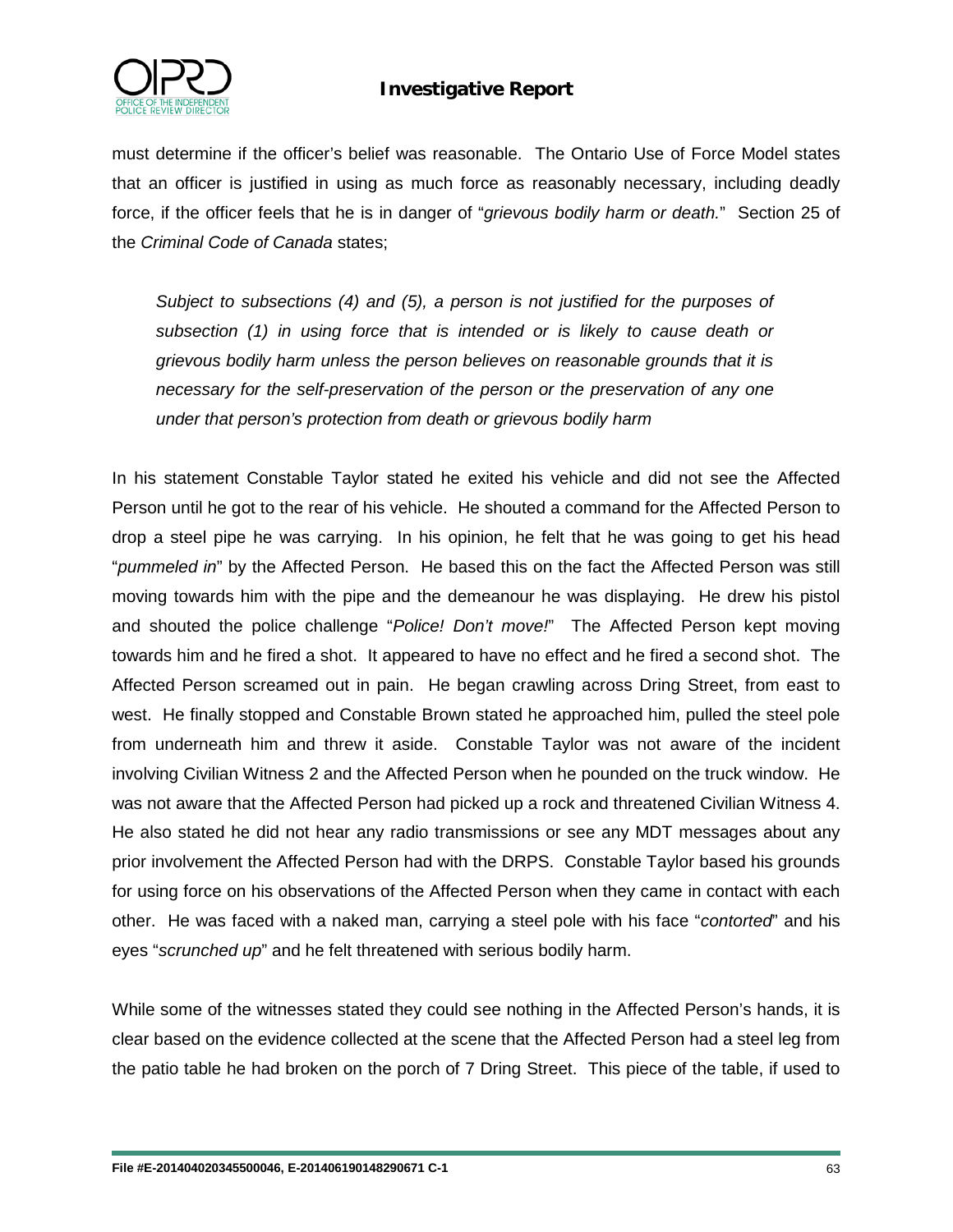

strike someone, could case grievous bodily harm or death. Constable Taylor stated he believed this and his belief was reasonable under the circumstances.

Based on the evidence, it is reasonable that Constable Taylor believed he was at risk of serious injury and was justified in using deadly force. The Complainant and Civilian Witness 17 both felt that the officer should have disengaged at this point. Tactically, this could have been an option if there was time and space to disengage and if the officers had containment of the Affected Person. We have established that the Affected Person was between 10 and 30 feet from Constable Taylor when they first engaged. The witnesses have stated that the Affected Person was moving quickly towards the officer. This would have afforded no opportunity to disengage. There were no citizens in the immediate area but at that time of day and the fact a nursery was around the corner, the Affected Person could not be allowed to run into the neighbourhood with the weapon. The officers on scene did not have him contained and could not risk losing control of him. There was no opportunity to disengage.

There was no conducted energy weapon (CEW) on scene. Tactically in this situation it would not have been a good option because the Affected Person was closing the distance between himself and Constable Taylor. If a CEW had been deployed and missed, the officer would have been at risk.

The family felt that the officers should have tried to negotiate with the Affected Person before shooting him. The Complainant and her sister tried to speak to him at the residence, but he did not respond and fled the house naked. Civilian Witness 2 tried to engage him but he began yelling and pounding on his truck window. Constable Taylor did issue the police challenge and received no response. The officers and all the witnesses stated that this incident was over after a few seconds of the police officers arrival. This speaks to how fluid the situation was and how little time the officers had to negotiate or disengage.

The force used by Constable Taylor fell within the guidelines of the Ontario Use of Force Model and was reasonable based on the evidence.

### **Medical Assistance**

The Complainant and Civilian Witness 17 thought that the DRPS officers did not provide adequate medical attention prior to the ambulance arriving on scene. They referred to a picture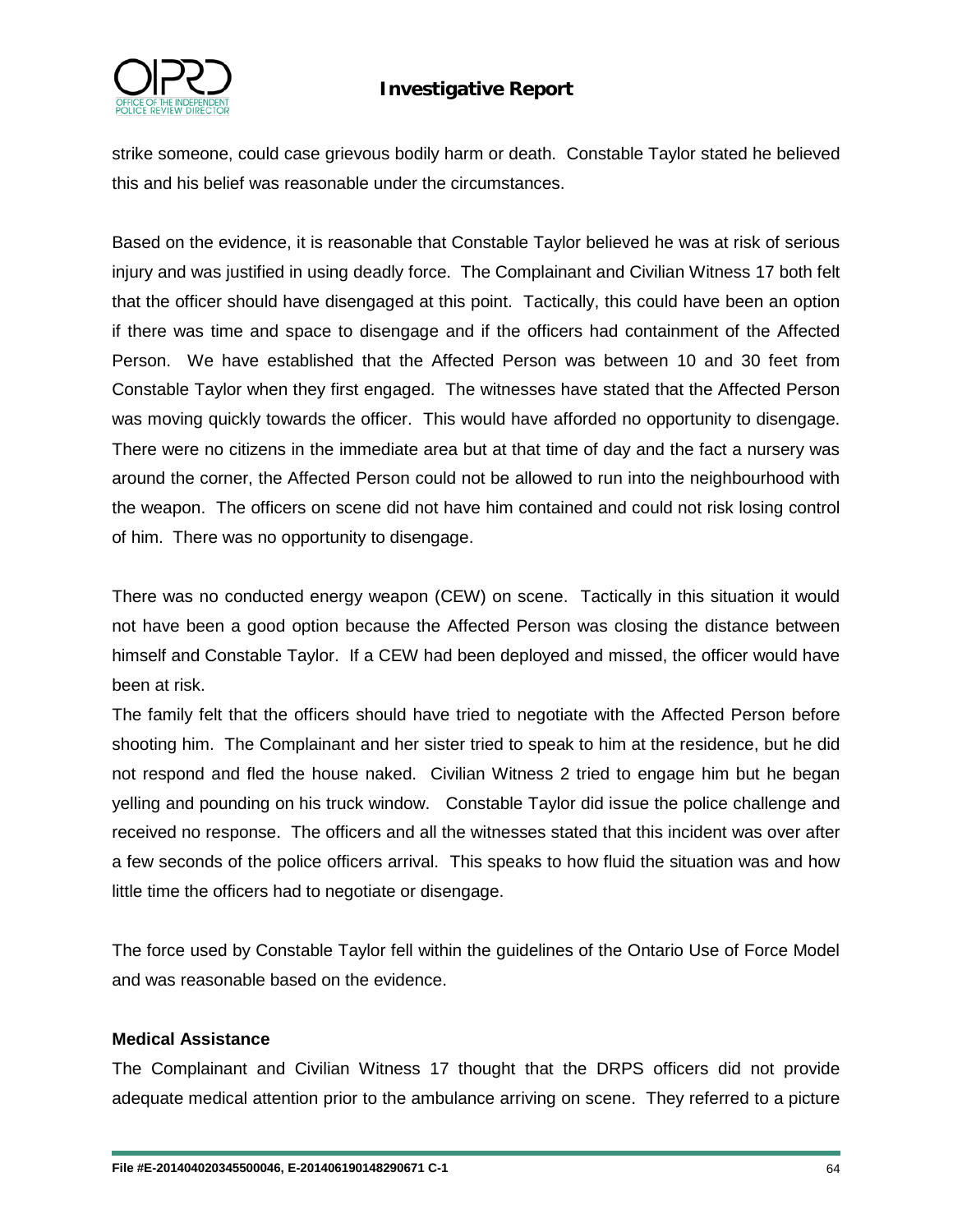

showing two officers speaking to each other while a third officer was bent over the Affected Person. They also felt that officers should have lifted the Affected Person off the asphalt and placed blankets under him so he was not lying on the ground.

Constable Taylor stated that immediately after the shooting, Constables Williams and Brown treated the Affected Person and he went to get medical supplies and a blanket from police vehicles. He viewed the photograph provided by the Complainant and stated that he was talking to Acting Sergeant Dunlop in the picture. Constable Brown advised that he applied pressure to the abdominal wound as is consistent with his training. He stated he did not try to put a blanket under the Affected Person because he had been trained not to move someone for fear of the risk of causing more damage. Civilian Witnesses 19 and 20 both provide first aid training to the DRPS. They are both experts in first aid. They both stated that in a situation such as the one facing the officers in this incident, the officers should apply pressure to the wound and not move the person until the ambulance arrives. Both of these witnesses felt that the officers on scene acted in a manner that was consistent with their training.

There is no misconduct with regards to this allegation.

#### **Failure to Provide Full Medical Information**

The family has stated that the Affected Person had a reaction to a drug administered by the Rouge Valley Hospital. This drug was in conflict with one of the drugs the Affected Person was taking to control his seizures. The Complainant believed she had provided the list of medications the Affected Person was on while she was still at the residence. Constable Griffin denied this and stated that he repeatedly asked for that information but the Complainant was too distraught to provide it. He stated he asked and the ambulance personnel also asked. The ambulance personnel provided statements stating one has no recollection of this incident while the other attendant did not recall any of the conversations that took place.

OIPRD investigators reviewed radio transmissions. Constable Griffin did broadcast that the Affected Person had scar tissue on the brain and had been suffering from a high fever. Constable Craik broadcast and asked if he could obtain a list of medications. Constable Griffin broadcast a few minutes later stating the Affected Person was on *"Lamostigine 15 milligrams, 2 tablets a day*". Constable Craik did not acknowledge this, but the dispatcher did and then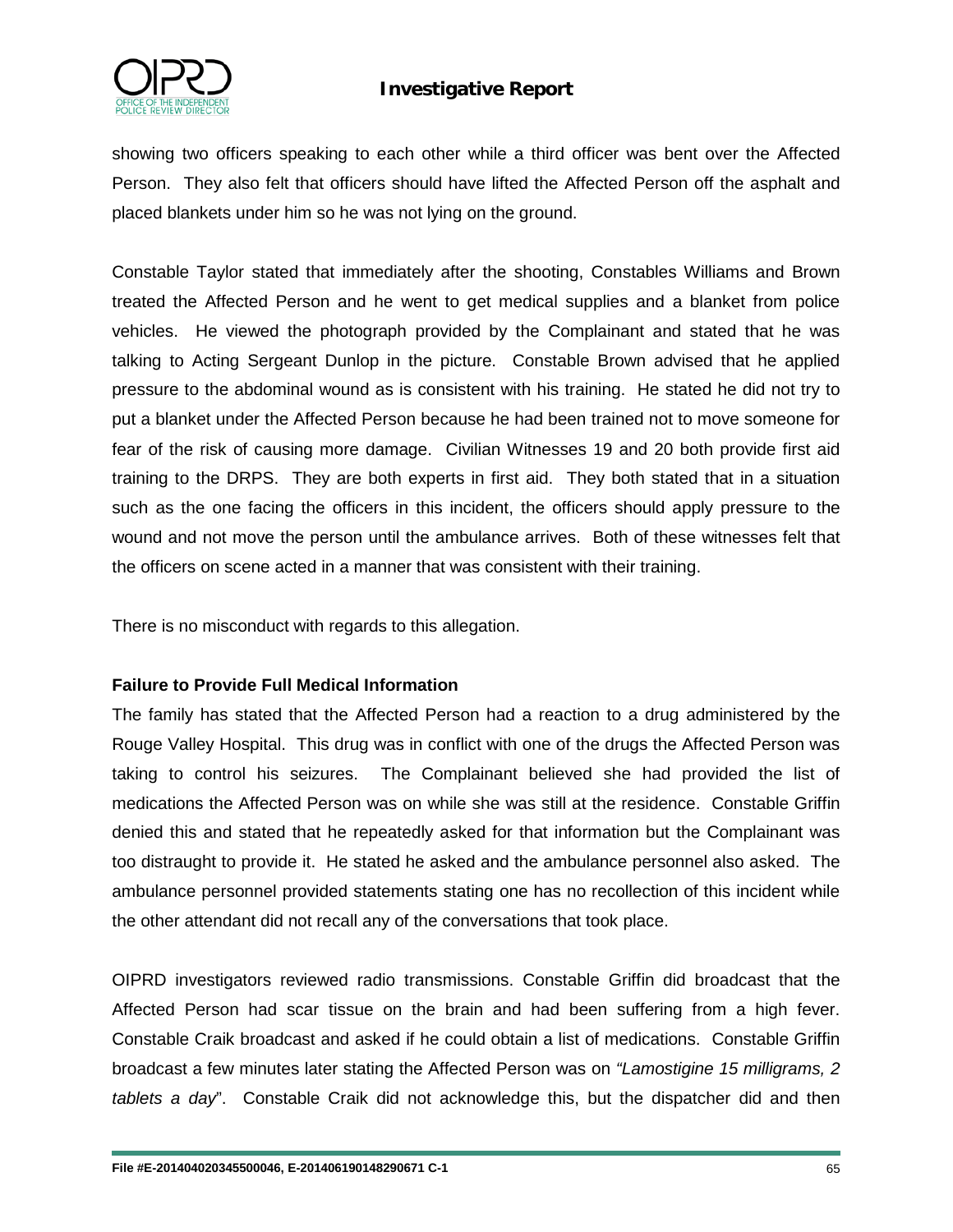

advised Constable Craik that she attached it to the call card. Constable Craik acknowledged the information. In her OIPRD interview with Constable Craik, she stated she passed on all medical information to a nurse at the hospital, but that she had no recollection of what that information was or the name of the nurse to whom she gave the information. In her notes, Constable Craik advised that the trauma team was waiting in Emergency when the ambulance arrived. She had no notes as to the Affected Person's medical history or his medications. The hospital records from the Rouge Valley Hospital show no mention of the medications.

In his OIPRD interview, Constable Griffin stated that he asked the Complainant for information about the Affected Person's medications, but she was too distraught and did not provide the information. There was no entry in his notes related to this. The radio communications were reviewed and Constable Craik asked Constable Griffin to obtain the medications. He did this and reported back on the radio. Constable Griffin was mistaken in his interview. The radio communications confirm that Constable Griffin did obtain medication information and provided it to Constable Craik. He was interviewed a year later and did not have the benefit of listening to the radio communications. There was no attempt to deceive investigators and Constable Griffin derived no benefit from misstating the facts. This was an honest mistake.

There is no evidence that Constable Griffin intentionally tried to mislead investigators. He committed no misconduct.

In her OIPRD interview, Constable Craik stated she received medical information but could not remember what it was. She stated that she passed it on to hospital staff. There is no indication of the Affected Person's medications in his Rouge Valley Hospital records. It was a chaotic scene when the Affected Person arrived at the hospital, with a doctor and trauma team awaiting the arrival of the ambulance. The evidence does not indicate that Constable Craik provided the medical information; however, it does not indicate she did not do so. Due to the passage of time, it is difficult to reconstruct the arrival of the Affected Person at the hospital.

Based on the evidence, misconduct against Constable Craik cannot be substantiated.

#### **Interference with the SIU Investigation**

Inspector Dmytruk consulted with the SIU at the scene of the shooting and kept them apprised of the steps DRPS was taking in the Domestic Assault investigation. The family felt that the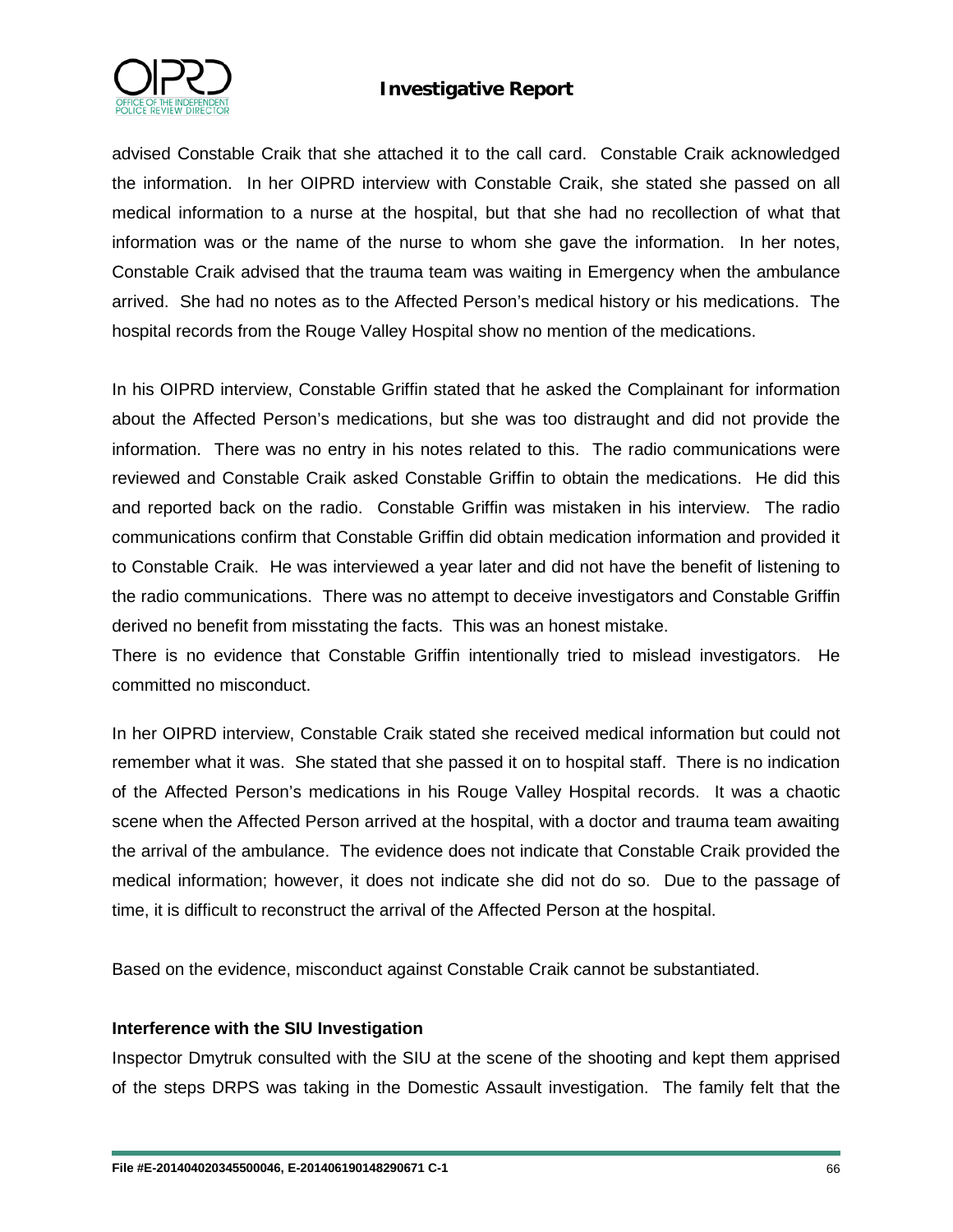



interviews conducted at the hospital interfered with the SIU investigation of the shooting. The Complainant and Civilian Witness 1 were interviewed by Detectives Leipsig and Moore. These officers had been directed to attend and interview the Complainant and her sister. This direction had come from Inspector Dmytruk and through their supervisor. The Complainant and her sister did not witness the shooting and would be able to provide only background information for the SIU investigation. Inspector Dmytruk stated that he had a duty under the *Police Services Act* and DRPS policies to conduct an investigation into the Domestic Assault as well as a Section 11 investigation on behalf of the Chief. The Section 11 investigation is required under Ontario Regulation 267/10;

*[11.](http://www.e-laws.gov.on.ca/html/regs/french/elaws_regs_100267_f.htm#s11s1) [\(1\)](http://www.e-laws.gov.on.ca/html/regs/french/elaws_regs_100267_f.htm#s11s1) The chief of police shall also cause an investigation to be conducted forthwith into any incident with respect to which the SIU has been notified, subject to the SIU's lead role in investigating the incident. O. Reg. 267/10, s. 11 (1).*

*[\(2\)](http://www.e-laws.gov.on.ca/html/regs/french/elaws_regs_100267_f.htm#s11s2) The purpose of the chief of police's investigation is to review the policies of or services provided by the police force and the conduct of its police officers. O. Reg. 267/10, s. 11 (2).*

*[\(3\)](http://www.e-laws.gov.on.ca/html/regs/french/elaws_regs_100267_f.htm#s11s3) All members of the police force shall co-operate fully with the chief of police's investigation. O. Reg. 267/10, s. 11 (3).*

Detective Constable Samuels contacted the Complainant's niece the next day to retrieve a video recording in relation to the Domestic Assault investigation. He was acting under the direction of Inspector Dmytruk, through his supervisor. He had a duty to try to collect all the evidence related to the Domestic Assault investigation.

Section 113(9) of the *Police Services Act* states: "*Members of police forces shall co-operate*  fully with the members of the unit in the conduct of investigations." It does not prohibit officers from conducting a parallel investigation of the incident in accordance with Section 11.

There is no misconduct related to the actions of officers while conducting the Domestic Assault investigation and the Section 11 investigation.

#### **Search of the Complainant's Residence**

The Complainant has alleged that officers from the DRPS entered her residence without permission and conducted an illegal search.

Constable Griffin stated that he was stationed out front of the Complainant's residence and he took Detective Constable's Lenaerts and MacLean to the front door. They went into the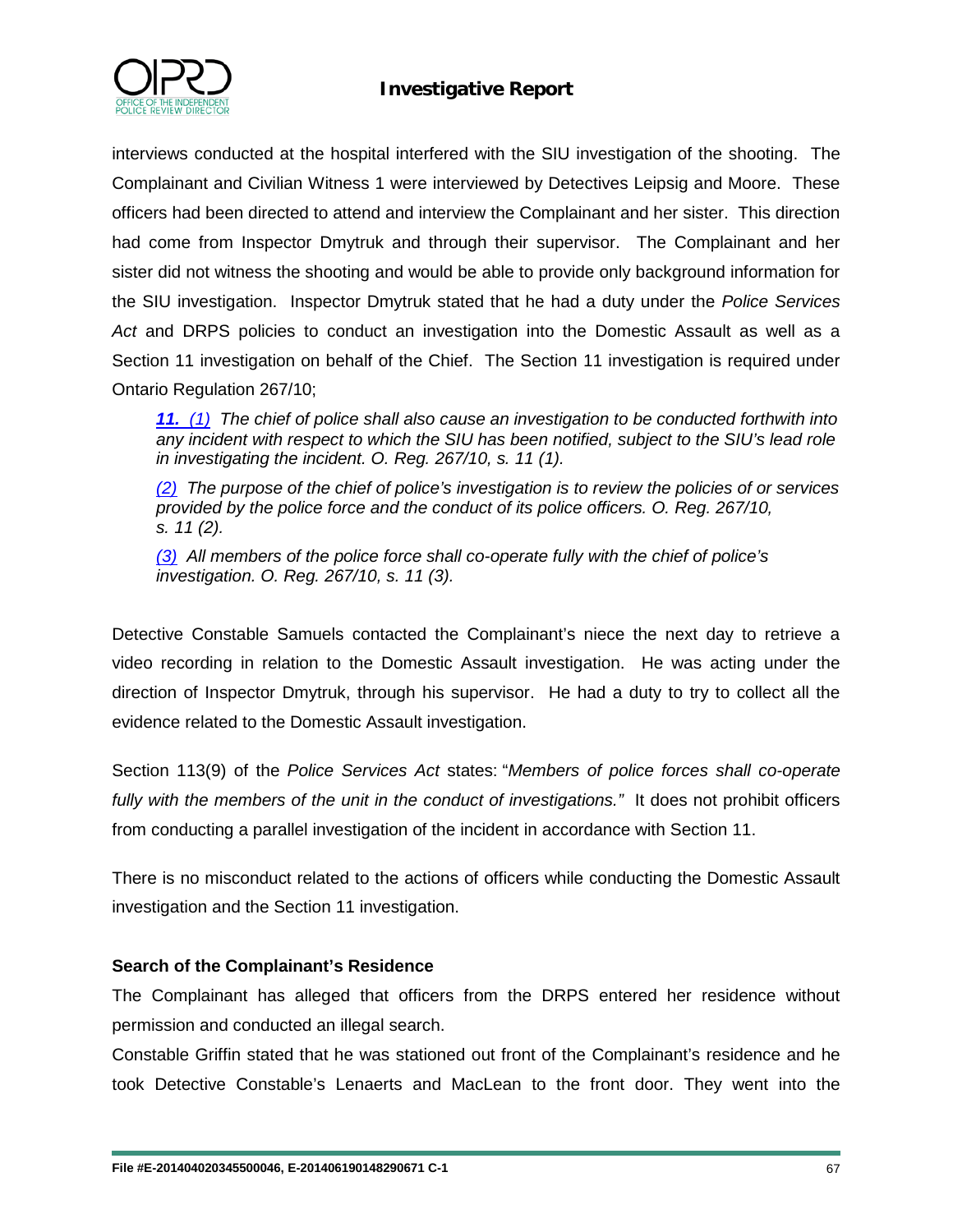

residence and he remained by the front door. Detective Constables Lenaerts and MacLean both stated they were directed by Detectives Leipzig and Moore to photograph and video record the inside of the residence. Detectives Leipzig and Moore both stated they did not direct the officers to do this assignment. The notes of all four officers were reviewed and there are no notations in any officer's notes confirming this direction.

Detective Constables Lenaerts and MacLean both stated that they entered the residence and advised the caregiver (Civilian Witness 21) of the reason for their entering the residence. Both officers denied conducting any search of the premise.

Civilian Witness 21 stated the officers just walked in and offered no explanation for their presence. She admitted that at no time did she ask the officers to leave, nor did she deny them entry. She did not see the officers search any place in the residence, but did hear drawers open and closing in the Complainant's bedroom.

The officers were not denied entry to the residence and no one witnessed them searching the residence. Based on the evidence, the allegation of misconduct cannot be substantiated.

### **Conclusion**

#### **Allegation #1**

**Unlawful or Unnecessary Exercise of Authority, section 2(1) (g) (ii) of the Code of Conduct, Police Services Act –** uses any unnecessary force against a prisoner or other person contacted in the execution of duty.

The Complainant has alleged that Constable Taylor used excessive force on the Affected Person.

Upon review and analysis of all available information, the Director has determined that **there is insufficient evidence** to establish that misconduct occurred in this complaint. As a result, with respect to this allegation, the conclusion is: **Unsubstantiated**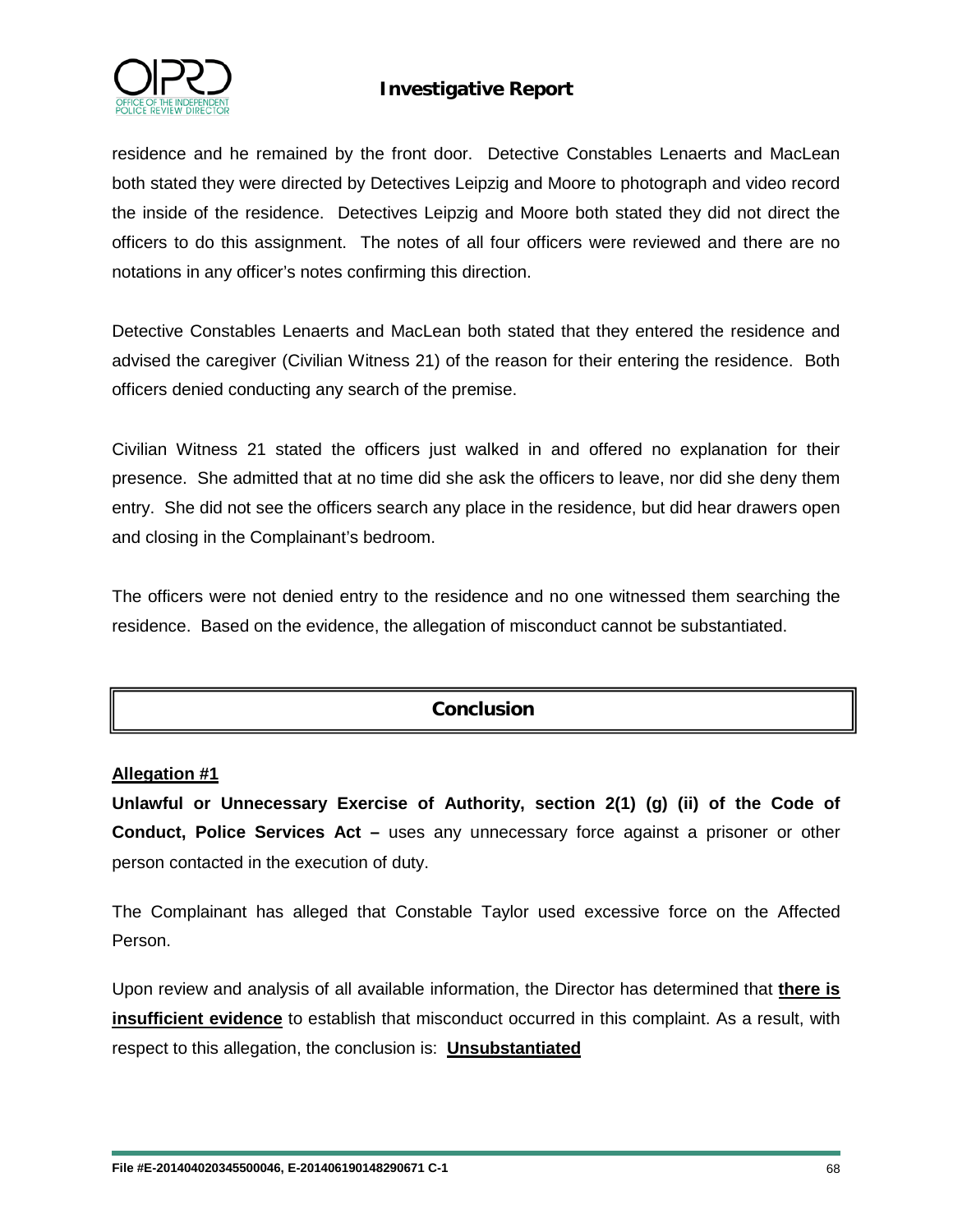

#### **Allegation #2**

#### **Neglect of Duty, section 2 (1) (c) of the Code of Conduct, Police Services**

**Act –** Did without lawful excuse, neglect or omit promptly or diligently to perform a duty.

The Complainant has alleged that Constables Taylor, Williams and Brown did not provide adequate medical attention to the Affected Person after he was shot.

Upon review and analysis of all available information, the Director has determined that **there is insufficient evidence** to establish that misconduct occurred in this complaint. As a result, with respect to this allegation, the conclusion is: **Unsubstantiated**

#### **Allegation #3**

#### **Neglect of Duty, section 2 (1) (c) of the Code of Conduct, Police Services**

**Act –** Did without lawful excuse, neglect or omit promptly or diligently to perform a duty.

The Complainant has alleged that Constable Craik did not provide the proper medical information to the Rouge Valley Hospital when the Affected Person was admitted. A list of his medications was not provided.

Upon review and analysis of all available information, the Director has determined that **there is insufficient evidence** to establish that misconduct occurred in this complaint. As a result, with respect to this allegation, the conclusion is: **Unsubstantiated**

#### **Allegation #4**

#### **Neglect of Duty, section 2 (1) (c) of the Code of Conduct, Police Services**

**Act –** Did without lawful excuse, neglect or omit promptly or diligently to perform a duty.

The Complainant has alleged that Inspector Dmytruk, Detectives Leipsig, Moore and Melnick, and Detective Constable Samuels did not comply with Durham Regional Police Service policy and interfered with the SIU investigation.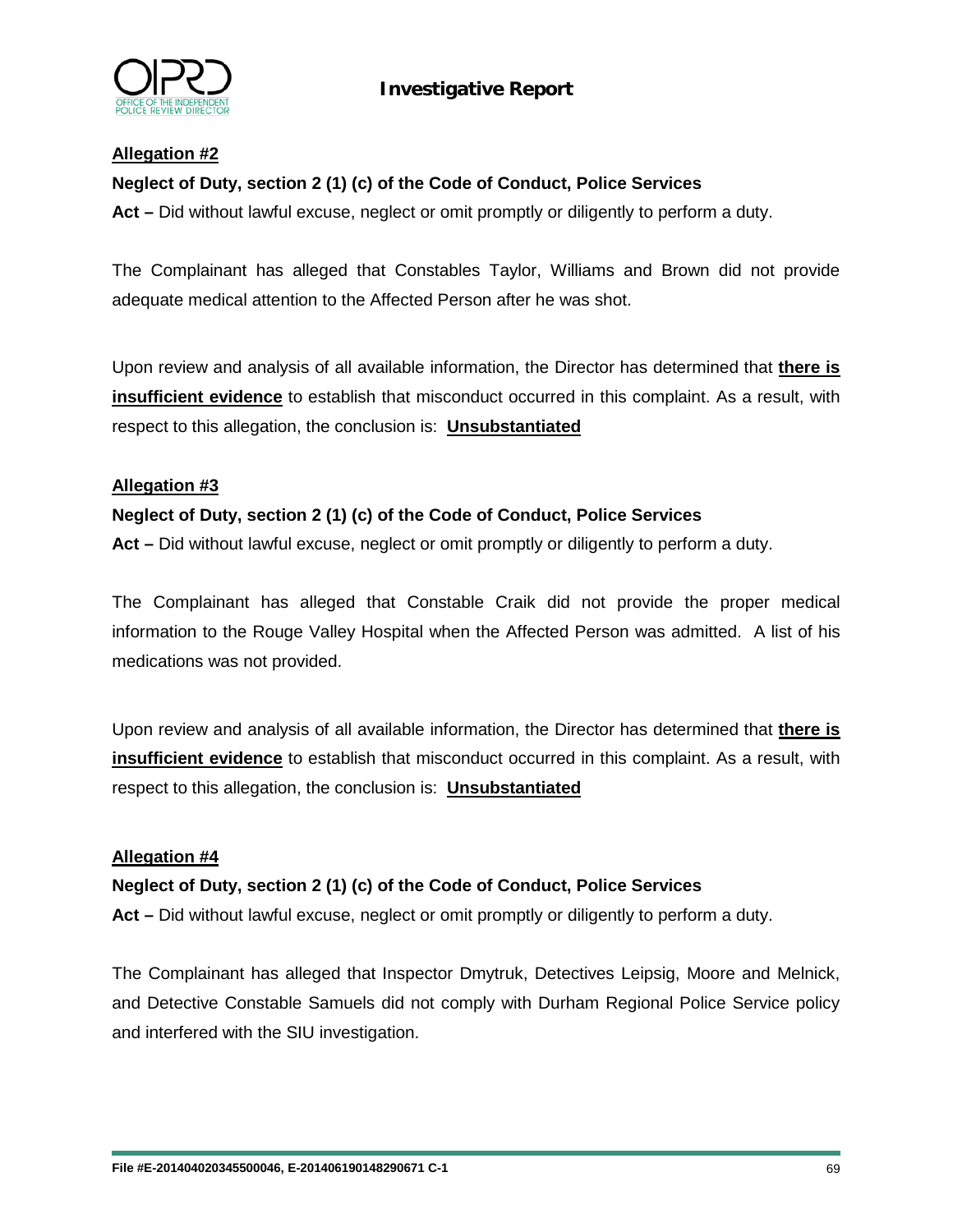

Upon review and analysis of all available information, the Director has determined that **there is insufficient evidence** to establish that misconduct occurred in this complaint. As a result, with respect to this allegation, the conclusion is: **Unsubstantiated**

#### **Allegation #5**

**Discreditable Conduct, section 2 (1) (xi) of the Code of Conduct, Police Services Act –** acts in a disorderly manner or in a manner prejudicial to discipline or likely to bring discredit upon the reputation of the police force of which the officer is a member.

The Complainant has alleged that Detective Constables Lenaerts and MacLean entered her house, took photographs and conducted a search of the premise without her permission.

Upon review and analysis of all available information, the Director has determined that **there is insufficient evidence** to establish that misconduct occurred in this complaint. As a result, with respect to this allegation, the conclusion is: **Unsubstantiated**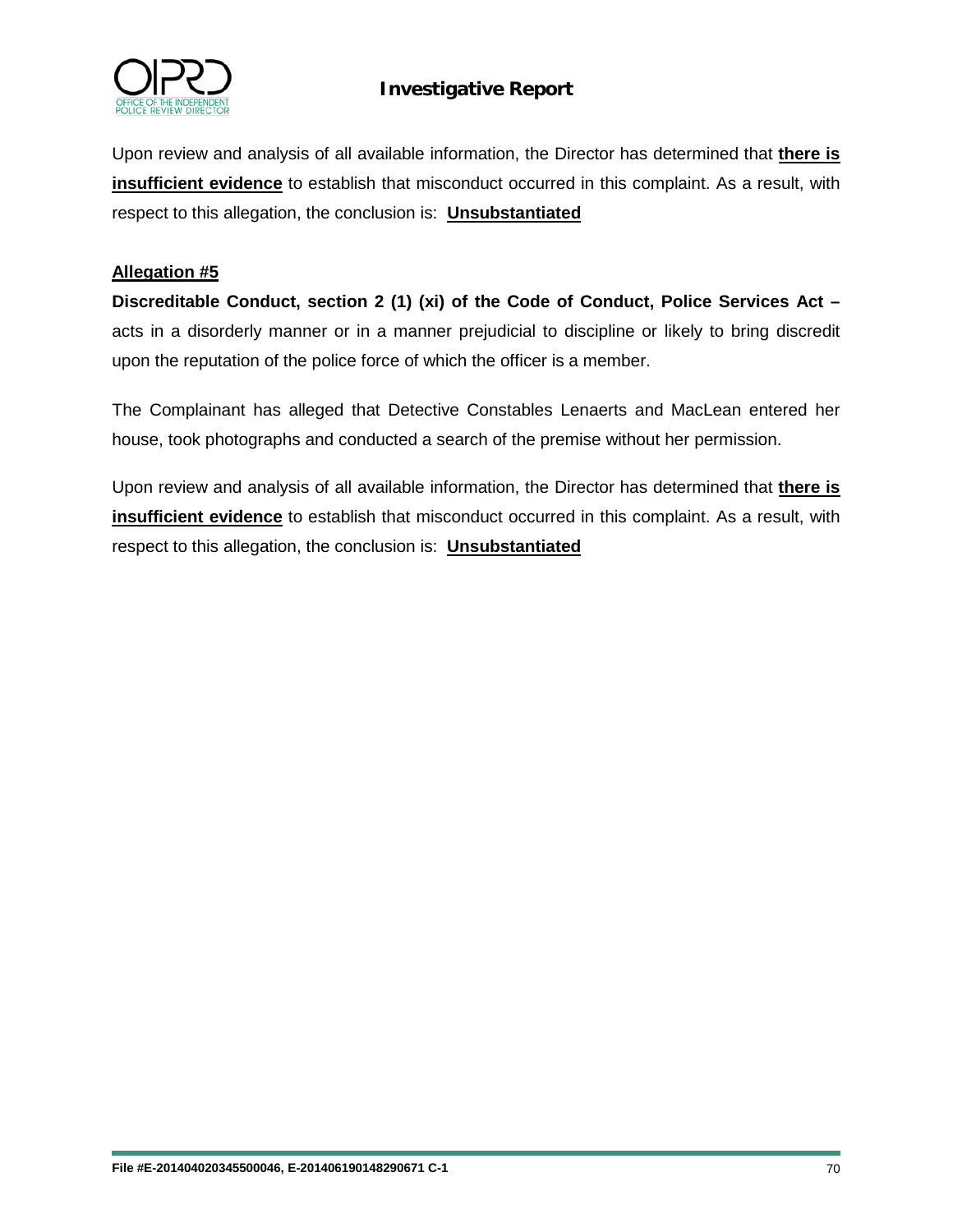

### **Referenced Information**

- Ontario Use of Force Model.
- *Criminal Code of Canada* Section 25.
- DRPS Police Directive LE-01-023 Criminal Investigation Management Plan.
- DRPS Police Directive AO-05-001 Special Investigations Unit.
- DRPS Police Directive LT-05-002 Police Use of Force.
- DRPS Police Directive LE-17-010 Emotionally Disturbed Mentally Ill or Developmentally Disabled Persons.
- Ontario Regulation 267/10
- *Police Services Act*

### **Investigators**

Thomas Andrew Laurie Ioannou

### **Supervisor/Manager**

Ken Cormier, Manager of Investigations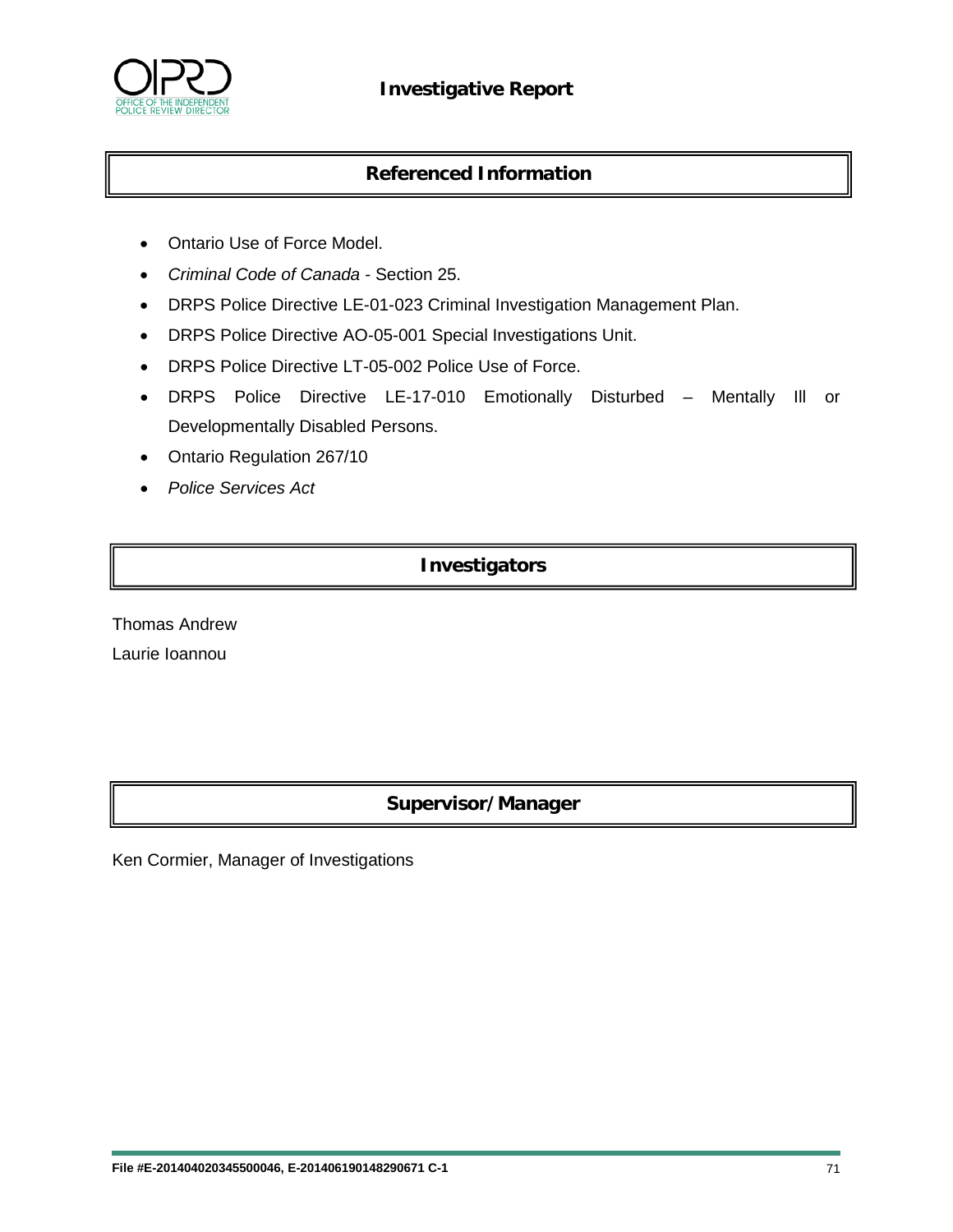

# **Confidential APPENDIX A**

# **Witness List**

| <b>Party</b>                | <b>Name</b>                               |
|-----------------------------|-------------------------------------------|
| Complainant                 | Marian Madjarian                          |
|                             | 59 Unsworth Crescent, Ajax L1T 4X3        |
| <b>Civilian Witness 1</b>   | Violette Madjarian                        |
| <b>Civilian Witness 2</b>   | Ron Nino                                  |
| Civilian Witness 3          | <b>Kristen Bennett</b>                    |
| Civilian Witness 4          | <b>Shelley Allen-Groves</b>               |
| <b>Civilian Witness 5</b>   | Ataf Alhalabi                             |
| Civilian Witness 6          | Rafah Alhalabi                            |
| <b>Civilian Witness 7</b>   | Seraine Daigle                            |
| Civilian Witness 8          | Rodena Daigle                             |
| <b>Civilian Witness 9</b>   | Kathy Turcynski                           |
| Civilian Witness 10         | <b>Cindy Trent</b>                        |
| <b>Civilian Witness 11</b>  | Jillka Kapadia                            |
| Civilian Witness 12         | <b>Rubie Supnet</b>                       |
| <b>Civilian Witness 13</b>  | <b>Ruella Rodrigues</b>                   |
| Civilian Witness 14         | <b>Cheryl Rogers</b>                      |
| <b>Civilian Witness 15</b>  | Gurdeep Bali                              |
| Civilian Witness 16         | Natasha Khan                              |
| Civilian Witness 17         | Joanne McIssac                            |
| <b>Civilian Witness 18</b>  | Odelia Gudge                              |
| Civilian Witness 19         | <b>Acting Deputy Chief Troy Cheseboro</b> |
| Civilian Witness 20         | <b>Michael Bardette</b>                   |
| <b>Civilian Witness 21</b>  | Maria Oliveira                            |
| Civilian Witness 22         | Jason Stockdale                           |
| <b>Civilian Witness 23</b>  | Michelle Crosbie                          |
| Police Witness 1            | Sergeant Stephen DeVries #3120            |
| Police Witness 2            | Constable Corby Wright #650               |
| Police Witness 3            | Constable Brad Dunlop #929                |
| Police Witness 4            | Constable Jermaine Griffin #3665          |
| Police Witness 5            | Constable Joe Torcivia #3475              |
| Police Witness 6            | Constable Brian Detlor #3657              |
| <b>Respondent Officer 1</b> | Constable Brian Taylor #619               |
| <b>Respondent Officer 2</b> | Detective James Leipsig #266              |
| <b>Respondent Officer 3</b> | Inspector George Dmytruk #155             |
| <b>Respondent Officer 4</b> | Detective Joel Melnick #293               |
| <b>Respondent Officer 5</b> | Constable Charlyn Craik #3565             |
| <b>Respondent Officer 6</b> | Detective Constable Sean Samuels #3383    |
| <b>Respondent Officer 7</b> | Constable Mark Brown #3298                |
| <b>Respondent Officer 8</b> | Constable Jeffrey Williams #3460          |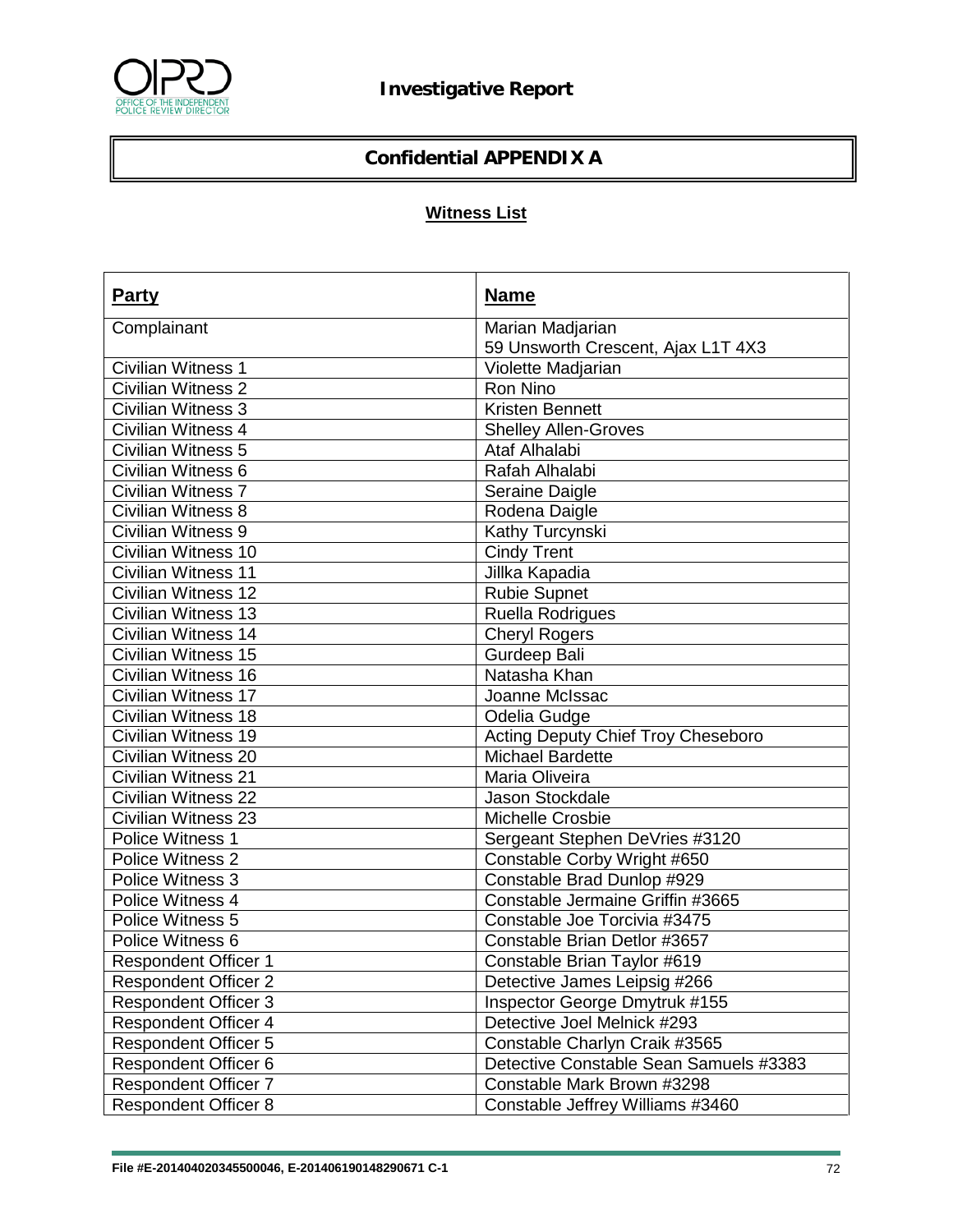

| Respondent Officer 9         | Detective Rob Moore #830               |
|------------------------------|----------------------------------------|
| Respondent Officer 10        | Detective Constable Ben Lenaerts #3070 |
| <b>Respondent Officer 11</b> | Detective Constable Bryce MacLean #653 |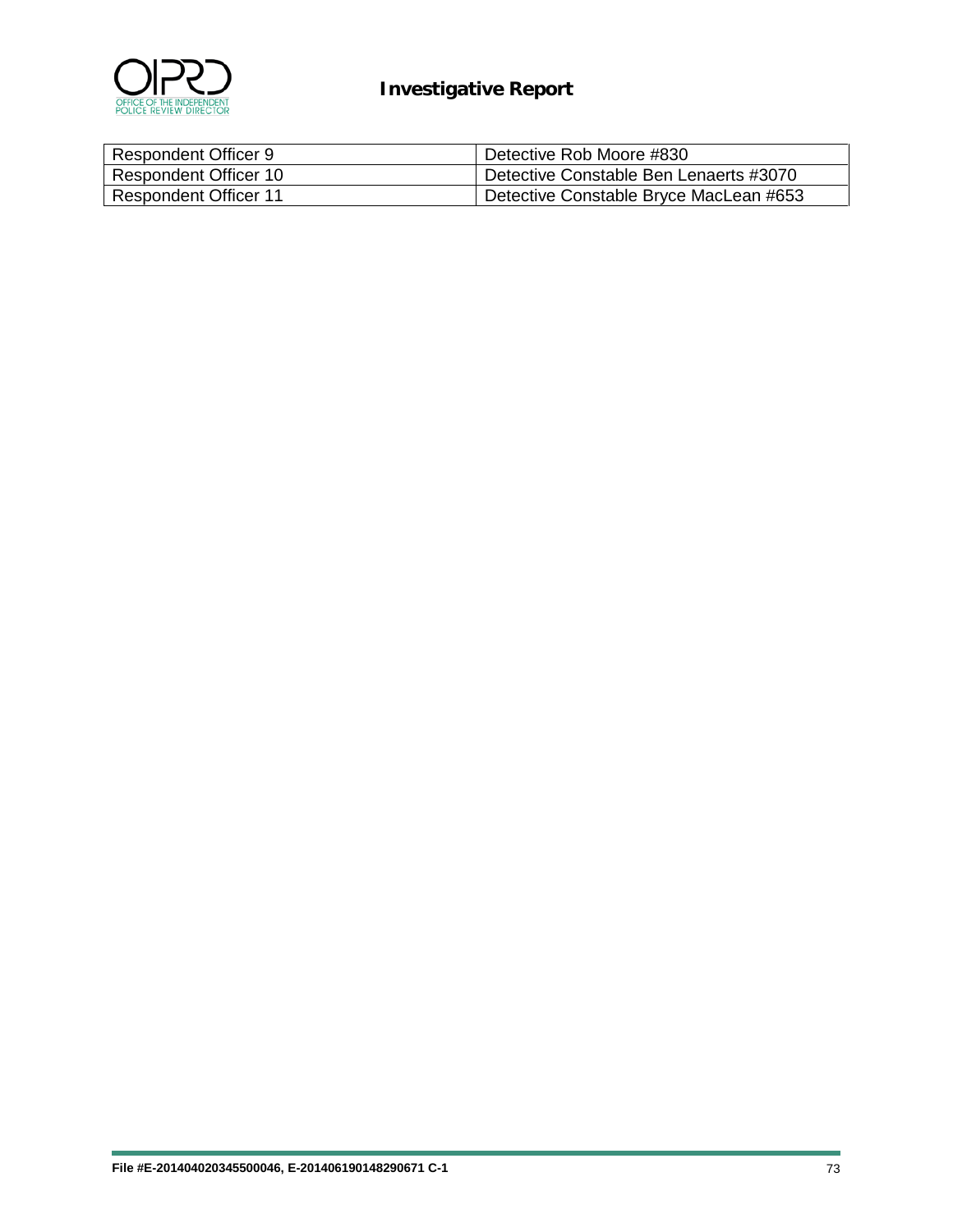

## **Confidential APPENDIX B**

## **Details of Exhibits**

| Exhibit #       | <b>Exhibit</b>              | <b>Description/Analysis</b>                                      |
|-----------------|-----------------------------|------------------------------------------------------------------|
| 1               | <b>DRPS</b> Call summary    | Summary of calls pertaining to General<br>Occurrence 2013-231604 |
| $\overline{2}$  | <b>DRPS Occurrence</b>      | General Occurrence 2013-231604                                   |
| $\overline{3}$  | <b>DRPS Crime Scene log</b> | Crime Scene Access Control Register                              |
| 4               | DRPS MDT logs               | 22 Maxicad Activity Logs                                         |
| $\overline{5}$  | Officer notes               | Det Cst MacLean notebook entries                                 |
| 6               | Officer notes               | Det Cst Lenaerts notebook entries                                |
| $\overline{7}$  | Officer notes               | Det Cst Samuels notebook entries                                 |
| 8               | Officer notes               | Det Leipsig notebook entries                                     |
| $\overline{9}$  | Officer notes               | Det Melnick notebook entries                                     |
| 10              | Officer notes               | Det Moore notebook entries                                       |
| 11              | Officer notes               | S/Sgt Nash notebook entries                                      |
| 12              | Officer notes               | Cst Boyle notebook entries                                       |
| $\overline{13}$ | Officer notes               | Cst Brown notebook entries                                       |
| 14              | Officer notes               | <b>Cst Craik notebook entries</b>                                |
| 15              | Officer notes               | <b>Cst Detlor notebook entries</b>                               |
| 16              | Officer notes               | Cst Dunlop notebook entries                                      |
| 17              | Officer notes               | Cst Fleming notebook entries                                     |
| 18              | Officer notes               | <b>Cst French notebook entries</b>                               |
| 19              | Officer notes               | Cst Griffin notebook entries                                     |
| 20              | Officer notes               | Cst Hartry notebook entries                                      |
| 21              | Officer notes               | Cst McLeod notebook entries                                      |
| $\overline{22}$ | Officer notes               | <b>Cst McMillan notebook entries</b>                             |
| 23              | Officer notes               | Cst Taylor notebook entries                                      |
| $\overline{24}$ | Officer notes               | <b>Cst Torcivia notebook entries</b>                             |
| 25              | Officer notes               | <b>Cst Williams notebook entries</b>                             |
| 26              | Officer notes               | Det Cst Wright notebook entries                                  |
| 27              | Officer notes               | <b>Cst Andrews notebook entries</b>                              |
| 28              | Officer notes               | Sgt Devries notebook entries                                     |
| 29              | Photographs                 | Street scene and house photographs -                             |
|                 |                             | 53 pages each containing 2 photos                                |
| 30              | <b>Officer Notes</b>        | Det Cst Samuels notebook entries                                 |
| 31              | MDT log                     | Officer 619 Maxicad report                                       |
| 32              | Training record             | DRPS officer training report                                     |
| 33              | Photographs                 | 3 photographs provided by Joanne<br>McIsaac                      |
| 34              | Durham Region EMS record    | Ambulance Call Report                                            |
| 35              | Air ambulance record        | <b>ORNGE Patient Call Report</b>                                 |
| 36              | <b>Hospital Records</b>     | Affected Person's health records from                            |